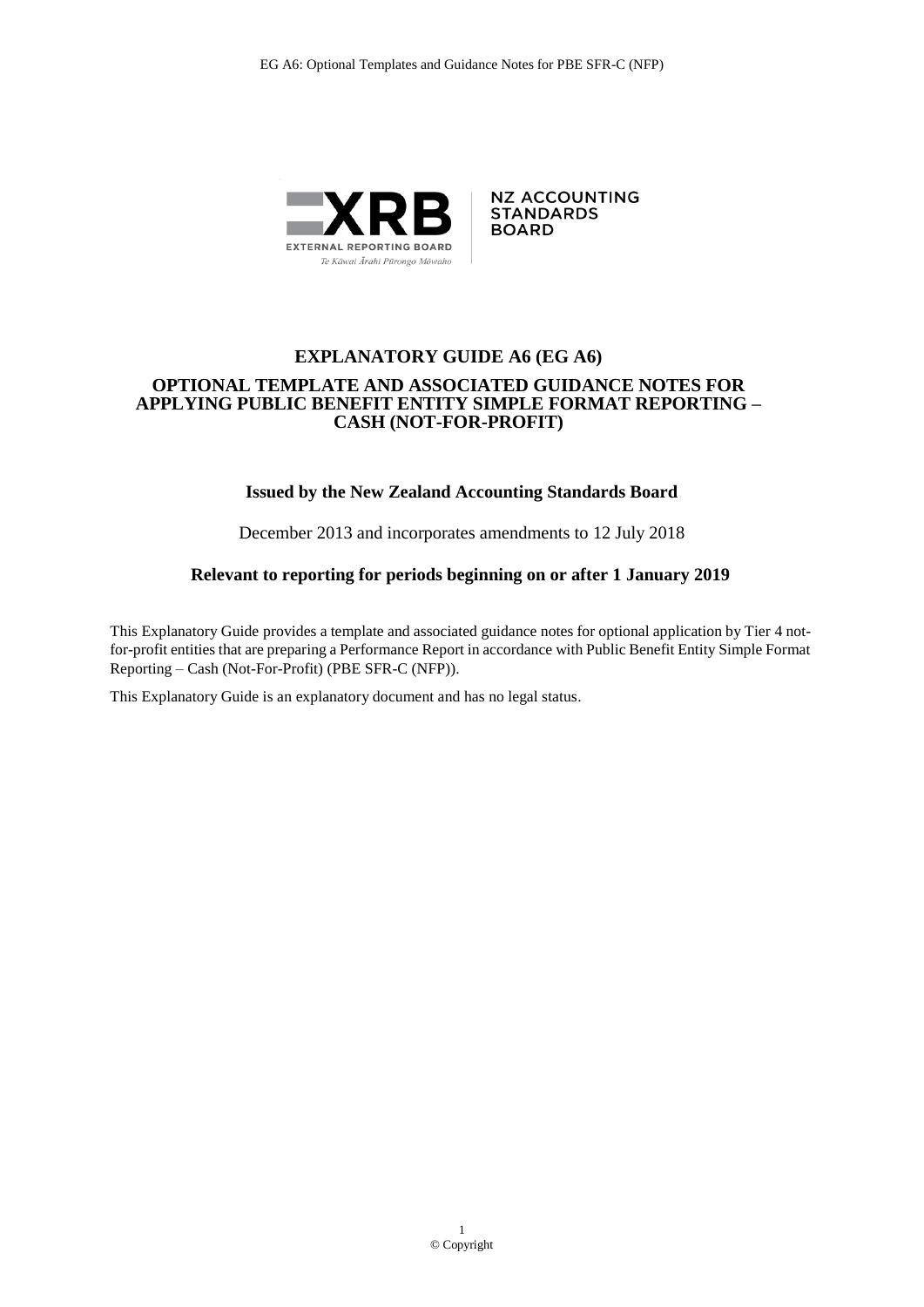### **COPYRIGHT**

© External Reporting Board (XRB) 2013

This XRB Explanatory Guide contains copyright material.

Reproduction in unaltered form (retaining this notice) is permitted for personal and non-commercial use subject to the inclusion of an acknowledgement of the source.

Requests and enquiries concerning reproduction and rights for commercial purposes within New Zealand should be addressed to the Chief Executive, External Reporting Board at the following email address: [enquiries@xrb.govt.nz](mailto:enquiries@xrb.govt.nz)

ISBN 978-1-927238-87-5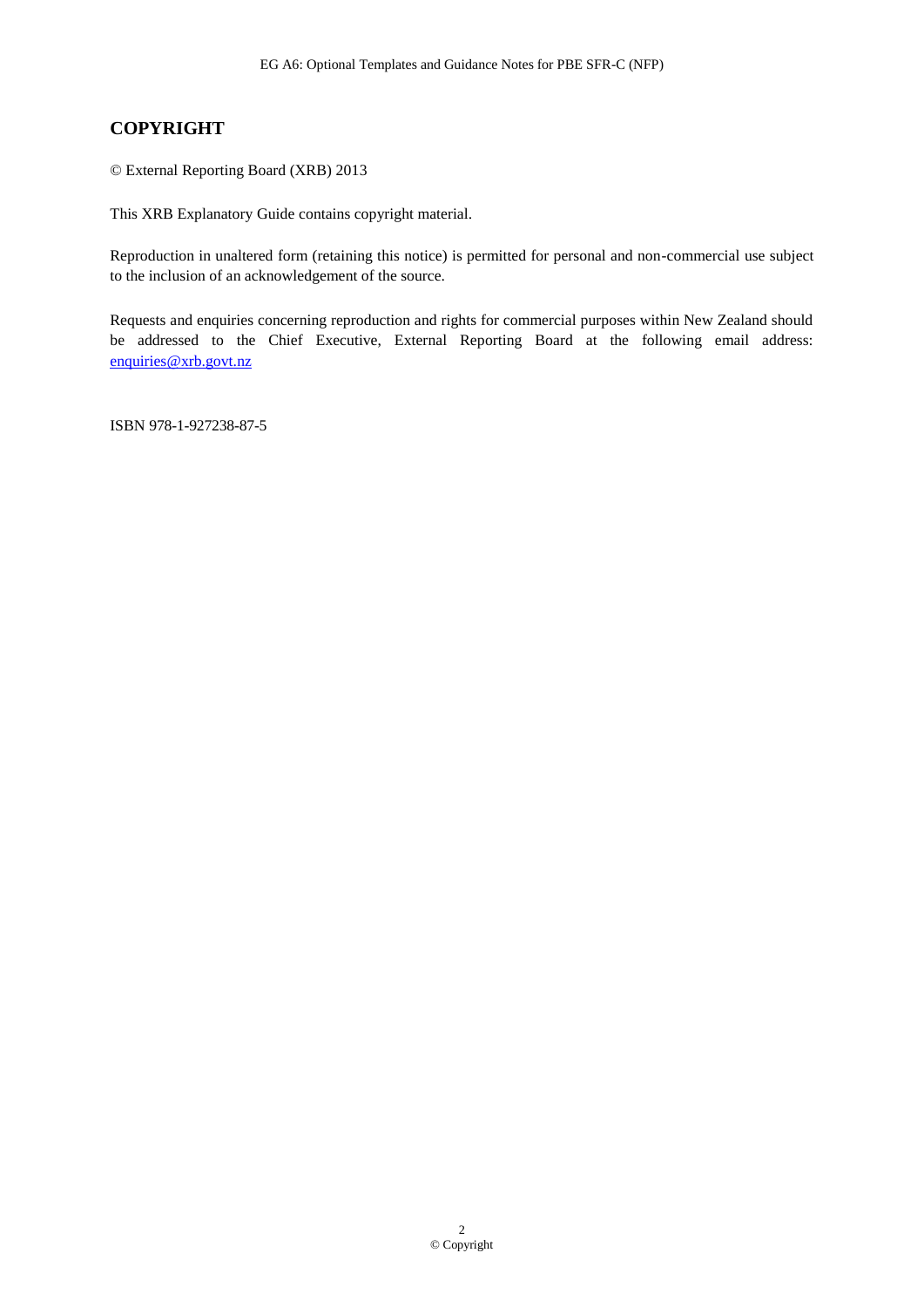### **CONTENTS**

|    |                                                                                                                               | Page |
|----|-------------------------------------------------------------------------------------------------------------------------------|------|
|    | Optional Template for applying Public Benefit Entity Simple Format Reporting –<br>Cash (Not-For-Profit)                       |      |
| 2. | Guidance Notes to the Optional Template for applying Public Benefit Entity Simple<br>Format Reporting – Cash (Not-For-Profit) | 20   |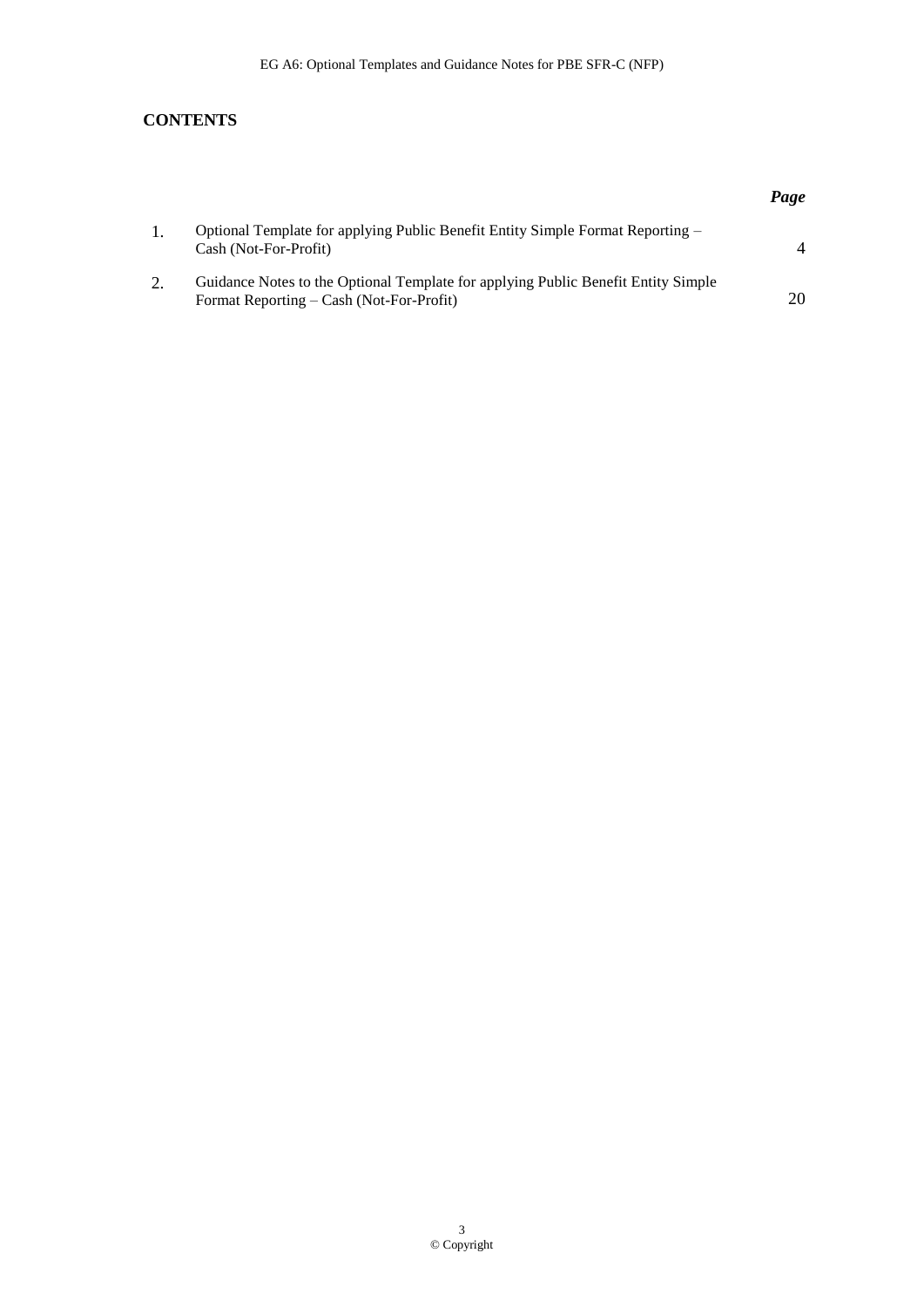### **OPTIONAL TEMPLATE FOR APPLYING**

# PUBLIC BENEFIT ENTITY SIMPLE FORMAT REPORTING - CASH (NOT-FOR-PROFIT)

### **Contents**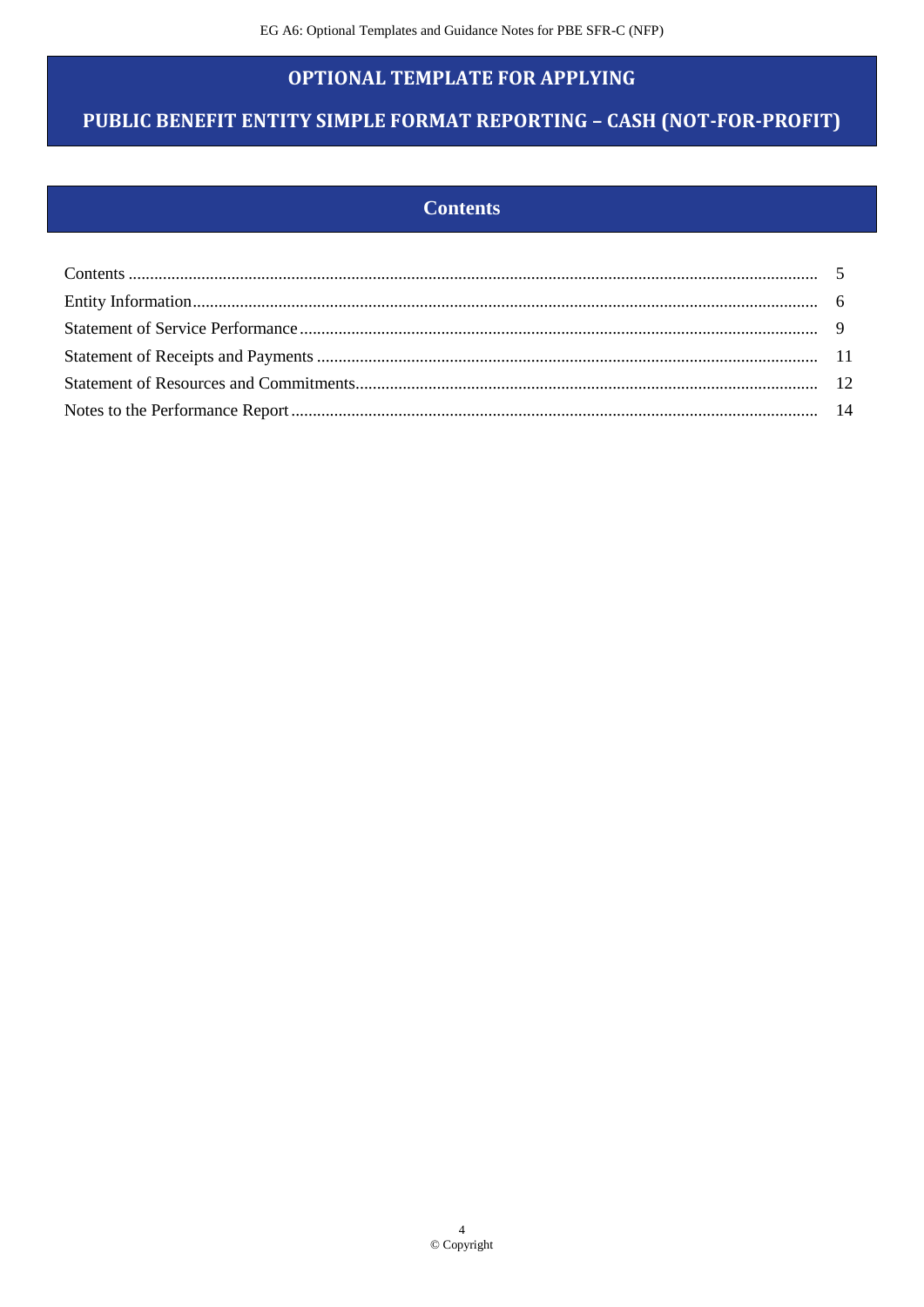EG A6: Optional Templates and Guidance Notes for PBE SFR-C (NFP)

# **[Name]**

### **Performance Report**

**For the year ended: [Financial Year End]**

### **Contents**

Page

### **Non-Financial Information:**

Statement of Service Performance

### **Financial Information:**

Statement of Receipts and Payments

Statement of Resources and Commitments

Notes to the Performance Report

Entity Information *[enter page numbers]*

*[If the entity has an Independent Auditors Report or Independent Review Report - add this to your contents and attach to the Performance Report]*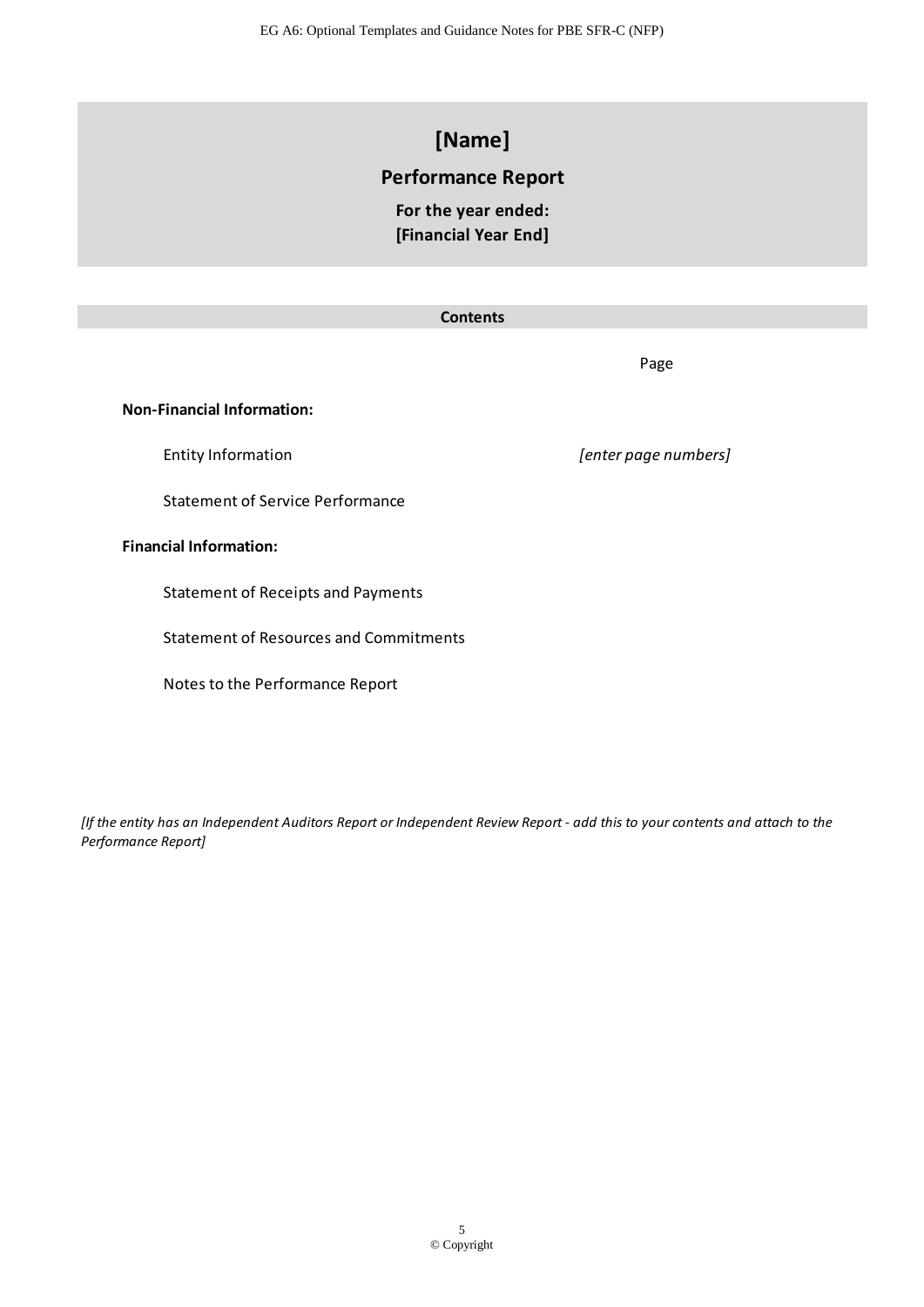EG A6: Optional Templates and Guidance Notes for PBE SFR-C (NFP)

|                                                   | [Name]<br><b>Entity Information</b><br>"Who are we?", "Why do we exist?"<br>For the year ended:<br>[Financial Year End] |  |  |
|---------------------------------------------------|-------------------------------------------------------------------------------------------------------------------------|--|--|
| Guidance<br>Section 3                             |                                                                                                                         |  |  |
| $E11$                                             | Legal Name of Entity:*                                                                                                  |  |  |
| E12                                               | Other Name of Entity (if any):                                                                                          |  |  |
| EI3                                               | Type of Entity and Legal Basis (if any):*                                                                               |  |  |
| E14                                               | Registration Number:                                                                                                    |  |  |
| EI5                                               | Entity's Purpose or Mission: *                                                                                          |  |  |
| Required sections are marked with an asterisk "*" |                                                                                                                         |  |  |
| $E16$                                             | Entity Structure: *                                                                                                     |  |  |
|                                                   |                                                                                                                         |  |  |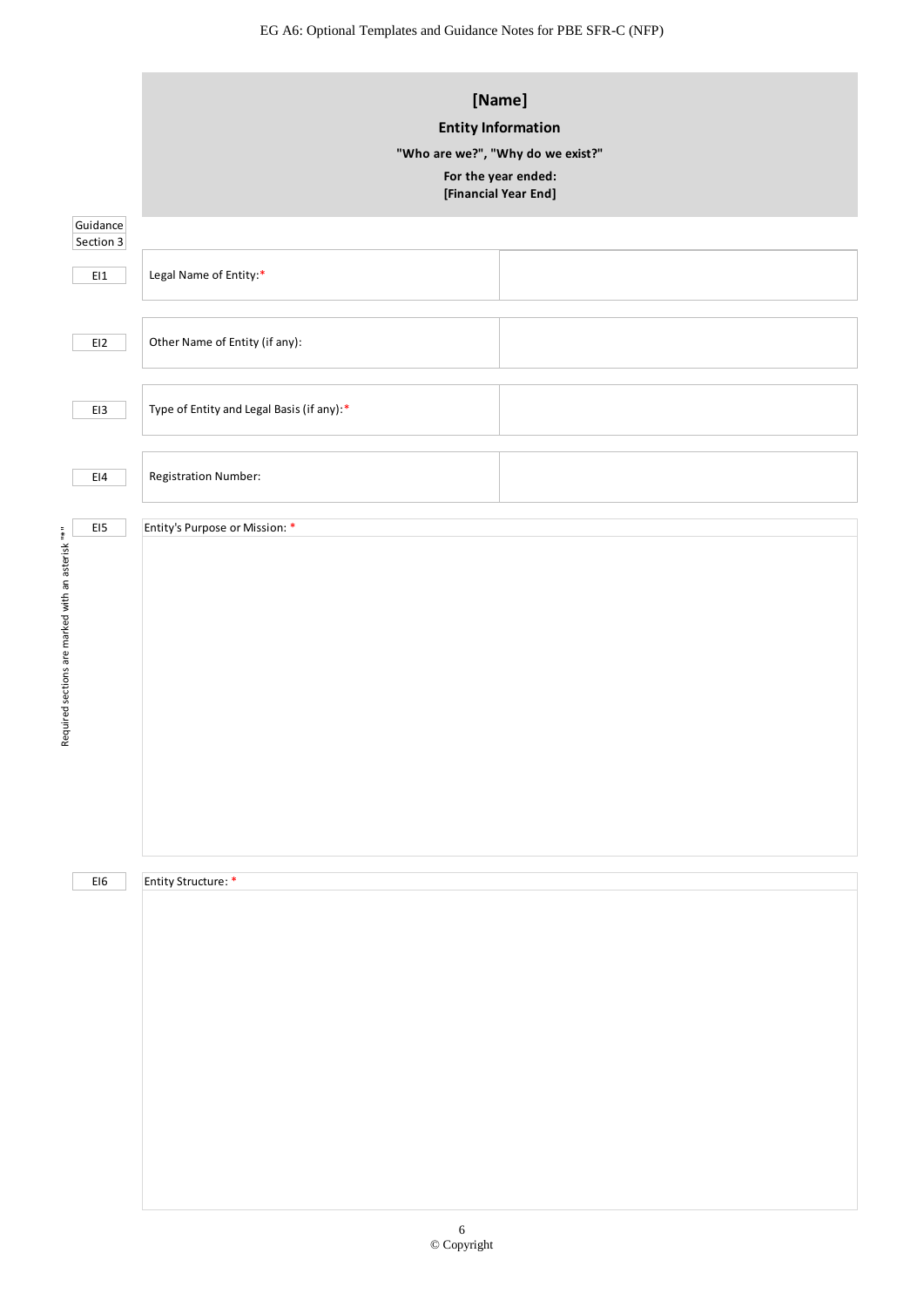|                                                   | Section 3 |                                                                  |
|---------------------------------------------------|-----------|------------------------------------------------------------------|
|                                                   | EI7       | Main Sources of the Entity's Cash and Resources:*                |
|                                                   |           |                                                                  |
|                                                   |           |                                                                  |
|                                                   |           |                                                                  |
|                                                   |           |                                                                  |
|                                                   |           |                                                                  |
|                                                   |           |                                                                  |
|                                                   |           |                                                                  |
|                                                   |           |                                                                  |
|                                                   |           |                                                                  |
|                                                   |           |                                                                  |
|                                                   |           |                                                                  |
|                                                   |           |                                                                  |
|                                                   |           |                                                                  |
|                                                   |           |                                                                  |
|                                                   |           |                                                                  |
|                                                   |           |                                                                  |
|                                                   |           |                                                                  |
|                                                   |           |                                                                  |
|                                                   | EI8       | Main Methods Used by the Entity to Raise Funds:*                 |
|                                                   |           |                                                                  |
|                                                   |           |                                                                  |
|                                                   |           |                                                                  |
|                                                   |           |                                                                  |
|                                                   |           |                                                                  |
|                                                   |           |                                                                  |
|                                                   |           |                                                                  |
| Required sections are marked with an asterisk "*" |           |                                                                  |
|                                                   |           |                                                                  |
|                                                   |           |                                                                  |
|                                                   |           |                                                                  |
|                                                   |           |                                                                  |
|                                                   |           |                                                                  |
|                                                   |           |                                                                  |
|                                                   |           |                                                                  |
|                                                   |           |                                                                  |
|                                                   |           |                                                                  |
|                                                   | EI9       | Entity's Reliance on Volunteers and Donated Goods or Services: * |
|                                                   |           |                                                                  |
|                                                   |           |                                                                  |
|                                                   |           |                                                                  |
|                                                   |           |                                                                  |
|                                                   |           |                                                                  |
|                                                   |           |                                                                  |
|                                                   |           |                                                                  |
|                                                   |           |                                                                  |
|                                                   |           |                                                                  |
|                                                   |           |                                                                  |
|                                                   |           |                                                                  |
|                                                   |           |                                                                  |
|                                                   |           |                                                                  |
|                                                   |           |                                                                  |
|                                                   |           |                                                                  |
|                                                   |           |                                                                  |
|                                                   |           |                                                                  |
|                                                   |           |                                                                  |
|                                                   |           |                                                                  |
|                                                   |           |                                                                  |
|                                                   |           |                                                                  |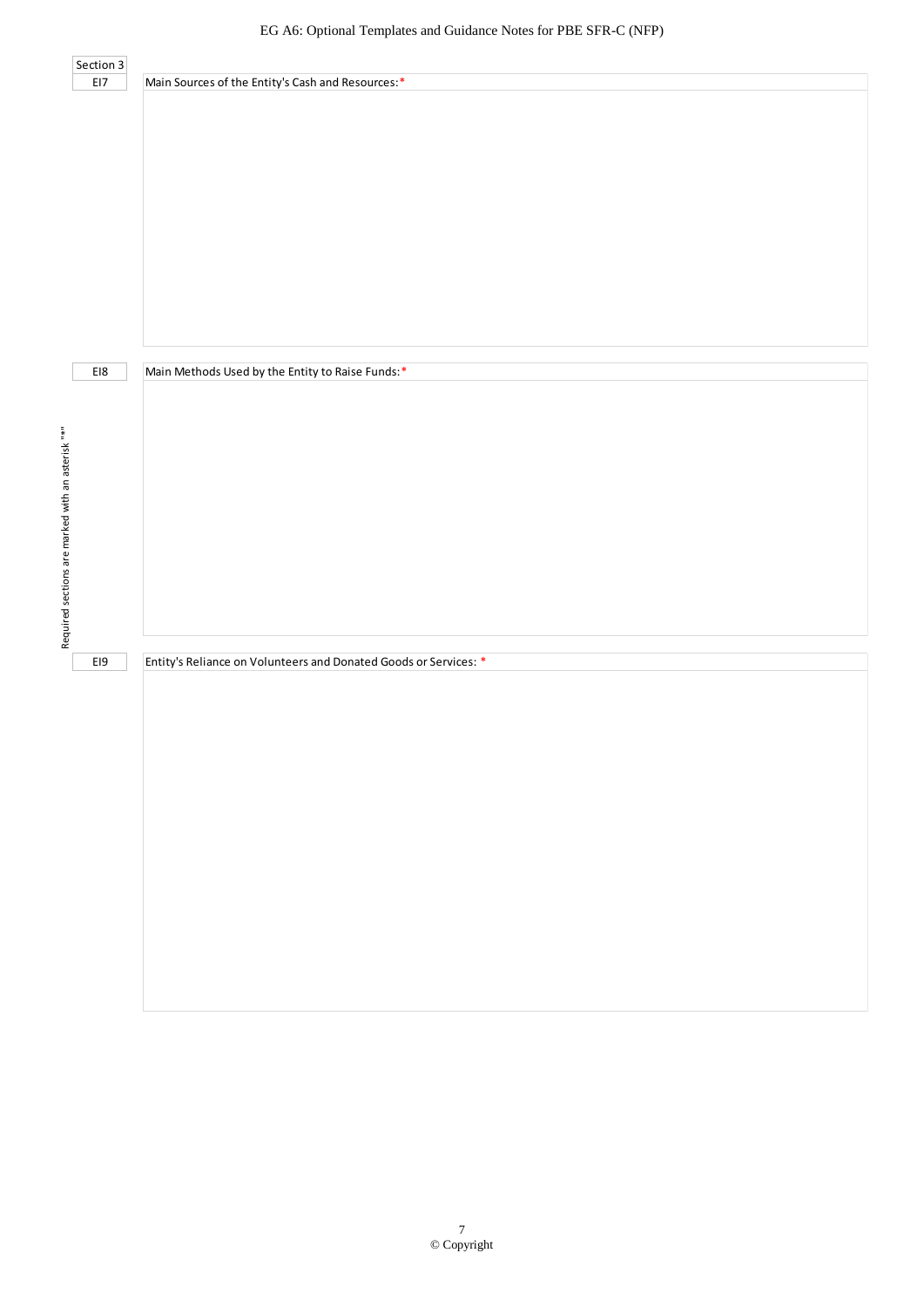|                                                                                                                                                                                                                                |                         | EG A6: Optional Templates and Guidance Notes for PBE SFR-C (NFP) |  |
|--------------------------------------------------------------------------------------------------------------------------------------------------------------------------------------------------------------------------------|-------------------------|------------------------------------------------------------------|--|
| EI10                                                                                                                                                                                                                           | Additional Information* |                                                                  |  |
|                                                                                                                                                                                                                                |                         |                                                                  |  |
|                                                                                                                                                                                                                                |                         |                                                                  |  |
|                                                                                                                                                                                                                                |                         |                                                                  |  |
|                                                                                                                                                                                                                                |                         |                                                                  |  |
|                                                                                                                                                                                                                                |                         |                                                                  |  |
|                                                                                                                                                                                                                                |                         |                                                                  |  |
|                                                                                                                                                                                                                                |                         |                                                                  |  |
|                                                                                                                                                                                                                                | <b>Contact details</b>  |                                                                  |  |
|                                                                                                                                                                                                                                |                         |                                                                  |  |
|                                                                                                                                                                                                                                | Physical Address:       |                                                                  |  |
| is a section 3 section 3 in the street with a street with a street with a street with a street with a street with a street with a street with a street with a street with a street with a street with a street with a street w |                         |                                                                  |  |
|                                                                                                                                                                                                                                |                         |                                                                  |  |
|                                                                                                                                                                                                                                | Postal Address:         |                                                                  |  |
|                                                                                                                                                                                                                                |                         |                                                                  |  |
|                                                                                                                                                                                                                                | Phone/Fax:              |                                                                  |  |
|                                                                                                                                                                                                                                |                         |                                                                  |  |
|                                                                                                                                                                                                                                |                         |                                                                  |  |
|                                                                                                                                                                                                                                | Email/Website:          |                                                                  |  |
|                                                                                                                                                                                                                                |                         |                                                                  |  |
|                                                                                                                                                                                                                                |                         |                                                                  |  |
|                                                                                                                                                                                                                                | $\mathbf{f}$            |                                                                  |  |
|                                                                                                                                                                                                                                |                         |                                                                  |  |
|                                                                                                                                                                                                                                |                         |                                                                  |  |
|                                                                                                                                                                                                                                | G                       |                                                                  |  |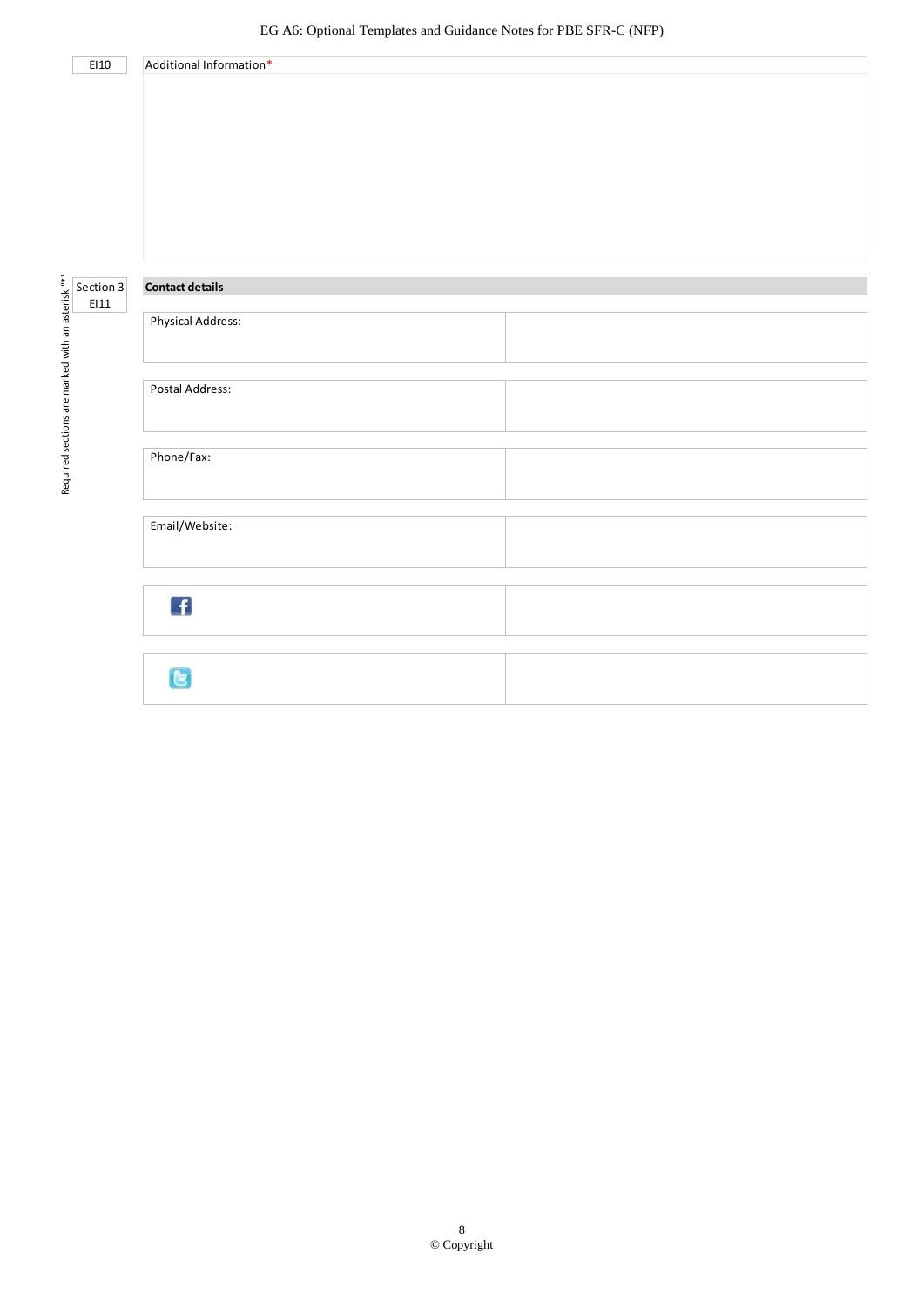# **[Name] Statement of Service Performance**

# **"What did we do?"**

#### **[Financial Year End] For the year ended**

### **Guidance** Section 4

SSP1 Description of the Entity's Outcomes:

|                  |                                                                                         | Actual*   | Budget    | Actual*   |
|------------------|-----------------------------------------------------------------------------------------|-----------|-----------|-----------|
| SSP <sub>2</sub> | Description and Quantification (to the extent practicable) of the<br>Entity's Outputs:* | This Year | This Year | Last Year |
|                  |                                                                                         |           |           |           |
|                  |                                                                                         |           |           |           |
|                  |                                                                                         |           |           |           |
|                  |                                                                                         |           |           |           |
|                  |                                                                                         |           |           |           |
|                  |                                                                                         |           |           |           |
|                  |                                                                                         |           |           |           |
|                  |                                                                                         |           |           |           |
|                  |                                                                                         |           |           |           |
|                  |                                                                                         |           |           |           |
|                  |                                                                                         |           |           |           |
|                  |                                                                                         |           |           |           |
|                  |                                                                                         |           |           |           |
|                  |                                                                                         |           |           |           |
|                  |                                                                                         |           |           |           |
|                  |                                                                                         |           |           |           |
|                  |                                                                                         |           |           |           |
|                  |                                                                                         |           |           |           |
|                  |                                                                                         |           |           |           |
|                  |                                                                                         |           |           |           |
|                  |                                                                                         |           |           |           |
|                  |                                                                                         |           |           |           |
|                  |                                                                                         |           |           |           |
|                  |                                                                                         |           |           |           |
|                  |                                                                                         |           |           |           |
|                  |                                                                                         |           |           |           |
|                  |                                                                                         |           |           |           |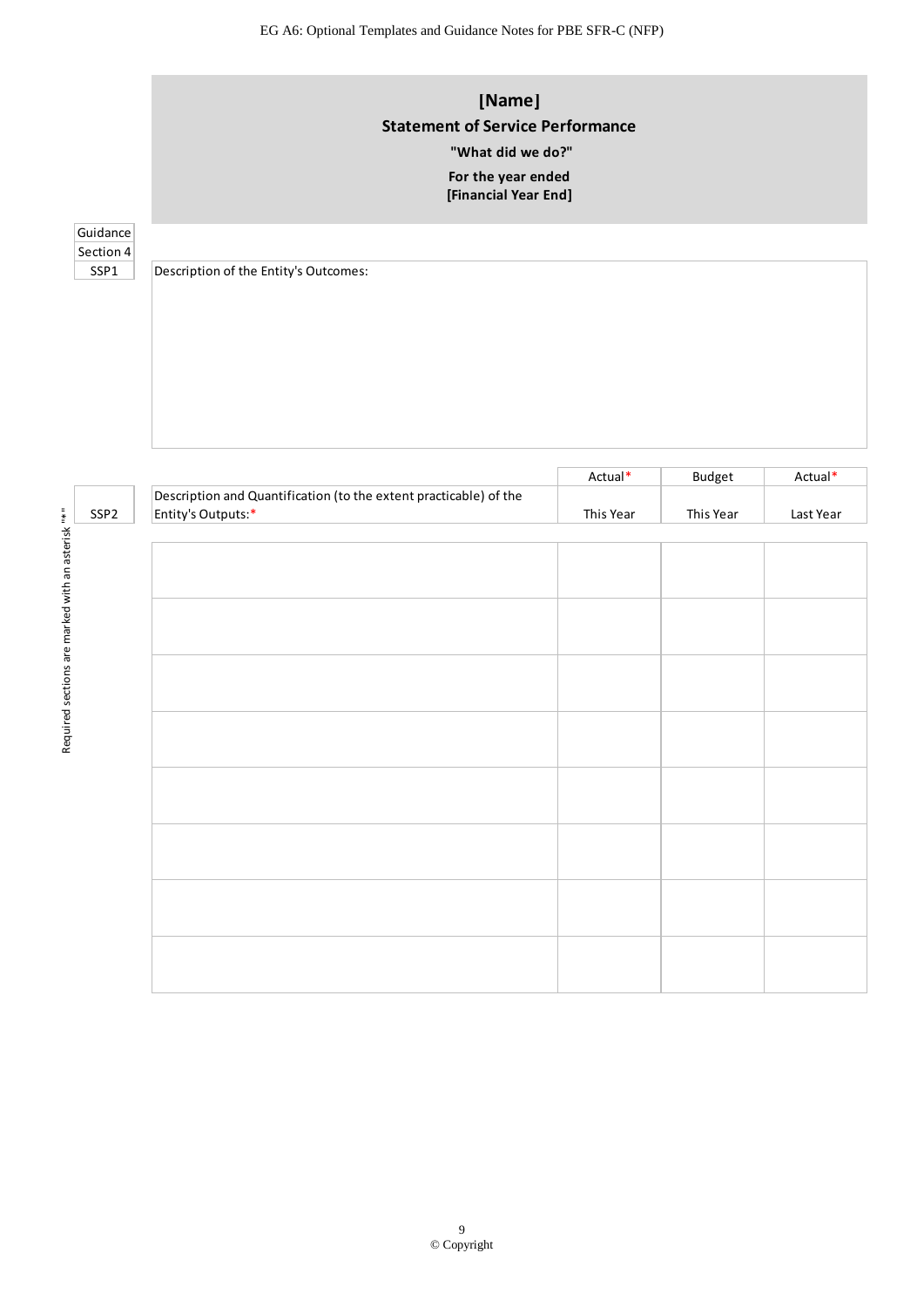| SSP3 | Additional Output Measures: |
|------|-----------------------------|
|      |                             |
|      |                             |
|      |                             |
|      |                             |
|      |                             |
|      |                             |
|      |                             |
| SSP4 | Additional Information:     |
|      |                             |
|      |                             |
|      |                             |
|      |                             |
|      |                             |
|      |                             |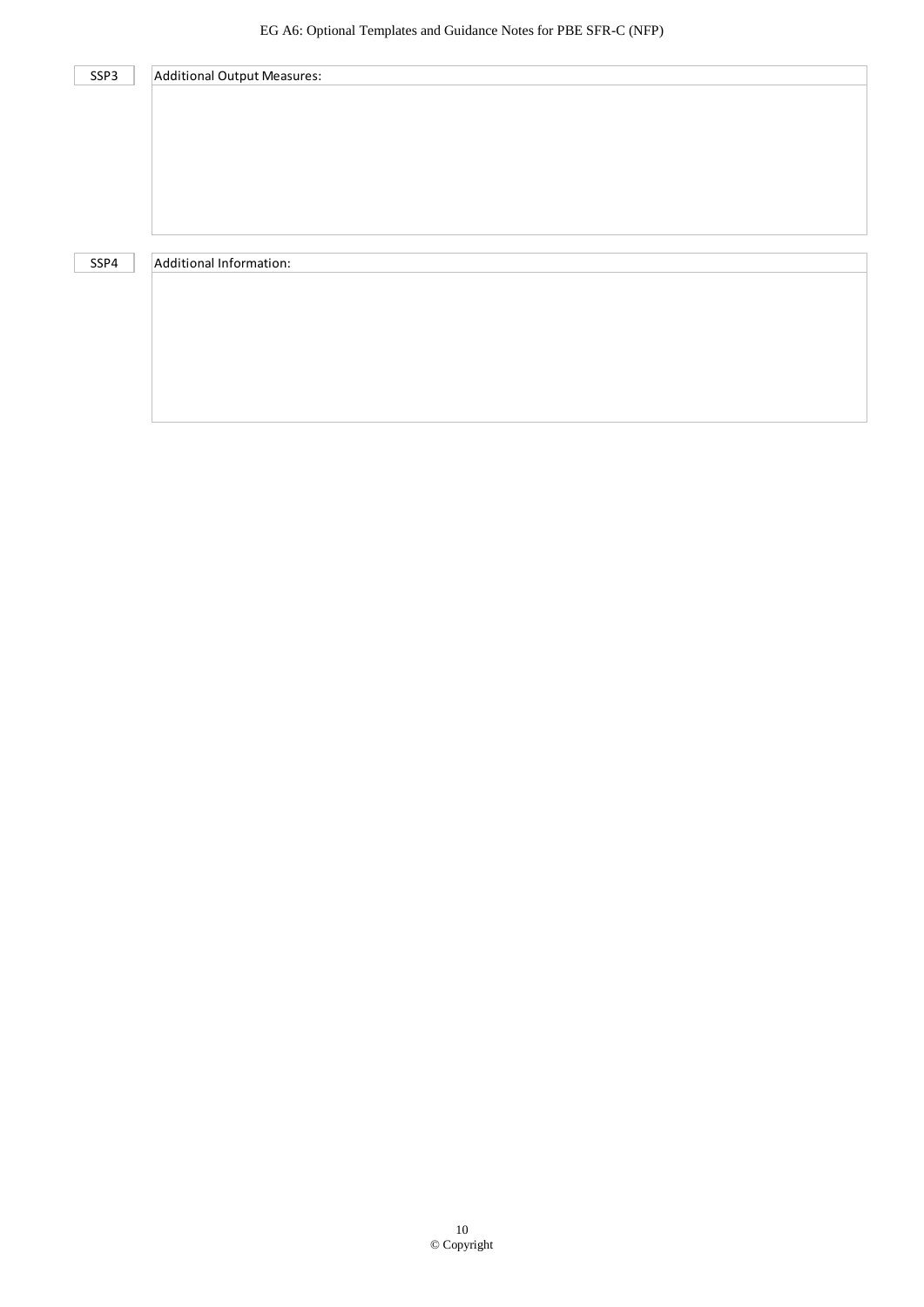### **[Name]**

### **Statement of Receipts and Payments**

**For the year ended: "How was it funded?" and "What did it cost?"**

### **[Financial Year End]**

| Guidance        |                                                                | Notes | Actual*<br>This Year         | <b>Budget</b><br>This Year | Actual*<br>Last Year |
|-----------------|----------------------------------------------------------------|-------|------------------------------|----------------------------|----------------------|
| Section 5       |                                                                |       | \$                           | \$                         | \$                   |
|                 |                                                                |       |                              |                            |                      |
|                 |                                                                |       |                              |                            |                      |
|                 | <b>Operating Receipts</b>                                      |       |                              |                            |                      |
| <b>R&amp;P1</b> | Donations, fundraising and other similar receipts*             |       |                              |                            |                      |
| <b>R&amp;P2</b> | Fees, subscriptions and other receipts from members*           |       |                              |                            |                      |
| <b>R&amp;P3</b> | Receipts from providing goods or services*                     |       |                              |                            |                      |
| <b>R&amp;P4</b> | Interest, dividends and other investment income receipts*      |       |                              |                            |                      |
| <b>R&amp;P5</b> | Other operating receipts                                       |       |                              |                            |                      |
|                 |                                                                |       |                              |                            |                      |
| <b>R&amp;P6</b> | <b>Total Operating Receipts</b>                                |       | ÷.                           | $\overline{\phantom{a}}$   |                      |
|                 | <b>Operating Payments</b>                                      |       |                              |                            |                      |
| <b>R&amp;P7</b> | Payments related to public fundraising*                        |       |                              |                            |                      |
| <b>R&amp;P8</b> | Volunteer and employee related payments*                       |       |                              |                            |                      |
| <b>R&amp;P9</b> | Payments related to providing goods or services*               |       |                              |                            |                      |
| R&P10           | Grants and donations paid*                                     |       |                              |                            |                      |
| R&P11           | Other operating payments                                       |       |                              |                            |                      |
|                 |                                                                |       |                              |                            |                      |
|                 |                                                                |       |                              |                            |                      |
|                 |                                                                |       |                              |                            |                      |
|                 |                                                                |       |                              |                            |                      |
| R&P12           | <b>Total Operating Payments</b>                                |       | $\qquad \qquad \blacksquare$ | $\overline{\phantom{a}}$   |                      |
|                 |                                                                |       |                              |                            |                      |
| R&P13           | <b>Operating Surplus or (Deficit)</b>                          |       | $\overline{\phantom{0}}$     | $\overline{\phantom{a}}$   |                      |
| R&P14           | <b>Capital Receipts</b>                                        |       |                              |                            |                      |
|                 | Receipts from the sale of resources*                           |       |                              |                            |                      |
|                 | Receipts from borrowings*                                      |       |                              |                            |                      |
|                 |                                                                |       |                              |                            |                      |
| R&P15           | <b>Capital Payments</b>                                        |       |                              |                            |                      |
|                 | Purchase of resources*                                         |       |                              |                            |                      |
|                 | Repayments of borrowings*                                      |       |                              |                            |                      |
| R&P16           | Increase/(Decrease) in Bank Accounts and Cash*                 |       | $\overline{\phantom{0}}$     | $\overline{\phantom{a}}$   |                      |
| R&P17           | Bank accounts and cash at the beginning of the financial year* |       |                              |                            |                      |
| R&P18           | Bank Accounts and Cash at the End of the Financial Year*       |       |                              |                            |                      |
| R&P19           | Represented by:*                                               |       |                              |                            |                      |
|                 | Cheque account(s)                                              |       |                              |                            |                      |
|                 | Savings account(s)                                             |       |                              |                            |                      |
|                 | Term Deposit account(s)                                        |       |                              |                            |                      |
|                 | Cash Floats                                                    |       |                              |                            |                      |
|                 | Petty Cash                                                     |       |                              |                            |                      |
| R&P20           | Total Bank Accounts and Cash at the End of the Financial Year* |       | $\overline{a}$               | $\overline{\phantom{a}}$   |                      |
|                 |                                                                |       |                              |                            |                      |

| Date      | Date      |  |
|-----------|-----------|--|
| Signature | Signature |  |
|           |           |  |
| Name      | Name      |  |
| Position  | Position  |  |

| 11                |  |
|-------------------|--|
| $\circ$ Copyright |  |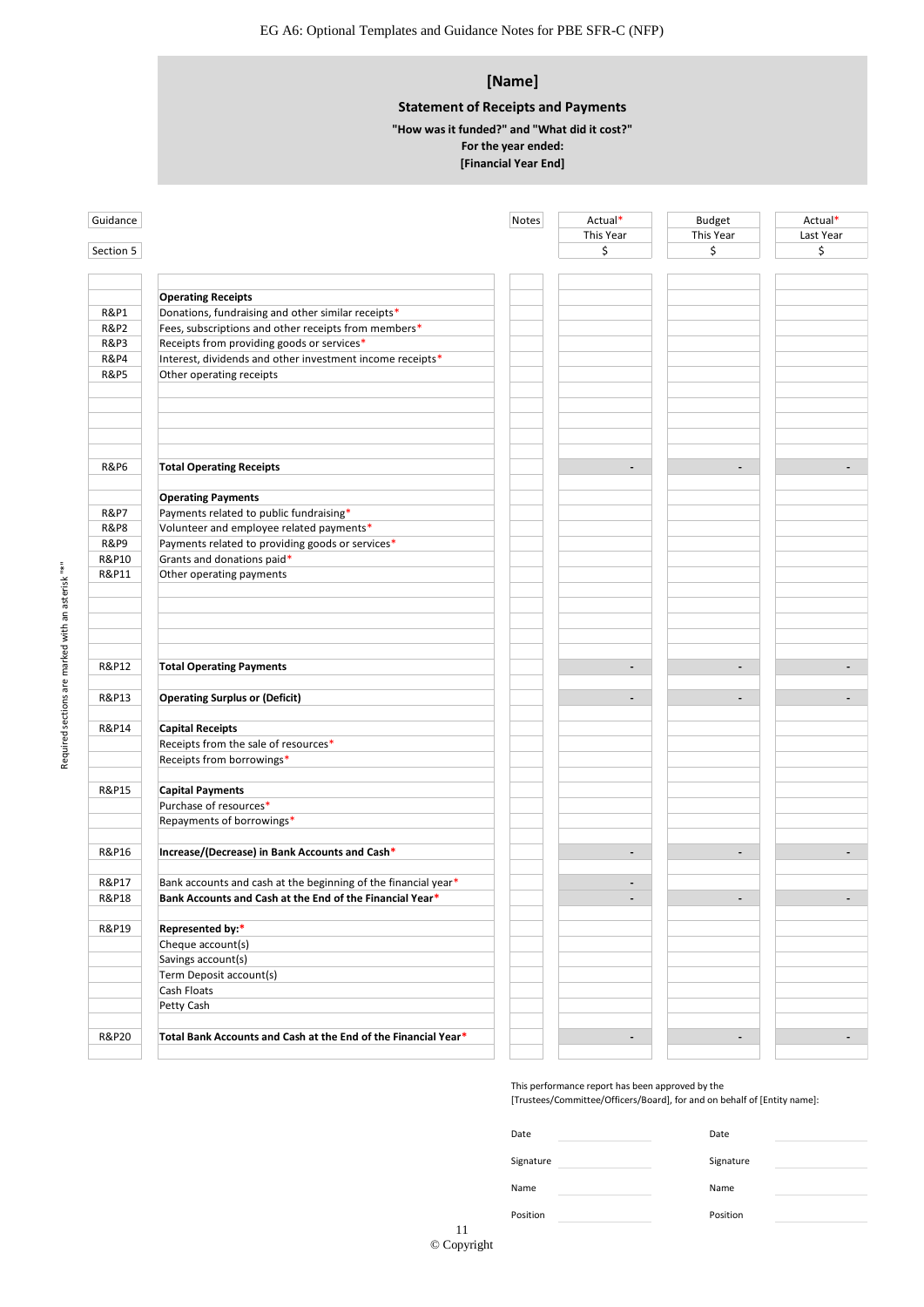EG A6: Optional Templates and Guidance Notes for PBE SFR-C (NFP)

|           | [Name]<br><b>Statement of Resources and Commitments</b>                                    |                |                          |
|-----------|--------------------------------------------------------------------------------------------|----------------|--------------------------|
|           | "what the entity owns?" and "what the entity owes?"                                        |                |                          |
|           | As at                                                                                      |                |                          |
|           | [Financial Year End]                                                                       |                |                          |
| Guidance  |                                                                                            |                |                          |
| Section 6 | <b>SCHEDULE OF RESOURCES</b>                                                               | This Year      | Last Year                |
|           |                                                                                            | \$             | \$                       |
| SORC1     | Bank Accounts and Cash (from Statement of Receipts and Payments)*                          |                | $\overline{\phantom{a}}$ |
| SORC2     | Money Held on Behalf of Others*                                                            |                |                          |
|           | Description*                                                                               | Amount*        | Amount*                  |
|           |                                                                                            |                |                          |
|           |                                                                                            |                |                          |
| SORC3     | Money Owed to the Entity*                                                                  |                |                          |
|           |                                                                                            |                |                          |
|           | Description*                                                                               | Amount*        | Amount*                  |
|           |                                                                                            |                |                          |
|           |                                                                                            |                |                          |
|           |                                                                                            |                |                          |
|           |                                                                                            |                |                          |
|           |                                                                                            |                |                          |
|           |                                                                                            |                |                          |
| SORC4     | Other Resources*                                                                           |                |                          |
|           |                                                                                            | Cost or        | Cost or                  |
|           | Description and Source of Value* (cost or current value required if practicable to obtain) | Current Value* | Current Value*           |
|           |                                                                                            |                |                          |
|           |                                                                                            |                |                          |
|           |                                                                                            |                |                          |
|           |                                                                                            |                |                          |
|           |                                                                                            |                |                          |
|           |                                                                                            |                |                          |
|           |                                                                                            |                |                          |
|           | <b>SCHEDULE OF COMMITMENTS</b>                                                             | This Year      | Last Year                |
|           |                                                                                            | \$             | \$                       |
| SORC5     | Money Payable by the Entity*                                                               |                |                          |
|           | Description*                                                                               | Amount*        | Amount*                  |
|           |                                                                                            |                |                          |
|           |                                                                                            |                |                          |
|           |                                                                                            |                |                          |
|           |                                                                                            |                |                          |
|           |                                                                                            |                |                          |
|           |                                                                                            |                |                          |
|           |                                                                                            |                |                          |
|           |                                                                                            |                |                          |

Required sections are marked with an asterisk "\*"

Required sections are marked with an asterisk "\*"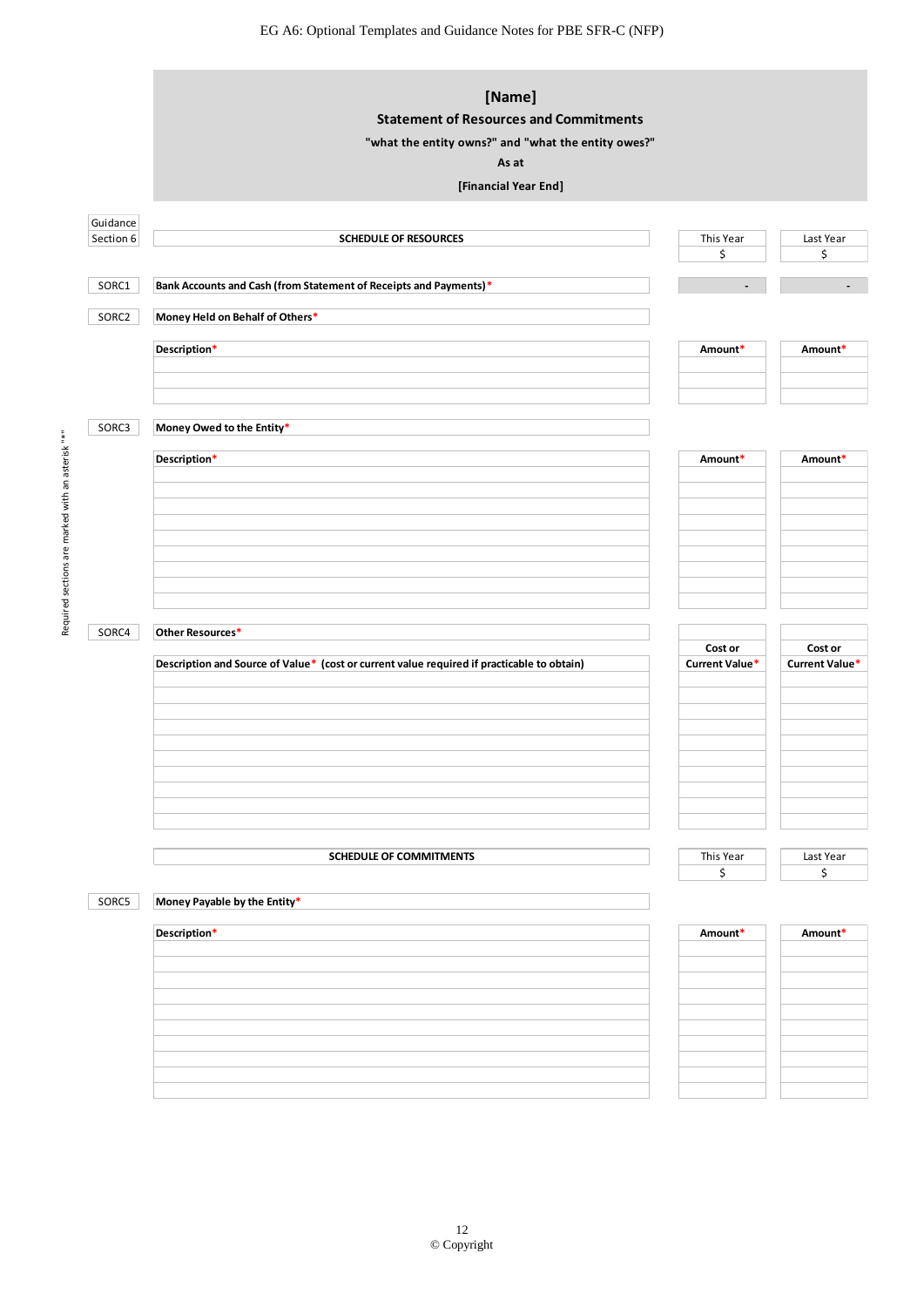| SORC6 | Other Commitments*                                                                             |                 |                 |
|-------|------------------------------------------------------------------------------------------------|-----------------|-----------------|
|       | Description*                                                                                   | Amount*         | Amount*         |
|       |                                                                                                |                 |                 |
| SORC7 | Guarantees*                                                                                    |                 |                 |
|       | Description*                                                                                   | Amount*         | Amount*         |
|       | SCHEDULE OF OTHER INFORMATION                                                                  | This Year<br>\$ | Last Year<br>\$ |
| SORC8 | Grants or Donations with Conditions Attached (where conditions not fully met at balance date)* | Amount*         | Amount*         |
|       | Resources Used as Security for Borrowings*                                                     |                 |                 |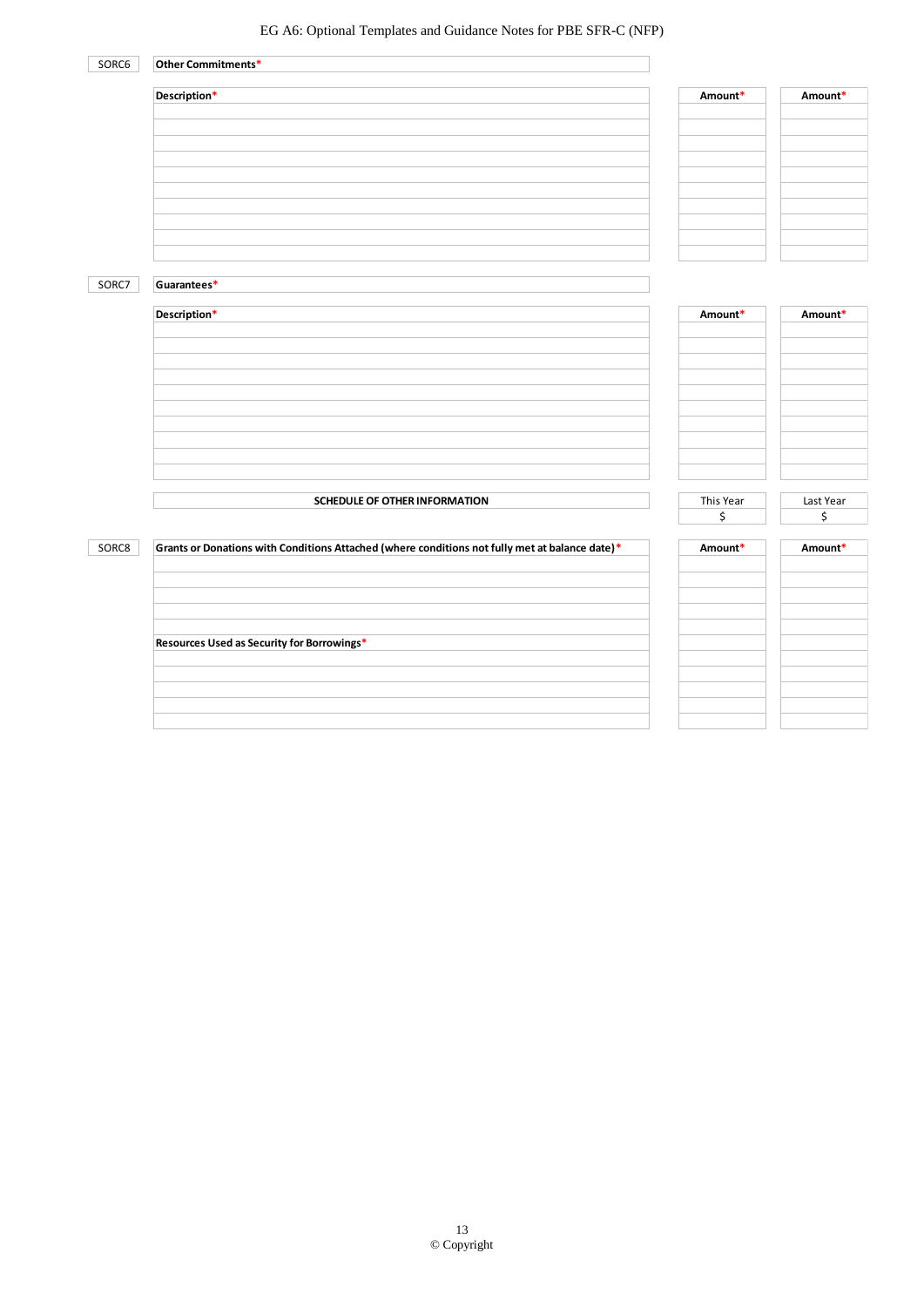|                                               | [Name]                                                                                                                                       |
|-----------------------------------------------|----------------------------------------------------------------------------------------------------------------------------------------------|
|                                               | Notes to the Performance Report                                                                                                              |
|                                               | For the year ended                                                                                                                           |
|                                               | [Financial Year End]                                                                                                                         |
|                                               |                                                                                                                                              |
| Guidance                                      |                                                                                                                                              |
| Section 7                                     | Note 1: Accounting Policies "How did we do our accounting"                                                                                   |
|                                               |                                                                                                                                              |
| AP1                                           | <b>Basis of Preparation*</b>                                                                                                                 |
|                                               | [Name] is permitted by law to apply PBE SFR-C (NFP) Public Benefit Entity Simple Format Reporting - Cash (Not-For-Profit) and has elected to |
|                                               | do so. All transactions are reported in the Statement of Receipts and Payments and related Notes to the Performance Report on a cash basis.  |
|                                               |                                                                                                                                              |
| AP <sub>2</sub>                               | Goods and Services Tax (GST)*                                                                                                                |
|                                               | [Name] is registered for GST. Therefore amounts recorded in the Performance Report are exclusive of GST (if any). GST owing, or GST refunds  |
| Required sections are marked with an asterisk | due as at balance date are shown in the Statement of Resources and Commitments.                                                              |
|                                               |                                                                                                                                              |
|                                               | OR (Delete one not applicable to the entity)                                                                                                 |
| AP <sub>2</sub>                               | Goods and Services Tax (GST)*                                                                                                                |
|                                               | [Name] is not registered for GST. Therefore amounts recorded in the Performance Report are inclusive of GST (if any).                        |

14 © Copyright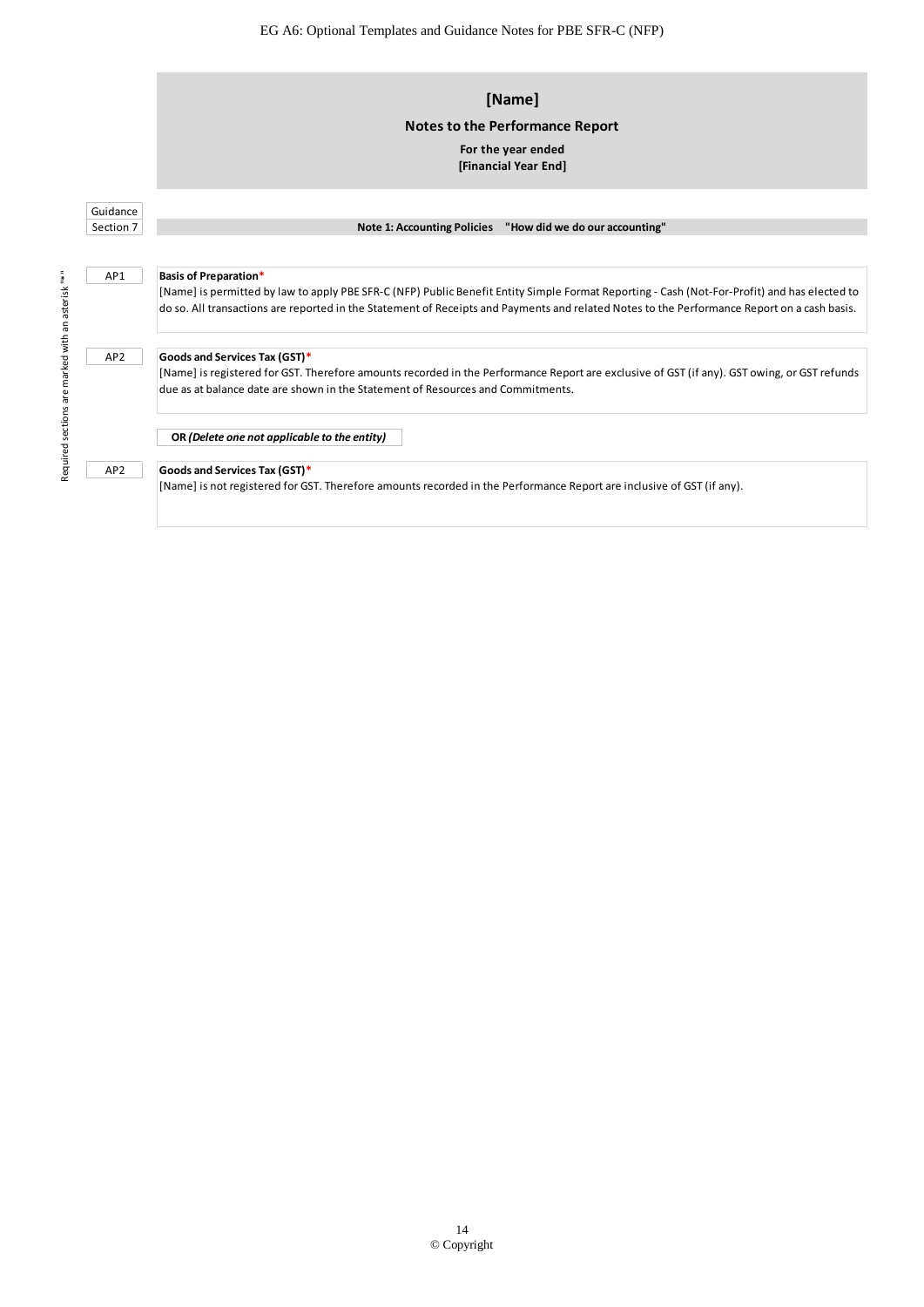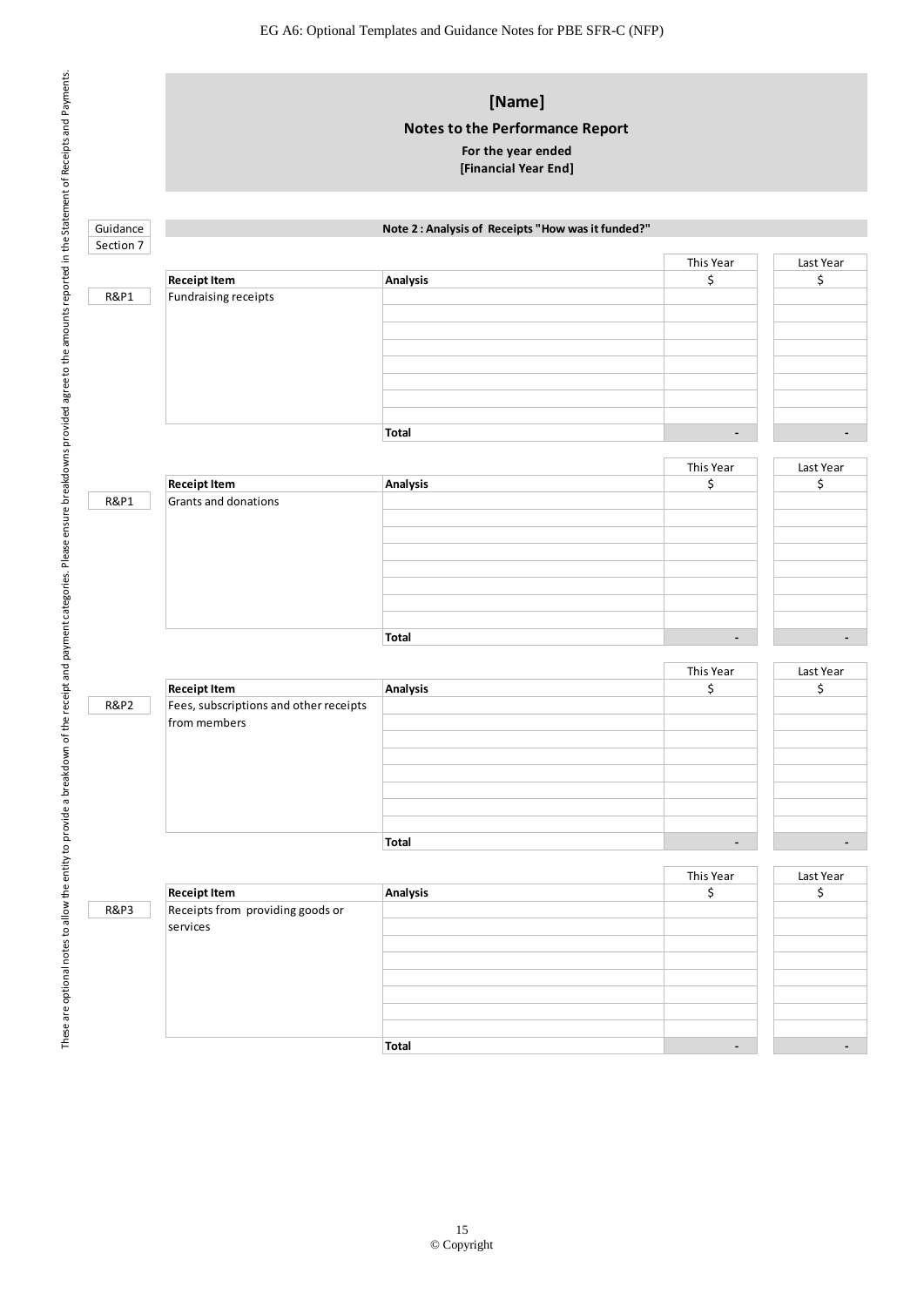### EG A6: Optional Templates and Guidance Notes for PBE SFR-C (NFP)

| <b>R&amp;P4</b> |  |
|-----------------|--|
|                 |  |

|                               |              | This Year | Last Year                |
|-------------------------------|--------------|-----------|--------------------------|
| <b>Receipt Item</b>           | Analysis     |           |                          |
| Interest, dividends and other |              |           |                          |
| investment income receipts    |              |           |                          |
|                               |              |           |                          |
|                               |              |           |                          |
|                               |              |           |                          |
|                               |              |           |                          |
|                               |              |           |                          |
|                               |              |           |                          |
|                               | <b>Total</b> | -         | $\overline{\phantom{0}}$ |

|                 |                     |          | This Year      | Last Year                |
|-----------------|---------------------|----------|----------------|--------------------------|
|                 | <b>Receipt Item</b> | Analysis |                |                          |
| <b>R&amp;P5</b> | Other receipts      |          |                |                          |
|                 |                     |          |                |                          |
|                 |                     |          |                |                          |
|                 |                     |          |                |                          |
|                 |                     |          |                |                          |
|                 |                     |          |                |                          |
|                 |                     |          |                |                          |
|                 |                     |          |                |                          |
|                 |                     | Total    | $\blacksquare$ | $\overline{\phantom{0}}$ |

|       |                                         |          | This Year      | Last Year |
|-------|-----------------------------------------|----------|----------------|-----------|
|       | <b>Receipt Item</b><br>Capital receipts | Analysis |                |           |
| R&P14 |                                         |          |                |           |
|       |                                         |          |                |           |
|       |                                         |          |                |           |
|       |                                         |          |                |           |
|       |                                         |          |                |           |
|       |                                         |          |                |           |
|       |                                         |          |                |           |
|       |                                         |          |                |           |
|       |                                         | Total    | $\blacksquare$ |           |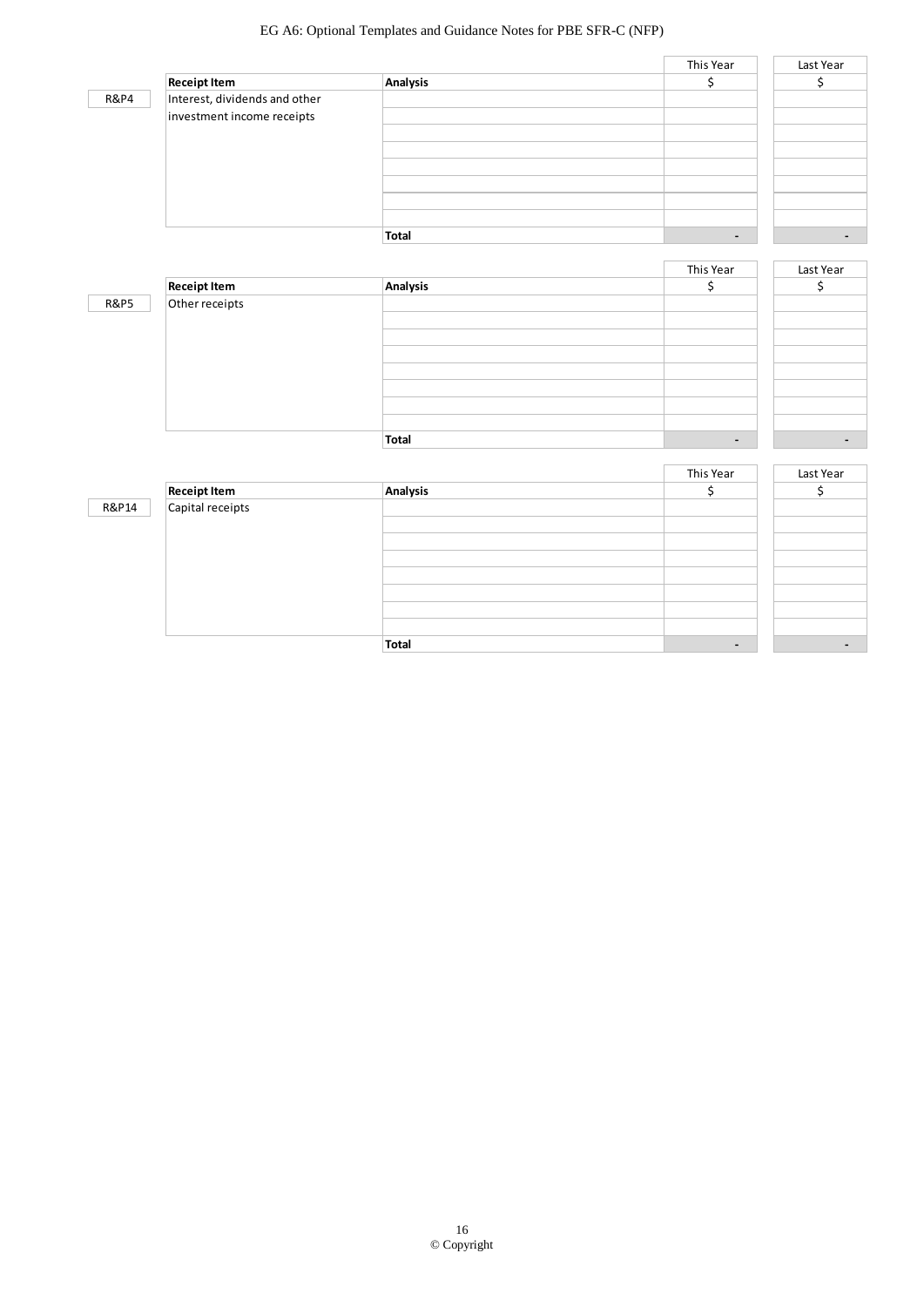|                 |                                                       | [Name]<br><b>Notes to the Performance Report</b><br>For the year ended<br>[Financial Year End] |                          |                          |
|-----------------|-------------------------------------------------------|------------------------------------------------------------------------------------------------|--------------------------|--------------------------|
| Guidance        |                                                       | Note 3 : Analysis of Payments "What did it cost?"                                              |                          |                          |
| Section 7       |                                                       |                                                                                                |                          |                          |
|                 | <b>Payment Item</b>                                   | Analysis                                                                                       | This Year<br>\$          | Last Year<br>\$          |
| <b>R&amp;P7</b> | Payments related to public fundraising                |                                                                                                |                          |                          |
|                 |                                                       | Total                                                                                          | $\overline{\phantom{a}}$ | $\overline{\phantom{a}}$ |
|                 |                                                       |                                                                                                | This Year                | Last Year                |
| <b>R&amp;P8</b> | <b>Payment Item</b><br>Volunteer and employee related | Analysis                                                                                       | \$                       | \$                       |
|                 | payments                                              |                                                                                                |                          |                          |
|                 |                                                       | Total                                                                                          | $\overline{\phantom{a}}$ | $\overline{\phantom{a}}$ |
|                 |                                                       |                                                                                                | This Year                | Last Year                |
|                 | <b>Payment Item</b>                                   | Analysis                                                                                       | \$                       | \$                       |
| <b>R&amp;P9</b> | Payments related to providing goods or<br>services    |                                                                                                |                          |                          |
|                 |                                                       | Total                                                                                          | $\blacksquare$           | $\overline{\phantom{a}}$ |
|                 |                                                       |                                                                                                |                          |                          |
|                 | <b>Payment Item</b>                                   | Analysis                                                                                       | This Year<br>\$          | Last Year<br>\$          |
| R&P10           | Grants and donations paid                             |                                                                                                |                          |                          |
|                 |                                                       |                                                                                                |                          |                          |
|                 |                                                       |                                                                                                |                          |                          |
|                 |                                                       |                                                                                                |                          |                          |
|                 |                                                       | <b>Total</b>                                                                                   | $\overline{\phantom{a}}$ | $\overline{\phantom{a}}$ |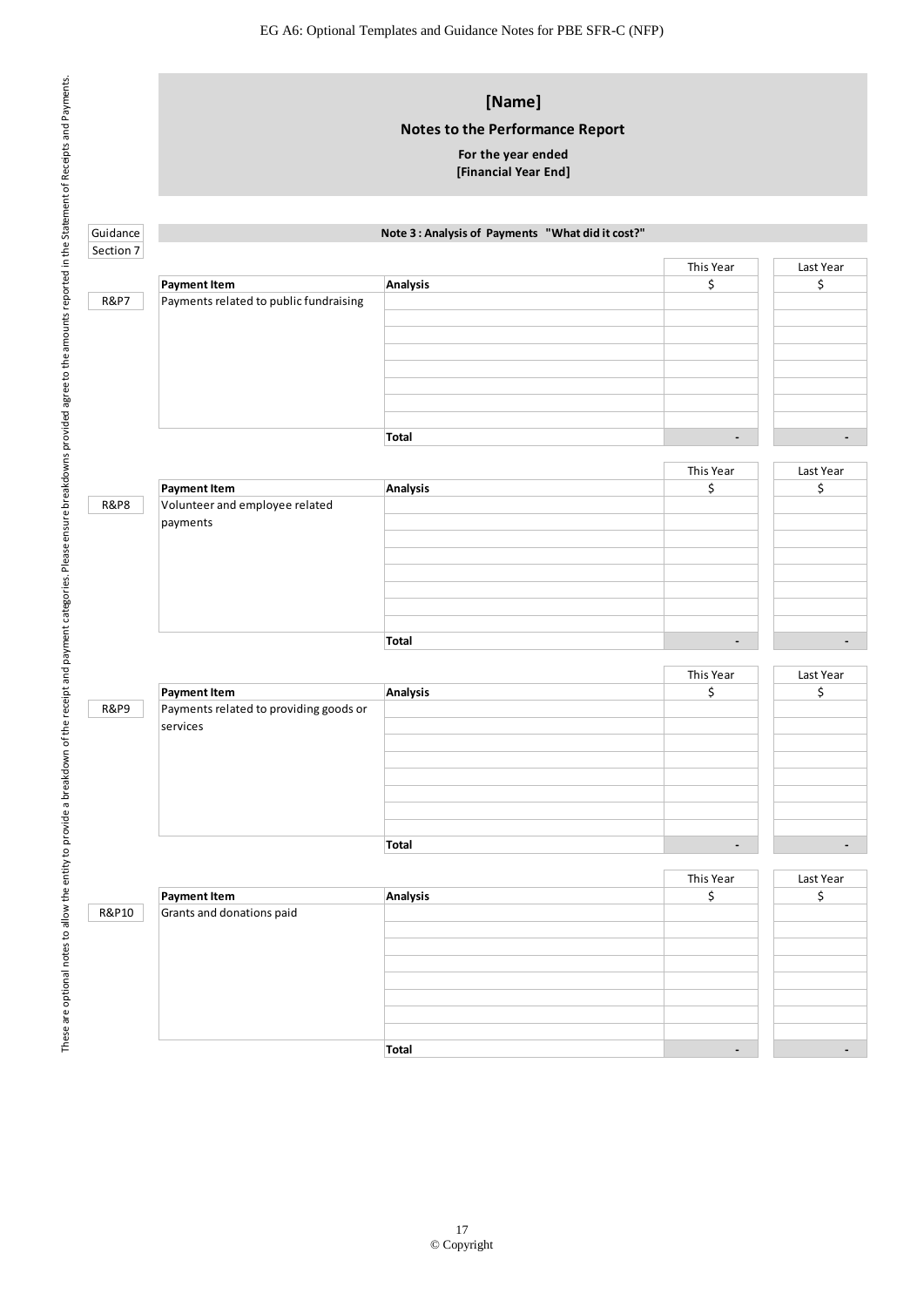### EG A6: Optional Templates and Guidance Notes for PBE SFR-C (NFP)

|                          |          | This Year | Last Year      |
|--------------------------|----------|-----------|----------------|
| Payment Item             | Analysis |           |                |
| Other operating payments |          |           |                |
|                          |          |           |                |
|                          |          |           |                |
|                          |          |           |                |
|                          |          |           |                |
|                          |          |           |                |
|                          |          |           |                |
|                          |          |           |                |
|                          | Total    | ٠         | $\blacksquare$ |
|                          |          |           |                |

|       |                     |              | This Year                | Last Year |
|-------|---------------------|--------------|--------------------------|-----------|
|       | <b>Payment Item</b> | Analysis     |                          |           |
| R&P15 | Capital payments    |              |                          |           |
|       |                     |              |                          |           |
|       |                     |              |                          |           |
|       |                     |              |                          |           |
|       |                     |              |                          |           |
|       |                     |              |                          |           |
|       |                     |              |                          |           |
|       |                     |              |                          |           |
|       |                     | <b>Total</b> | $\overline{\phantom{0}}$ |           |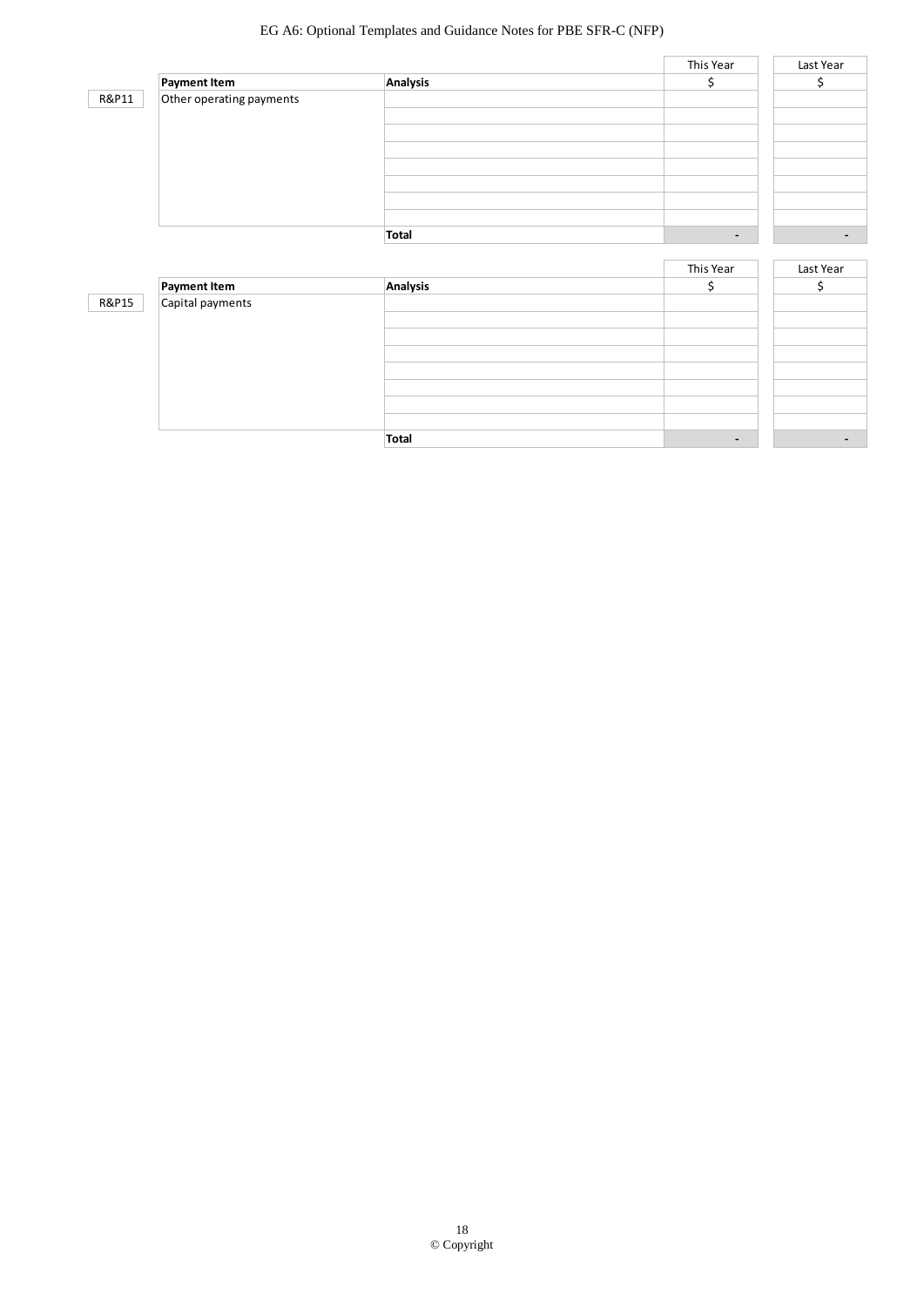# Guidance Section 7 O1 O2-O4 **Note 5: Related Party Transactions\*** This Year Last Year This Year Last Year  $\begin{array}{ccccccccccccccccc}\n\text{\large $\textsf{s}$} & & & \text{\large $\textsf{s}$} & & \text{\large $\textsf{s}$} & & \text{\large $\textsf{s}$} & \text{\large $\textsf{s}$} & \text{\large $\textsf{s}$} & \text{\large $\textsf{s}$} & \text{\large $\textsf{s}$} & \text{\large $\textsf{s}$} & \text{\large $\textsf{s}$} & \text{\large $\textsf{s}$} & \text{\large $\textsf{s}$} & \text{\large $\textsf{s}$} & \text{\large $\textsf{s}$} & \text{\large $\textsf{s}$} & \text{\large $\textsf{s}$} & \text{\large $\textsf{s}$} & \text{\large $\textsf{s}$} & \text{\large $\text$ **Description of Related Party Relationship\* Value of Transactions\* Value of Transactions\* Amount Outstanding\* Amount Outstanding\* OR** *(Delete one not applicable to the entity)* O5-O7 **Note 6: Events After the Balance Date\* Estimated Amount\* OR** *(Delete one not applicable to the entity)* There were no transactions<br>
There were no transactions involving related parties during the financial year. (Last Year - Nil)<br>
Rote 6: Events After the Balance Date \*<br>
Rature of the Event \* Balance Date \* Estimated Amount **Note 4: Correction of Errors\* [Name] Notes to the Performance Report For the year ended [Financial Year End] Notes 4-7 Note 6: Events After the Balance Date**<br>There were no events that have occurred after the balance date that would have a significant impact on the Performance Report. (Last Year - Nil) **Note 5: Related Party Transactions** Nature of the Event\* **How, if at all, the event is likely to affect the continuing viability of the 
<b>How, if at all, the event is likely to affect the continuing viability of the entity\* Description of the Transaction (whether in cash or amount in kind)\*** There were no transactions involving related parties during the financial year. (Last Year - Nil)

### O<sub>7</sub>

**Note 7: Additional Notes**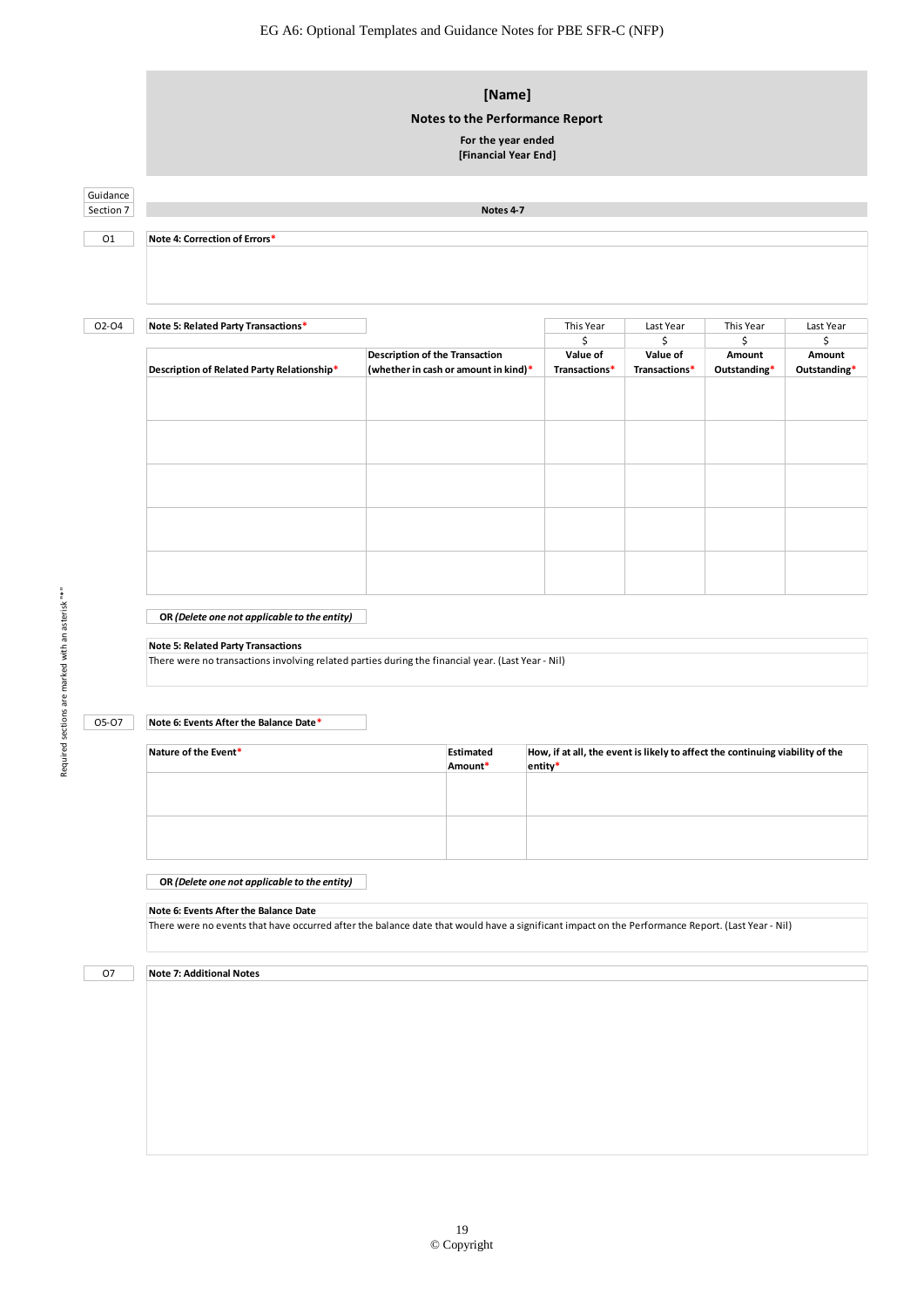# **GUIDANCE NOTES TO THE OPTIONAL TEMPLATE FOR APPLYING PUBLIC BENEFIT ENTITY SIMPLE FORMAT REPORTING – CASH (NOT-FOR-PROFIT)**

| <b>Contents</b> |  |
|-----------------|--|
|                 |  |

| Section 1 : Introduction                           | 21 |
|----------------------------------------------------|----|
| Section 2 : General                                | 23 |
| Section 3 : Entity Information                     | 24 |
| Section 4 : Statement of Service Performance       | 27 |
| Section 5 : Statement of Receipts and Payments     | 30 |
| Section 6 : Statement of Resources and Commitments | 38 |
| Section 7 : Notes to the Performance Report        | 42 |

### **Icon Definitions:**

Tip – helpful suggestions

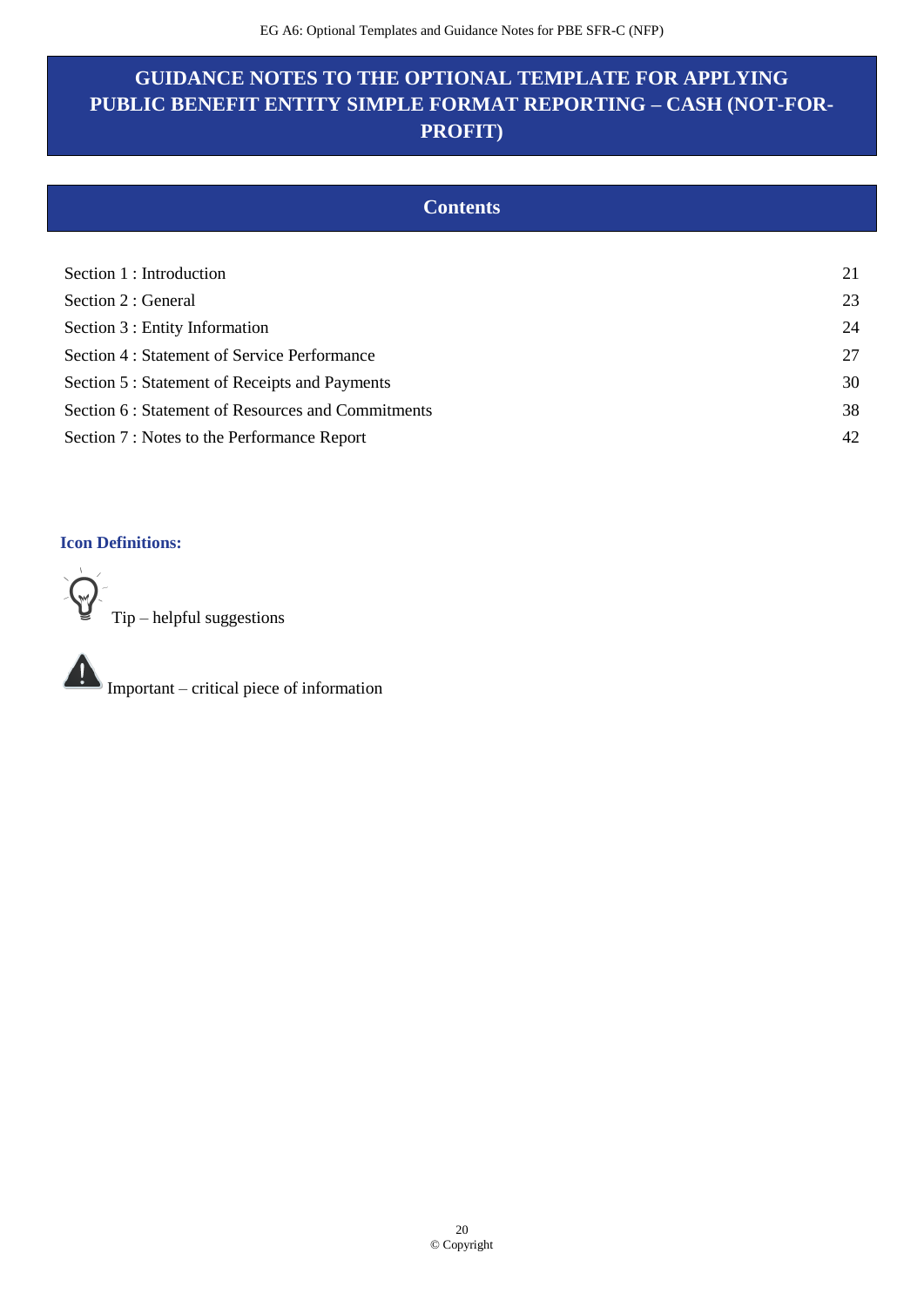### **Section 1 : Introduction**

These guidance notes are written in plain language to assist in the application of the *Public Benefit Entity Simple Format Reporting Standard – Cash (Not-For-Profit)(PBE SFR-C (NFP)).*

In these guidance notes we call the Standard the *"Tier 4 not-for-profit standard".*

Please note that the Standard is the definitive source of requirements. Throughout these guidance notes there are references back to the Standard.

Cross references are provided in the tables under the PBE-SFR-C (NFP) column.

### **Purpose of the templates**

The templates are for not-for-profit entities that are eligible for, and elect to apply, the *Tier 4 not-for-profit standard.*

The law sets out which entities are eligible to apply the *Tier 4 not-for-profit standard.* In simple terms, registered charities that do not have "public accountability" (which in this context has a particular technical meaning i.e., the entity does not issue debt or equity securities) and have total operating payments of less than \$125,000 can elect to apply this Standard. Other not-for-profit entities that meet those criteria can do so voluntarily.

Where an entity has controlled entities, total operating payments means the combined operating payments of the entity and all its controlled entities. For example, if a registered charity controls a company it would add its total operating payments to the total operating payments of the company (excluding any payments between the registered charity and the company).

Need help with controlled entities? Refer to Explanatory Guide A9 *Financial Reporting by Not-forprofit Entities: Identifying Relationships for Financial Reporting Purposes*.

### **A** The use of the templates and accompanying **guidance notes is optional. They have no legal status.**

All entities may build their own Performance Reports and some entities will already have reports that can be modified to meet the requirements of the *Tier 4 notfor-profit standard.*

### **Basis of accounting**

These Templates use the cash basis of accounting.

Under the cash basis of accounting, transactions and other events are recorded in the Performance Report only when cash is received or paid.

For most entities this will involve taking their cash book and summarising the receipts and payments for the financial year.

### **Completion of the templates**

The templates conform to the *Tier 4 not-for-profit standard* and completing the templates properly will achieve compliance with this Standard.

#### **How to use the templates**

The templates have been designed to cover most circumstances that are likely to apply to Tier 4 not-forprofit entities. However, the governing body must take care that it provides any additional information necessary to give users sufficient information about the entity's activities and financial position. If there are other matters that are significant and necessary to include for users which are not specifically provided for in the template, then further details should be given by means of additional notes.

### **Non-financial information**

Non-financial information is vital to understanding the performance of not-for-profit entities. Reporting by Tier 4 not-for-profit entities is therefore required to comprise an integrated "**Performance Report**" that contains both financial and non-financial information. Effective Performance Reports can help:

- $\triangleright$  Build an entity's reputation;
- $\triangleright$  Make a case for support; and
- $\triangleright$  Be a vital means of reaching new donors, partners and volunteers.

The Performance Report prepared by not-for-profit entities should address the following questions:

- ➢ "Who are we?": an overview of the entity;
- $\triangleright$  "Why do we exist?": why the entity was established and what it seeks to achieve (outcomes);
- $\triangleright$  "What did we do?": what the entity did during the year in providing goods or services (outputs);
- ➢ "What did it cost?": how much was paid to provide goods or services, and to run the entity;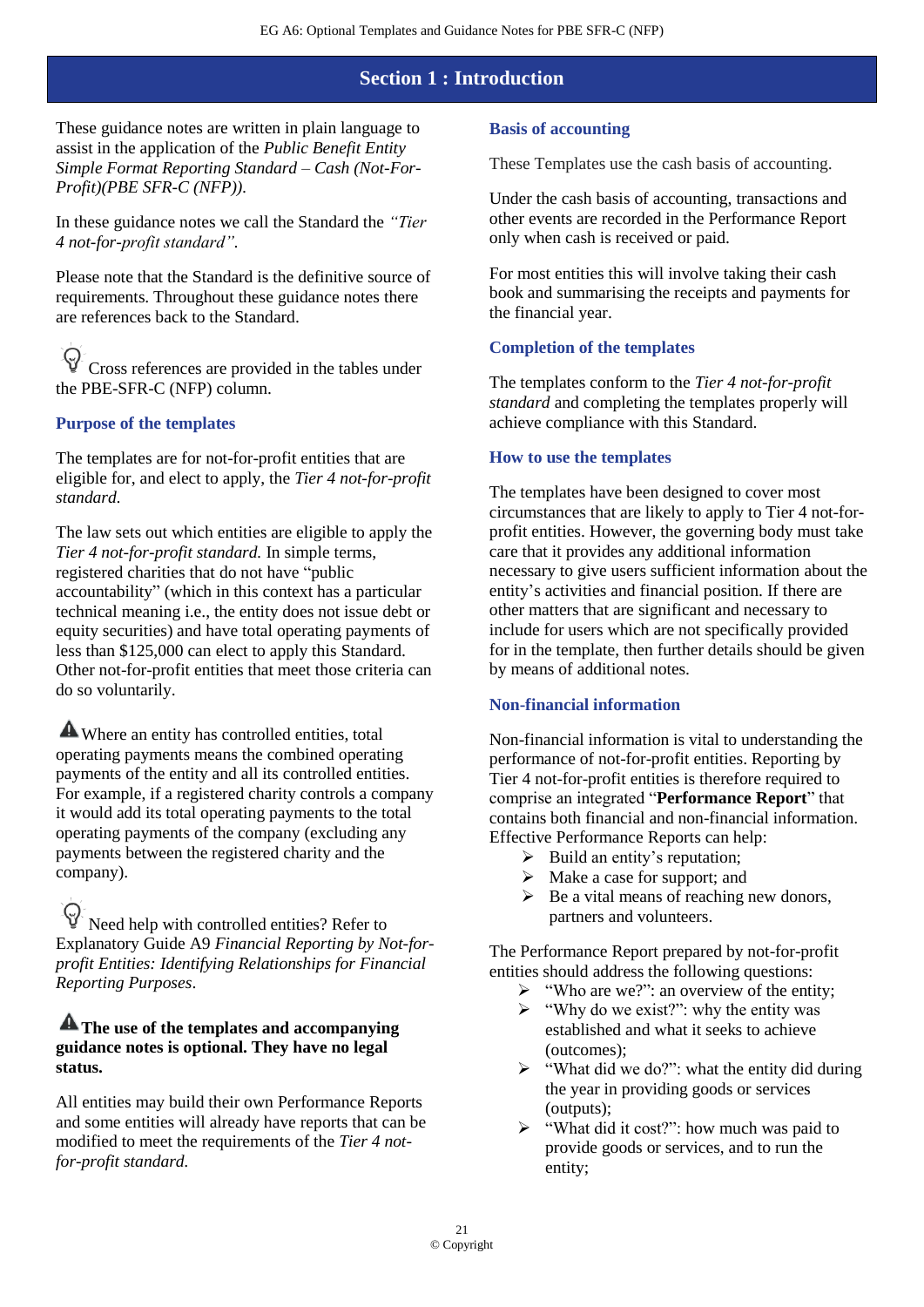- ➢ "How was it funded?": the sources of cash used to pay for its activities in providing goods or services;
- $\triangleright$  "When did we do it?": the period covered by the report, and a comparison of information with previous reporting periods;
- $\triangleright$  "How did we do our accounting?": the accounting policies applied;
- ➢ "What do we need to do to continue?": the ability of the entity to continue achieving its objectives and operate in the foreseeable future. This question can be answered by looking at the Performance Report as a whole.

In line with the objective to provide an integrated Performance Report the *Tier 4 not-for-profit standard* template has been developed.

This is available as an Excel® spread sheet that can be completed electronically and a PDF® file that can be printed out and filled in by hand.

The template includes the following:

### **Entity Information**

- ➢ "Who are we?"
- ➢ "Why do we exist?"

### **Statement of Service Performance**

- ➢ "What did we do?"
- ➢ "When did we do it?"

### **Statement of Receipts and Payments**

- ➢ "How was it funded?"
- ➢ "What did it cost?"

### **Statement of Resources and Commitments**

- ➢ "What the entity owns?"
- ➢ "What the entity owes?"

### **Notes to the Performance Report**

- ➢ "How did we do our accounting?"
- ➢ Additional information that is important to users' understanding of the Performance Report.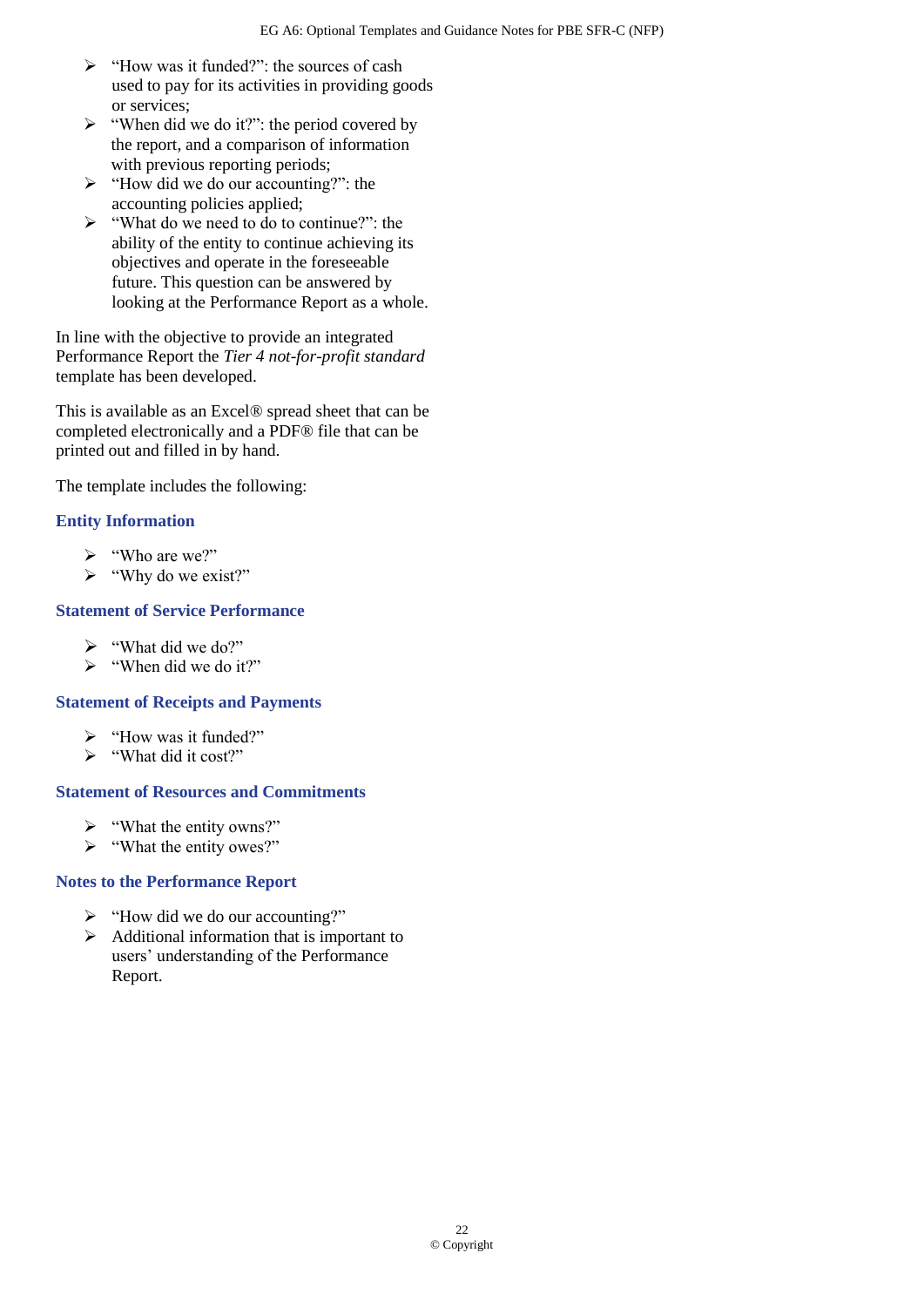### **Section 2 : General**

### **Reporting entity**

An entity's Performance Report should incorporate all the activities of the entity. The Performance Report includes all branches or other operating units, if the entity is structured into more than one unit.

### **Reporting period**

The Performance Report is for a 12 month period. If the entity's reporting period is other than for 12 months, (for example, where an entity is formed, closes or changes its balance date) include an explanation in the entity's Notes to the Performance Report, and change the column headings to reflect this.

#### **Reporting currency**

An entity is required to present its Performance Report in New Zealand dollars. If the entity has transactions that are not in New Zealand dollars, then it should translate amounts to New Zealand dollars as follows:

- $\triangleright$  Transactions are translated using the exchange rate on the date of receipt or payment in New Zealand dollars; and
- ➢ Monetary Resources and commitments are translated using the exchange rate at the balance date.

Amounts should be rounded to the nearest dollar.

### **Comparative information**

#### The *Tier 4 not-for-profit standard* requires comparative information to be reported in respect of the previous period for the following statements and associated notes:

- ➢ Statement of Service Performance;
- ➢ Statement of Receipts and Payments; and
- $\triangleright$  Statement of Resources and Commitments.

Comparative information is also required for the related party note.

#### **No offsetting of amounts reported**

All amounts included in the Performance Report are the gross amounts - payments are not netted off against receipts.

classification of items in the Performance Report should not be changed from one period to the next unless there has been a significant change in the entity's operations.

#### **Cross–referencing**

It is important that the Performance Report is internally consistent. The statements that make up the Performance Report include cross-references to the Notes to the Performance Report.

#### **Plans/budgets**

The template has a column for "budget this year" and this is to report the budget (or plan) for the year the actual information relates to. Completion of the budget column is entirely optional.

### **First time application of the** *Tier 4 not-for-profit standard*

For the first Performance Report prepared by an existing entity the Standard allows two options:

Option 1: do not provide comparative information but attach last year's financial statements and a list of accounting policies used; or

Option 2: Follow the Standard from the start of last year. This means the entity must provide both this year's figures and last year's figures in its Performance Report.

### **Consolidated performance report**

The *Tier 4 not-for-profit standard* does not require a controlling entity to prepare a consolidated performance report.

#### **Consistency of presentation**

Except when the *Tier 4 not-for-profit standard* permits or requires otherwise, the presentation and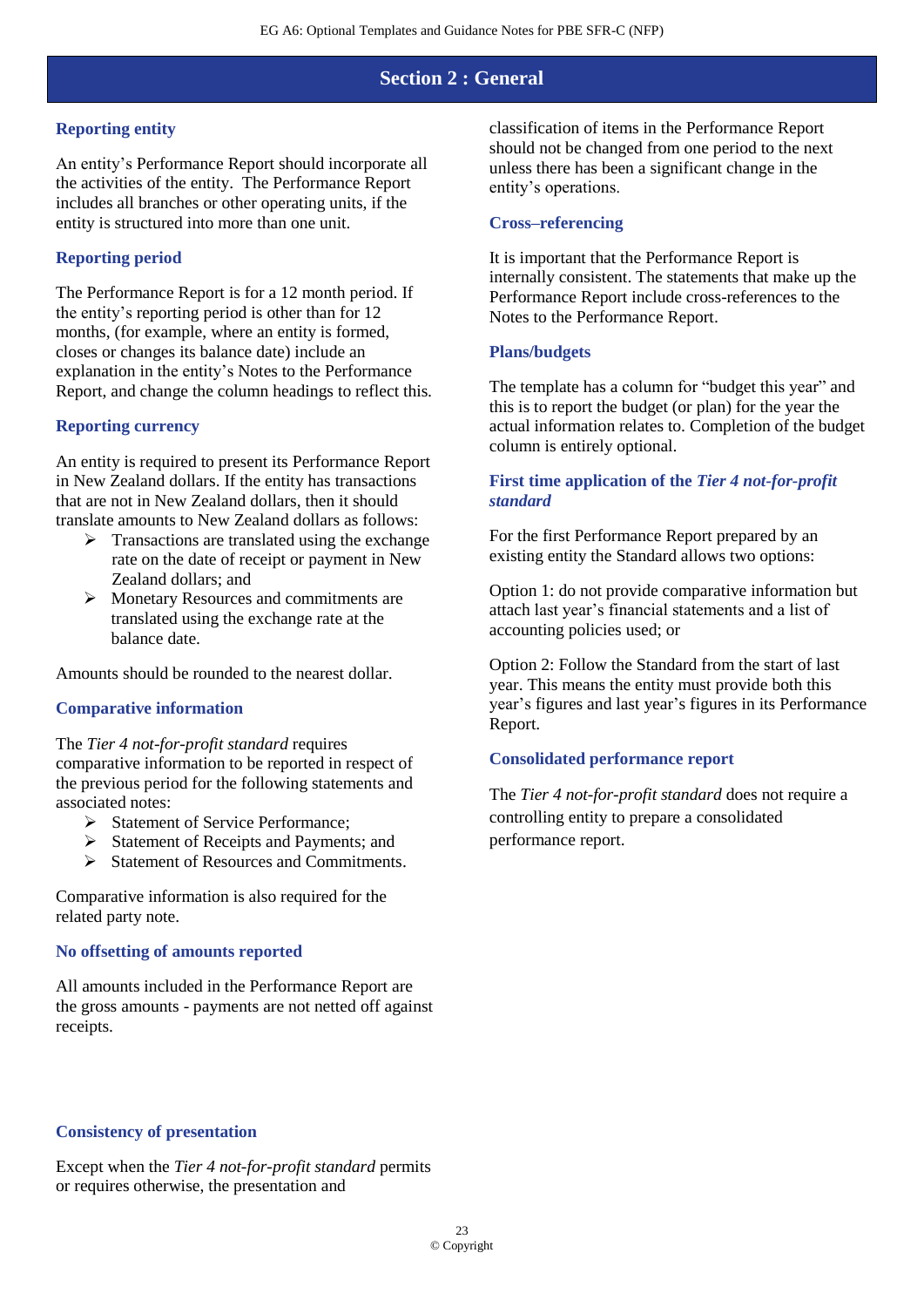### **Section 3 : Entity Information**

### **"Who are we?" and "why do we exist?"**

The purpose of the entity information is to provide background information to help the reader to understand the entity and the environment in which it operates.

The level of detail provided in the report is likely to be dependent on the size and complexity of the entity and be proportionate to the needs of the users of the report.

| <b>Row</b>      | <b>Section</b>                                                                              | <b>PBE</b><br><b>SFR-C</b><br>(NFP)<br><b>Ref</b> | <b>Explanation</b>                                                                                                                                                                                                                                                                                                                                                                                                                                                                                                                    |
|-----------------|---------------------------------------------------------------------------------------------|---------------------------------------------------|---------------------------------------------------------------------------------------------------------------------------------------------------------------------------------------------------------------------------------------------------------------------------------------------------------------------------------------------------------------------------------------------------------------------------------------------------------------------------------------------------------------------------------------|
| EI1             | Legal name of entity*                                                                       | A25(a)                                            | The name of the entity as appears on the Charities<br>Register. If the entity is not a registered charity, it<br>will be the name that appears on the entity's<br>founding documents (for example, its trust deed).                                                                                                                                                                                                                                                                                                                   |
| EI <sub>2</sub> | Other name of entity (if any)                                                               |                                                   | If the entity is known by another name then that<br>name can be included here.                                                                                                                                                                                                                                                                                                                                                                                                                                                        |
| EI3             | Type of entity and legal basis<br>$(if any)*$                                               | A25(a)                                            | Enter the type of entity and whether or not it has a<br>legal basis, for example, the entity may be a trust,<br>incorporated society or a company. The entity may<br>also be a registered charity.                                                                                                                                                                                                                                                                                                                                    |
| EI4             | Registration number                                                                         |                                                   | The entity's registration number from the Charities<br>Register (or any other relevant number, such as the<br>entity's company number) can be entered here if<br>you wish.                                                                                                                                                                                                                                                                                                                                                            |
| EI5             | The entity's purpose or mission<br>(the key difference the entity is<br>trying to make) $*$ | A25(b)                                            | Include here the entity's mission statement.<br>For many entities their governing legislation, a<br>constitution, a trust deed, or other founding<br>documents will set out the entity's mission.<br>Examples of mission statements:<br>"Reducing the incidence and impact of cancer in<br>New Zealand."<br>"Providing health services to the homeless in the<br>greater Wellington area"<br>"Foster participation in, and to promote, football in<br>West Auckland"<br>"To make New Zealand a nation of active, healthy<br>children" |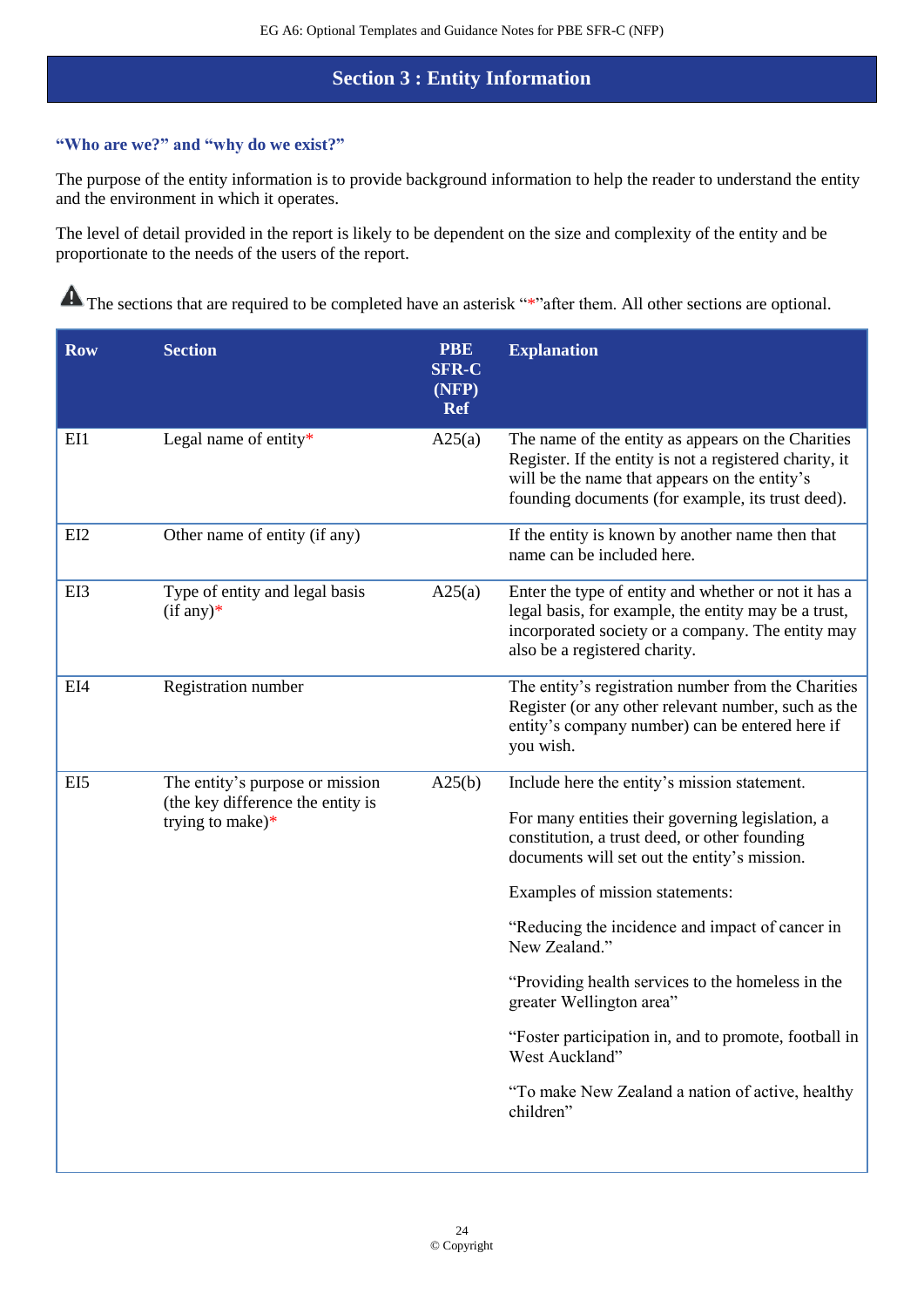| <b>Row</b> | <b>Section</b>                                                        | <b>PBE</b><br><b>SFR-C</b><br>(NFP)<br><b>Ref</b> | <b>Explanation</b>                                                                                                                                                                                                                                                                                                                                                                                                                                                                                                                                                                                                                                                                                                                                                                                                                                   |
|------------|-----------------------------------------------------------------------|---------------------------------------------------|------------------------------------------------------------------------------------------------------------------------------------------------------------------------------------------------------------------------------------------------------------------------------------------------------------------------------------------------------------------------------------------------------------------------------------------------------------------------------------------------------------------------------------------------------------------------------------------------------------------------------------------------------------------------------------------------------------------------------------------------------------------------------------------------------------------------------------------------------|
|            | Entity structure*<br>a description of the structure                   | A25(c)                                            | Describe the structure and leadership of the entity;<br>focus on how the entity's structure supports the<br>entity in achieving its mission.                                                                                                                                                                                                                                                                                                                                                                                                                                                                                                                                                                                                                                                                                                         |
|            | of the entity's operations<br>(including governance<br>arrangements). |                                                   | Describe the governance structure, including any<br>committees, the means of electing or appointing<br>members of the committee, and other factors such<br>as diversity and community representation.                                                                                                                                                                                                                                                                                                                                                                                                                                                                                                                                                                                                                                                |
|            |                                                                       |                                                   | Describe the relationship of the entity to any other<br>body, for example:<br>affiliation with an umbrella group;<br>➤<br>external related parties; and<br>any other entities with which it<br>⋗<br>co-operates in the pursuit of its objectives.                                                                                                                                                                                                                                                                                                                                                                                                                                                                                                                                                                                                    |
|            |                                                                       |                                                   | Examples of the relationship of the entity to<br>another body include:<br>$\triangleright$ "The society is one of seven affiliated<br>organisations, the other members being<br>Auckland, Waikato/Bay of Plenty etc.<br>Each division is an autonomous entity.<br>While there are main areas of activity<br>carried out by all divisions, each division<br>is free to fulfil its local role as it sees fit."<br>$\triangleright$ "The Divisions elect a board that<br>comprises a representative from each<br>division and a president to provide the<br>governance supervision of the Society".<br>"Working with others we can achieve<br>more than we do as a single group.<br>Partnerships with a range of other agencies<br>provide the basis for six key, collaborative<br>projects"<br>The entity may insert its organisational chart<br>here. |
| EI7        | The main sources of the entity's<br>cash and resources *              | A25(d)                                            | Describe the entity's main funding sources for<br>example, receipts from the government to provide<br>goods or services, receipts from investments,<br>receipts from grants and donations. Include in here<br>any critical reliance on funding.                                                                                                                                                                                                                                                                                                                                                                                                                                                                                                                                                                                                      |
|            |                                                                       |                                                   | For example: "The entity's activities are funded by<br>donations, grants from philanthropic organisations,<br>bequests and legacies. Administration costs are<br>met by income from a small investment<br>portfolio"                                                                                                                                                                                                                                                                                                                                                                                                                                                                                                                                                                                                                                 |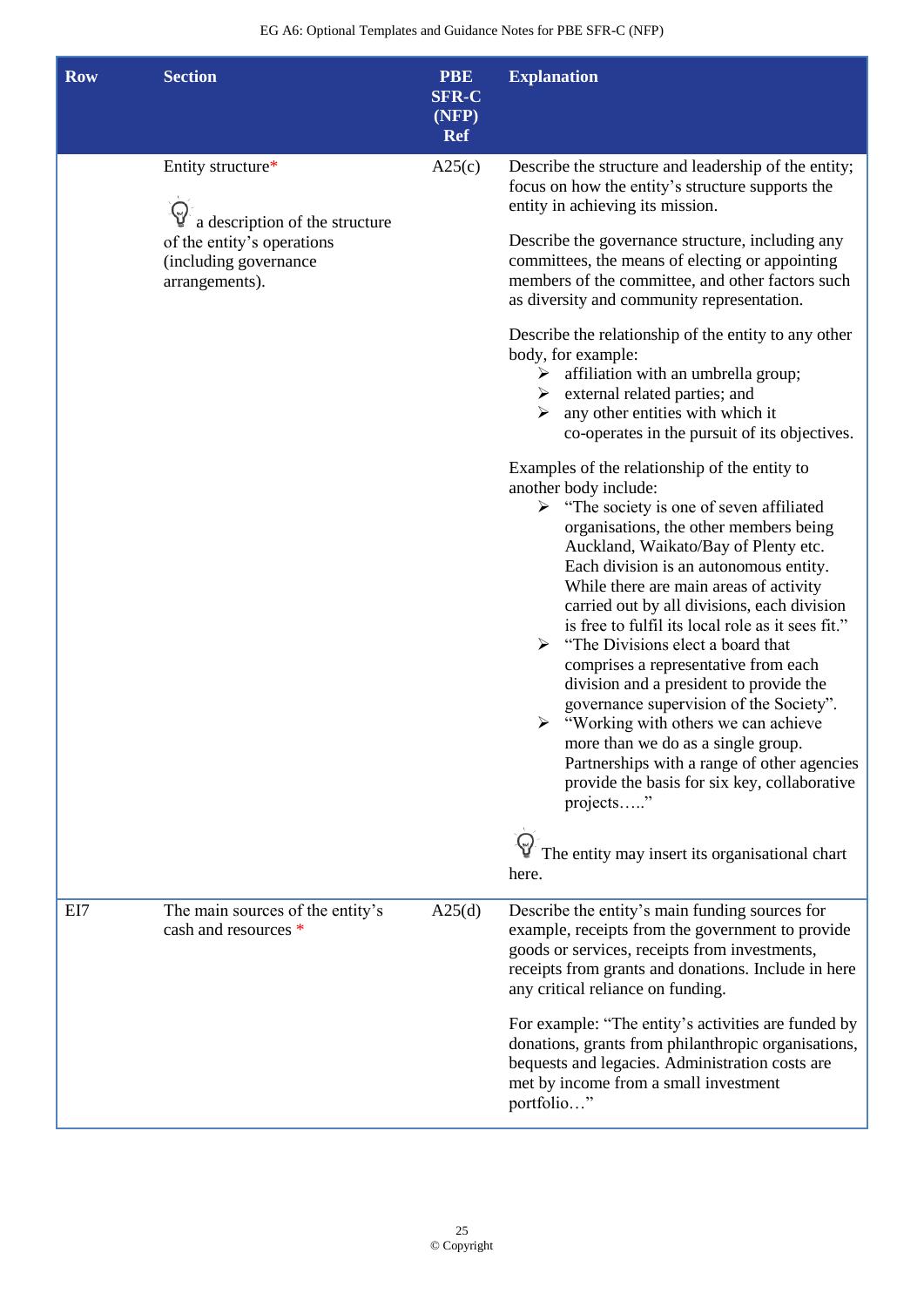| <b>Row</b>  | <b>Section</b>                                                                    | <b>PBE</b><br><b>SFR-C</b><br>(NFP)<br><b>Ref</b> | <b>Explanation</b>                                                                                                                                                                                                                                                                                     |
|-------------|-----------------------------------------------------------------------------------|---------------------------------------------------|--------------------------------------------------------------------------------------------------------------------------------------------------------------------------------------------------------------------------------------------------------------------------------------------------------|
| EI8         | The main methods used by the<br>entity to raise funds*                            | A25(e)                                            | Where the entity is an active fundraiser, the entity<br>should describe the fundraising methods used, for<br>example: whether or not the entity uses a third<br>party for its fundraising, whether the entity holds<br>the same fundraising events every year, for<br>example an annual public appeal. |
| EI9         | The entity's reliance on volunteers<br>and donated goods or services*             | A25(f)                                            | The Standard does not require volunteer services<br>or goods and services in kind to be recorded in the<br>Performance Report of the entity.                                                                                                                                                           |
|             | $\blacksquare$ The entity is not required to<br>quantify volunteer contributions. |                                                   | However, the Standard requires entities that rely<br>on volunteers and goods in kind to provide an<br>explanation of the part that volunteers or the goods<br>in kind play in the entity.                                                                                                              |
|             |                                                                                   |                                                   | For example: "The entity relies on gifts of<br>volunteer time and expertise to complete work in<br>many essential roles such as national governance<br>(board and committees), fundraising,<br>administration and accounting"                                                                          |
| <b>EI10</b> | Additional Information*                                                           | A25(g)                                            | Include here any additional information that is<br>considered essential to the users' overall<br>understanding of the entity.                                                                                                                                                                          |
| <b>EI11</b> | Contact details                                                                   |                                                   | The entity's contact details can be inserted here if<br>you wish.                                                                                                                                                                                                                                      |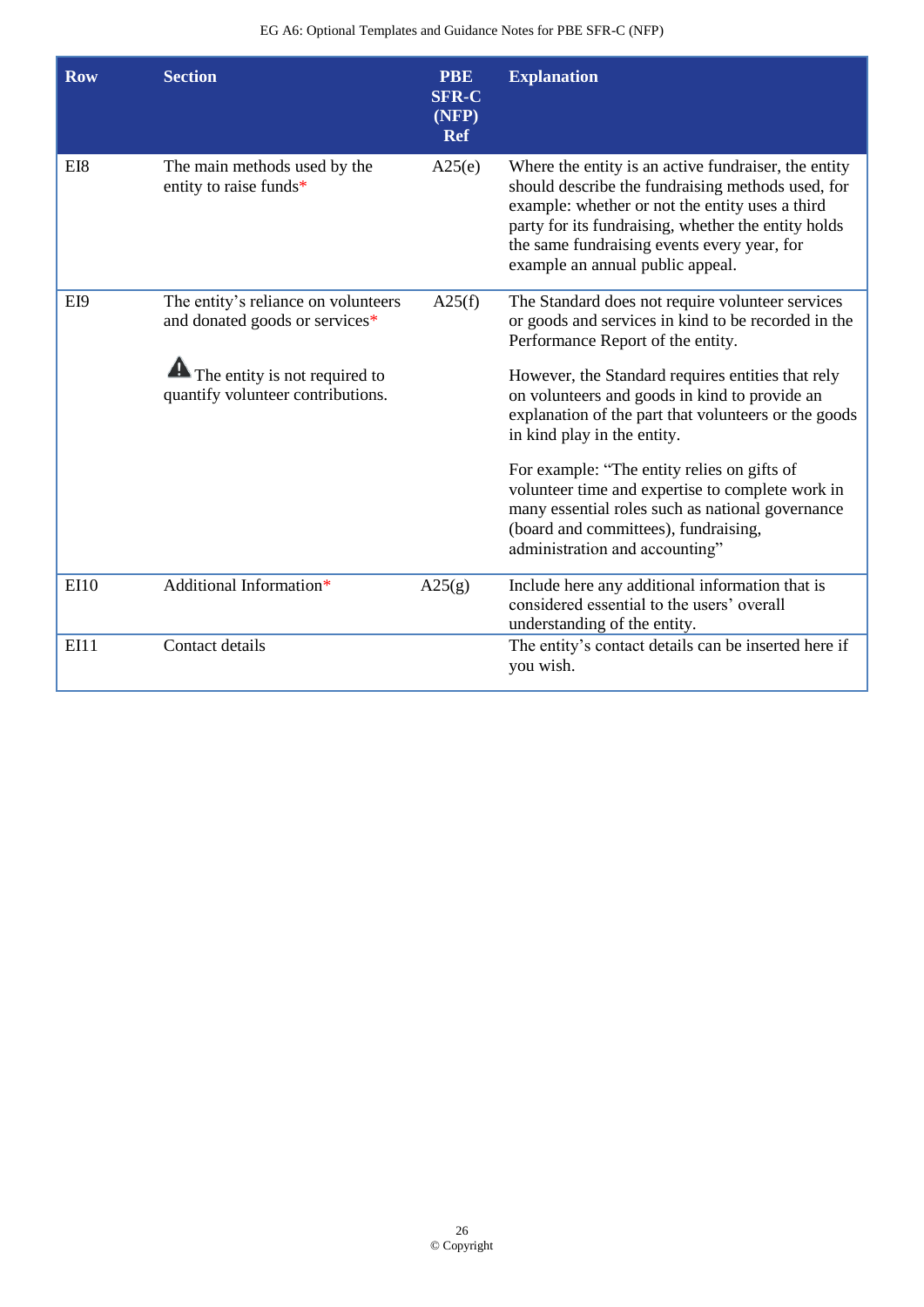### **Section 4 : Statement of Service Performance**

### **"What did we do?" and "When did we do it?"**

The purpose of the Statement of Service Performance (SSP) is to report the activities of the entity over the past year. The reporting of goods or services delivered is a key part of the Performance Report and a powerful opportunity for the entity to tell its story, especially as it relates to achieving its mission.

A Statement of Service Performance is also important in fulfilling the accountability obligations to provide goods or services to others when the entity receives grants from funders, or has contracts with the government or other bodies.

Service performance reporting is most effective when the entity has a plan at the beginning of the year which can be reported against at the end of the year.

The Statement of Service Performance is not expected to include a detailed account of everything the entity does. Rather, it should include the significant matters in relation to the performance of the entity to enable users to gain an understanding of why goods or services are delivered by the entity, and provide a basis for assessing the effectiveness and efficiency of the goods or services delivered by the entity.

Service performance reporting is based around two elements:

- (a) Outcomes: what the entity is seeking to achieve in terms of its impact on society; and
- (b) Outputs: the goods or services that the entity delivered during the year.

The Statement of Service Performance in the template is presented in a tabular form with a space for optional information below the table. However, some entities may find that graphical presentation is more user friendly and may wish to use a combination of charts, tables and pictures to highlight their performance for the year.

| <b>Row</b>       | <b>Section</b>                                                                                                                                                                                                                                                                                         | <b>PBE SFR-</b><br>C(NFP)<br>Ref | <b>Explanation</b>                                                                                                                                                                                                                                                                                                                                                                                                                                                                                                                                                                                                                                                                                                                                                                                                                                                                                                                                                                                                                                                                                        |
|------------------|--------------------------------------------------------------------------------------------------------------------------------------------------------------------------------------------------------------------------------------------------------------------------------------------------------|----------------------------------|-----------------------------------------------------------------------------------------------------------------------------------------------------------------------------------------------------------------------------------------------------------------------------------------------------------------------------------------------------------------------------------------------------------------------------------------------------------------------------------------------------------------------------------------------------------------------------------------------------------------------------------------------------------------------------------------------------------------------------------------------------------------------------------------------------------------------------------------------------------------------------------------------------------------------------------------------------------------------------------------------------------------------------------------------------------------------------------------------------------|
| SSP <sub>1</sub> | Describe the outcomes<br>Reporting of the<br>entity's outcomes is an<br>optional requirement under<br>the Tier 4 not-for-profit<br>standard. However, the<br>reporting of outcomes in the<br>SSP enables users to gain<br>an understanding of why<br>goods or services are<br>delivered by the entity. | A32(a)                           | A description of the outcome(s) that the entity is seeking to<br>achieve or influence through the delivery of its goods or<br>services. The outcomes are likely to be closely related to<br>the mission/purpose reported in the entity information<br>section of the Performance Report. The main difference is<br>that the mission/purpose is usually stated in broad or<br>general terms and applies over the life of the entity. By<br>contrast, the description of the outcomes in the Statement<br>of Service Performance should be more specific and<br>focused on what the entity is seeking to achieve over the<br>short to medium term.<br>For example, looking at some of the mission statements we<br>used as examples in the entity information section:<br><b>Mission Statement:</b><br>$\triangleright$ "Reducing the incidence and impact of cancer in<br>New Zealand."<br>Example of possible outcomes:<br>$\triangleright$ "Improve the early detection of cancer to reduce<br>incidence and mortality";<br>"Improve quality of life for those with cancer"<br><b>Mission Statement:</b> |
|                  |                                                                                                                                                                                                                                                                                                        |                                  |                                                                                                                                                                                                                                                                                                                                                                                                                                                                                                                                                                                                                                                                                                                                                                                                                                                                                                                                                                                                                                                                                                           |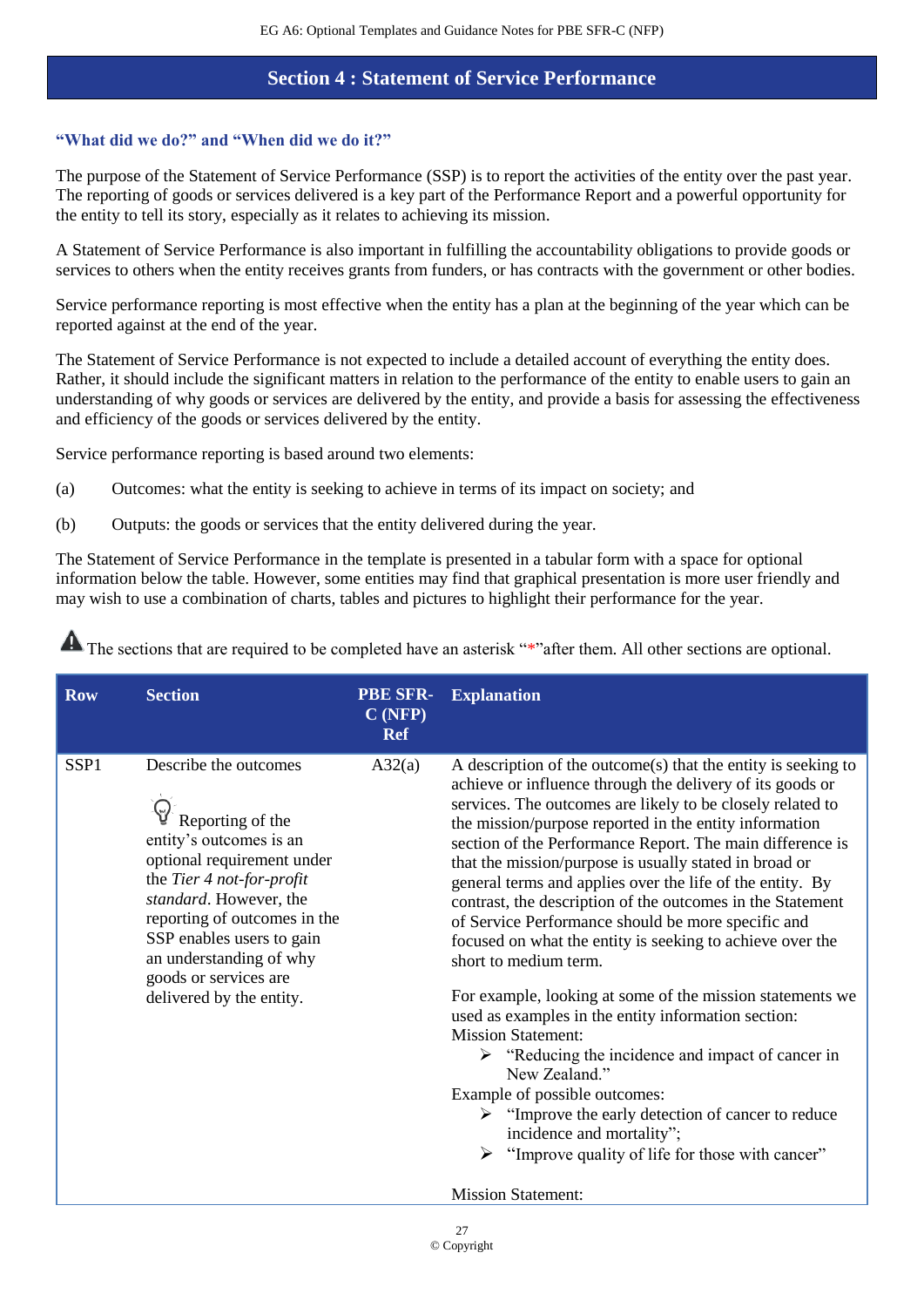| <b>Row</b>                                                                                       | <b>Section</b>                                                                 | <b>PBE SFR-</b><br>C(NFP)<br><b>Ref</b>                                                                                                                      | <b>Explanation</b>                                                                                                                                                                                                                                                                                      |                         |        |               |                               |                         |
|--------------------------------------------------------------------------------------------------|--------------------------------------------------------------------------------|--------------------------------------------------------------------------------------------------------------------------------------------------------------|---------------------------------------------------------------------------------------------------------------------------------------------------------------------------------------------------------------------------------------------------------------------------------------------------------|-------------------------|--------|---------------|-------------------------------|-------------------------|
|                                                                                                  |                                                                                |                                                                                                                                                              | "Providing health services to the homeless in the<br>➤<br>greater Wellington area"<br>Example of possible outcomes:<br>$\triangleright$ To improve the health and wellbeing of homeless<br>focusing on the Upper Hutt region of the greater<br>Wellington area.                                         |                         |        |               |                               |                         |
| SSP <sub>2</sub>                                                                                 | Describe, and quantify to<br>the extent practicable, the<br>entity's outputs*. | A29-<br>A31                                                                                                                                                  | Include in here a description of the goods or services<br>(outputs) delivered, together with quantity measures to the<br>extent practicable.                                                                                                                                                            |                         |        |               |                               |                         |
|                                                                                                  | Outputs $=$ goods or<br>services.                                              |                                                                                                                                                              | Other measures, such as quality and timeliness of delivery,<br>are optional.                                                                                                                                                                                                                            |                         |        |               |                               |                         |
| The entity may use<br>charts, tables and pictures in<br>its Statement of Service<br>Performance. |                                                                                | The template allows the entity the option of providing its<br>budget for this year.                                                                          |                                                                                                                                                                                                                                                                                                         |                         |        |               |                               |                         |
|                                                                                                  |                                                                                | Please note that the quantity measure is not necessarily in<br>dollar terms. It is normally the number of services provided<br>or numbers of goods produced. |                                                                                                                                                                                                                                                                                                         |                         |        |               |                               |                         |
|                                                                                                  |                                                                                |                                                                                                                                                              | Examples describing and quantifying outputs are shown in<br>the tables below:                                                                                                                                                                                                                           |                         |        |               |                               |                         |
|                                                                                                  |                                                                                |                                                                                                                                                              | Example 1:                                                                                                                                                                                                                                                                                              |                         |        |               |                               |                         |
|                                                                                                  |                                                                                |                                                                                                                                                              | Description:*                                                                                                                                                                                                                                                                                           | Actual<br>This<br>Year* |        |               | <b>Budget</b><br>This Year    | Actual<br>Last<br>Year* |
|                                                                                                  |                                                                                |                                                                                                                                                              | Guide Dogs -<br>Puppies bred                                                                                                                                                                                                                                                                            | 50                      |        |               | 45                            | 40                      |
|                                                                                                  |                                                                                |                                                                                                                                                              | New work<br>placements                                                                                                                                                                                                                                                                                  | $1,\!652$ jobs          |        |               | 3,500 jobs                    | 3,200 jobs              |
|                                                                                                  |                                                                                |                                                                                                                                                              | An entity may have more than one quantity measure for a<br>particular service that it delivers.                                                                                                                                                                                                         |                         |        |               |                               |                         |
|                                                                                                  |                                                                                |                                                                                                                                                              | If the entity makes grants or donations to the community it<br>could include details of these grants and donations in its<br>Statement of Service Performance. It may wish to provide<br>the sector the grant/donations were made to, and briefly<br>describe the purpose of the grant (see example 2). |                         |        |               |                               |                         |
|                                                                                                  |                                                                                |                                                                                                                                                              | Example 2:                                                                                                                                                                                                                                                                                              |                         |        |               |                               |                         |
|                                                                                                  |                                                                                |                                                                                                                                                              | Description:*                                                                                                                                                                                                                                                                                           |                         | Actual | This<br>Year* | <b>Budget</b><br>This<br>Year | Actual<br>Last<br>Year* |
|                                                                                                  |                                                                                |                                                                                                                                                              | Sector: emergency / disaster                                                                                                                                                                                                                                                                            |                         |        |               |                               |                         |
|                                                                                                  |                                                                                |                                                                                                                                                              | Purpose:<br>Number of Christchurch<br>residents provided with<br>blankets and food.                                                                                                                                                                                                                     |                         |        | 5,000         | 5,000                         | $\overline{0}$          |
|                                                                                                  |                                                                                |                                                                                                                                                              | Number of Christchurch<br>children provided with<br>counselling.                                                                                                                                                                                                                                        |                         |        | 200           | 200                           | $\mathbf{0}$            |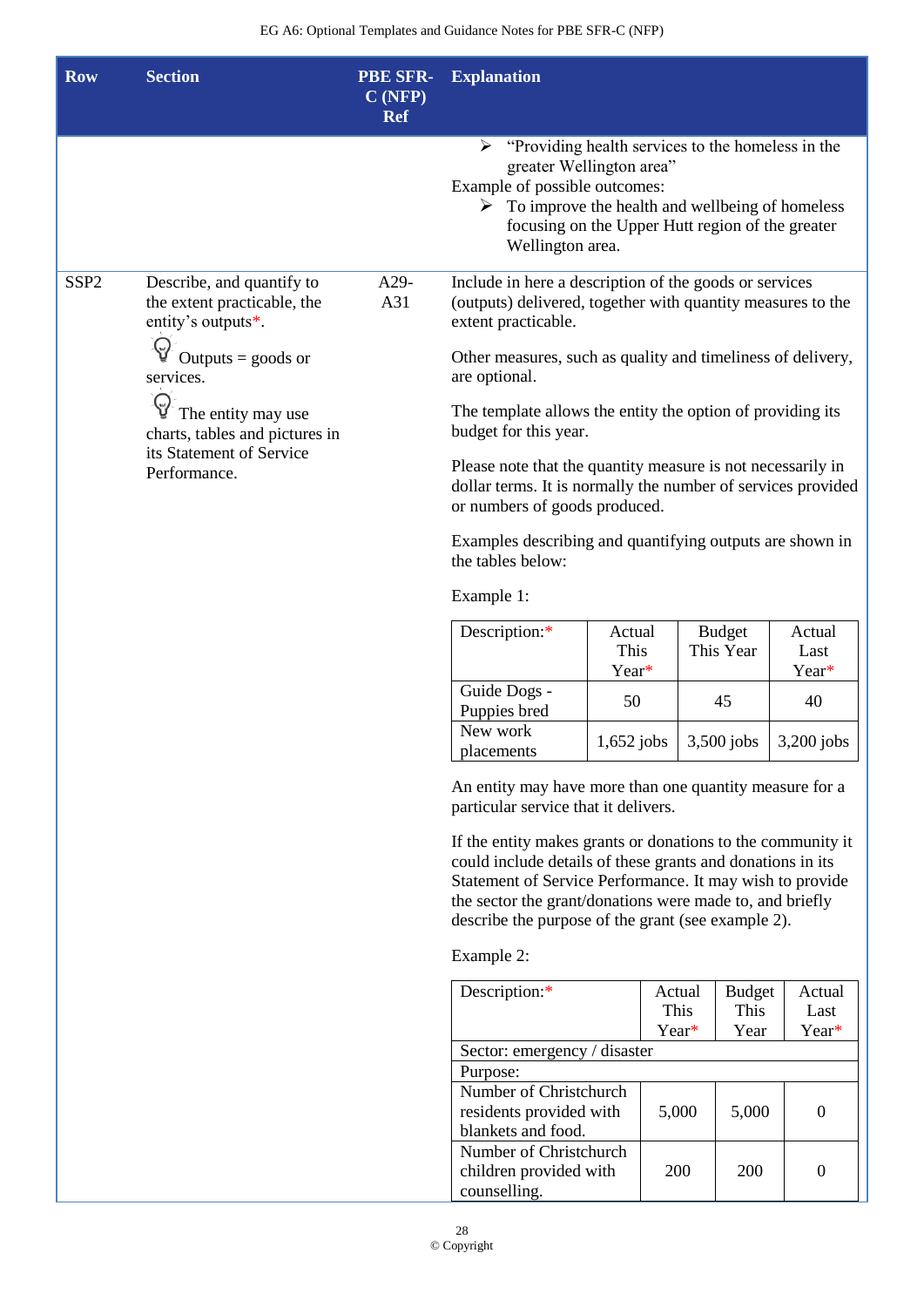| <b>Row</b>       | <b>Section</b>             | <b>PBE SFR-</b><br>C(NFP)<br><b>Ref</b> | <b>Explanation</b>                                                                                                                                                                                                                                                                                                                                                                                                                                     |                         |                               |                         |
|------------------|----------------------------|-----------------------------------------|--------------------------------------------------------------------------------------------------------------------------------------------------------------------------------------------------------------------------------------------------------------------------------------------------------------------------------------------------------------------------------------------------------------------------------------------------------|-------------------------|-------------------------------|-------------------------|
| SSP <sub>3</sub> | Additional output measures | A32(b)                                  | You may include here any additional output measures that<br>are relevant to users' understanding of what the entity did<br>during the financial year.                                                                                                                                                                                                                                                                                                  |                         |                               |                         |
|                  |                            |                                         | For example:<br>$\triangleright$ the entity may wish to provide information on the<br>quality and timeliness of delivery of its services;<br>$\triangleright$ the entity may wish to provide quantification of<br>the contributions from volunteers in terms of hours<br>or full-time staff equivalents.                                                                                                                                               |                         |                               |                         |
|                  |                            |                                         | Examples of qualitative measures are shown in the table<br>below:                                                                                                                                                                                                                                                                                                                                                                                      |                         |                               |                         |
|                  |                            |                                         | Description:*                                                                                                                                                                                                                                                                                                                                                                                                                                          | Actual<br>This<br>Year* | <b>Budget</b><br>This<br>Year | Actual<br>Last<br>Year* |
|                  |                            |                                         | <b>Counselling Services:</b>                                                                                                                                                                                                                                                                                                                                                                                                                           |                         |                               |                         |
|                  |                            |                                         | Overall client<br>satisfaction                                                                                                                                                                                                                                                                                                                                                                                                                         | 78%                     | 85%                           | 75%                     |
|                  |                            |                                         | Number of complaints                                                                                                                                                                                                                                                                                                                                                                                                                                   | 3                       | $\overline{0}$                | 5                       |
| SSP4             | Additional information     | A32(c)<br>A32(d)<br>A32(e)              | You may include in here an explanation of the actual<br>performance achieved against the entity's budget (if<br>provided); the entity may also comment on factors within<br>its control (for example a decision made to provide<br>additional services) and also those factors outside the<br>entity's control (for example, the effect of the global<br>recession on the entity or the effect of new roading plans<br>on the location of the entity). |                         |                               |                         |
|                  |                            |                                         | Following on from the Example 1 above:                                                                                                                                                                                                                                                                                                                                                                                                                 |                         |                               |                         |
|                  |                            |                                         | Guide Dog puppies bred – the budget was exceeded due to<br>the very generous donation of 5 puppies from Mr Frank.                                                                                                                                                                                                                                                                                                                                      |                         |                               |                         |
|                  |                            |                                         | New work placements – the budget was not achieved due<br>to economic conditions and reduced central government<br>support.                                                                                                                                                                                                                                                                                                                             |                         |                               |                         |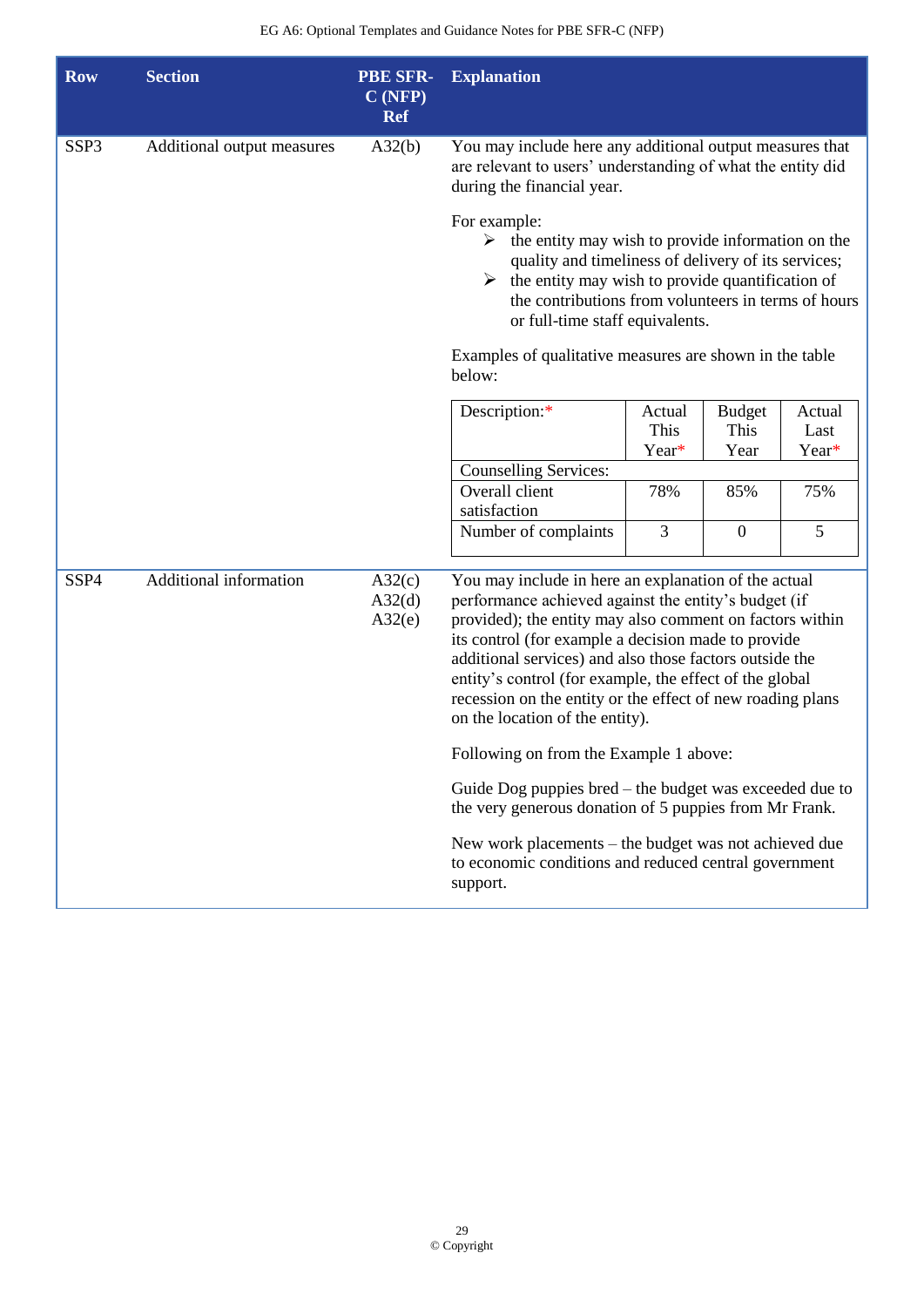## **Section 5 : Statement of Receipts and Payments**

The purpose of the Statement of Receipts and Payments is to report all cash received and cash paid out by the entity for all its activities during the financial year.

Cash receipts is all money received during the financial year, including notes and coins, cheques and other funds deposited into the entity's bank account(s).

Cash payments are all payments made during the financial year whether paid in cash, cheque or by bank transfer.

Remember to include receipts and payments in all the entity's bank accounts – petty cash, and other cash on hand at balance date, cheque accounts, saving accounts, deposits held on call with banks and other financial institutions, bank overdrafts, and term deposits. The entity is not required to record transfers from one bank account to another in its Statement of Receipts and Payments.

# **Cut off point for the financial year:**

The closing bank balance(s) to report in the Performance Report is:

- $\triangleright$  the balance(s) at the bank on the last day of the financial year; plus
- $\triangleright$  any cash received before the end of the year but not banked; less
- ➢ any cheques written before the end of the financial year but not presented by the bank (unpresented cheques).

The Statement of Receipts and Payments can be prepared either GST inclusive or excluding GST. The entity must disclose which approach has been adopted in the Notes to the Performance Report.

The template has a column for "budget this year" should the entity wish to complete – this is entirely optional.

### **Operating Receipts "How was it funded?"**

The *Tier 4 not-for-profit standard* requires that in order to make information about receipts understandable to users, receipts must be aggregated and separately presented in categories. The Standard sets out some minimum categories that must be separately reported when the category is relevant and significant to the entity. The template has been developed using these minimum categories but allows for these to be disaggregated or additional categories to be added. The template also allows for breakdowns of receipt categories to be provided in the Notes to the Performance Report.

**A** Be consistent with classifications.

The electronic version of the template includes drop down lists with suggested breakdowns of the minimum receipt categories. The user of the template can edit these lists by clicking on the green "Lists" worksheet.

Cells that are highlighted contain formulas, and will automatically calculate in the electronic version of the template once the detail has been entered into the template.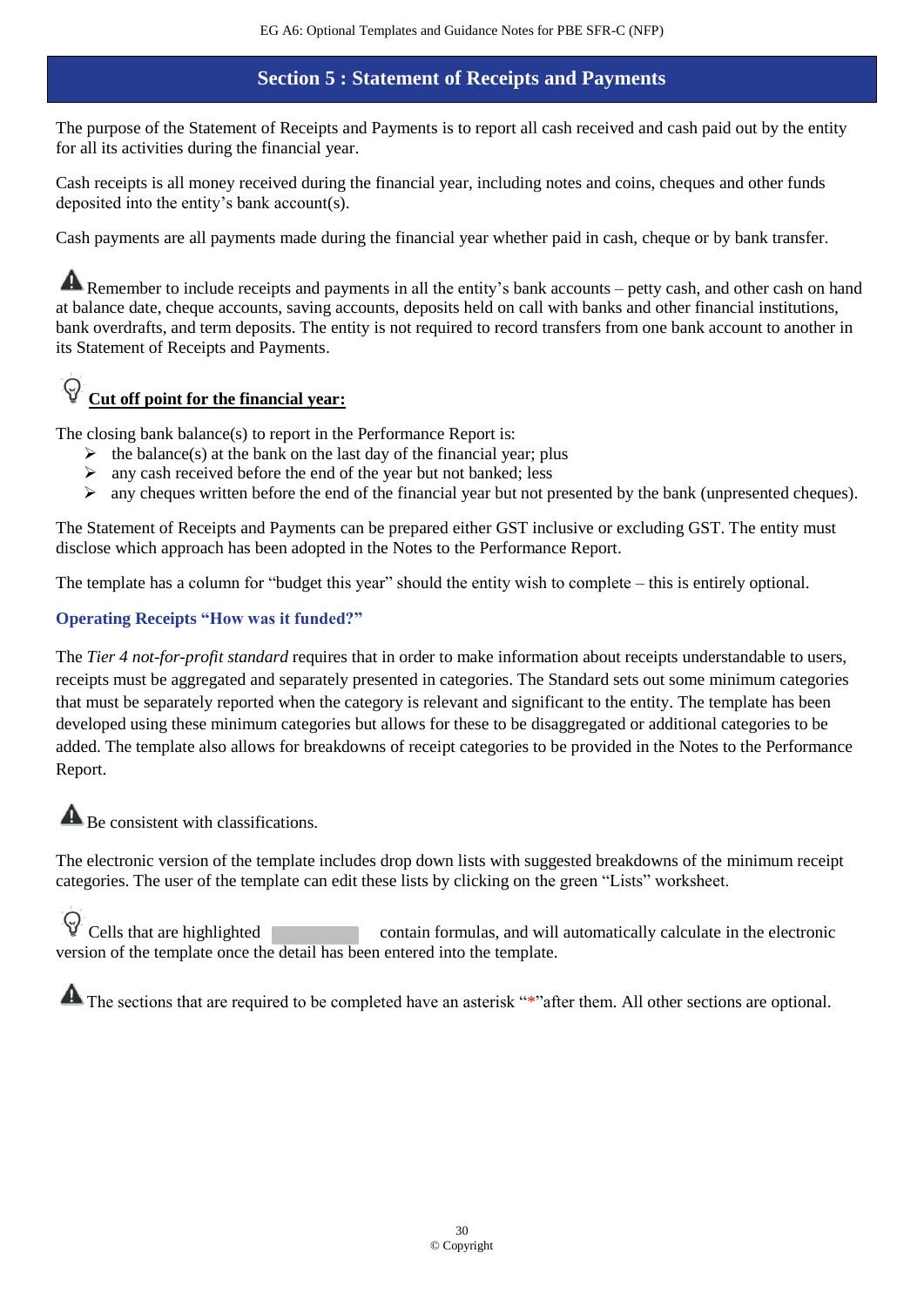| <b>Row</b> | <b>Category</b>                                                                                                                                                                                                                                                                                                                                                                                                                      | <b>PBE</b><br><b>SFR-C</b><br>(NFP)<br><b>Ref</b> | <b>Explanation</b>                                                                                                                                                                                                                                                                                                                                                                                                                                                                                                                                                                                                                                                                                                                                                                                                                                                                                                                                                                                                                                                                                                                                                                                                                                                                                                                                                                                                                                                                                                                                                                                                                                            |
|------------|--------------------------------------------------------------------------------------------------------------------------------------------------------------------------------------------------------------------------------------------------------------------------------------------------------------------------------------------------------------------------------------------------------------------------------------|---------------------------------------------------|---------------------------------------------------------------------------------------------------------------------------------------------------------------------------------------------------------------------------------------------------------------------------------------------------------------------------------------------------------------------------------------------------------------------------------------------------------------------------------------------------------------------------------------------------------------------------------------------------------------------------------------------------------------------------------------------------------------------------------------------------------------------------------------------------------------------------------------------------------------------------------------------------------------------------------------------------------------------------------------------------------------------------------------------------------------------------------------------------------------------------------------------------------------------------------------------------------------------------------------------------------------------------------------------------------------------------------------------------------------------------------------------------------------------------------------------------------------------------------------------------------------------------------------------------------------------------------------------------------------------------------------------------------------|
| R&P1       | Donations, fundraising and<br>other similar receipts*<br>Remember to include<br>cash receipts from bequests<br>legacies and pledges in this<br>category.<br>Some grants received<br>from government (both<br>central and local) or other<br>agencies are in substance a<br>contract for delivery of goods<br>or services and should not be<br>included in this category but<br>in R&P3:Receipts from<br>providing goods or services. | A44(a)                                            | <b>Donations</b><br>Include in here all the cash received from grants and<br>donations/koha from the public or various other<br>organisations.<br>Grants are funds received from statutory, voluntary, or<br>philanthropic agencies established with the primary purpose<br>of giving grants. The most common grant agencies include<br>the government, including local government, charitable trusts<br>and foundations and businesses. These organisations give<br>grants to meet their own objectives and strategies, such as<br>government policy, community development, or supporting<br>the local community.<br>The entity may wish to report a breakdown of grants and<br>donations received by donor or grantor in the Notes to the<br>Performance Report.                                                                                                                                                                                                                                                                                                                                                                                                                                                                                                                                                                                                                                                                                                                                                                                                                                                                                           |
|            |                                                                                                                                                                                                                                                                                                                                                                                                                                      | A44(a)                                            | <b>Fundraising receipts</b><br>If the entity has undertaken an activity where it has gone out<br>to the general public, or its local community to raise money<br>to support its cause it will need to include the gross amount<br>of cash received here.<br>The gross amount is the amount before deducting any direct<br>fundraising payments; these costs are required to be reported<br>separately under payments (Row R&P7).<br>Fundraising activities undertaken by an entity often involve<br>an exchange of goods or services for cash, although this is<br>not always at market rates, and the recipient may not take<br>advantage of the good or service.<br>There are many and varied forms of public fundraising<br>campaigns or types, some examples are listed below:<br>$\triangleright$ Annual Appeals – street collections/shopping<br>malls/postal appeals;<br>$\triangleright$ Auctions - live/silent;<br>$\triangleright$ Bingo/casino nights;<br>$\triangleright$ Cake stalls/sausage sizzles;<br>$\triangleright$ Collection plates/boxes;<br>$\triangleright$ Draws/lotteries/raffles;<br>$\triangleright$ Fairs/festivals/galas;<br>$\triangleright$ Fundraising dinners/concerts;<br>$\triangleright$ Fundraising sales – chocolates/cookies/calendars;<br>$\triangleright$ Garage sales/jumble sales/car boot sales;<br>$\triangleright$ Sponsorship;<br>$\triangleright$ Quiz/trivia evenings;<br>$\triangleright$ Tournaments/sporting events; and<br>Walk-a-thon/bike-a-thon.<br>The entity may wish to provide in the Notes to the<br>Performance Report a breakdown of fundraising receipts by<br>fundraising campaign or type. |

I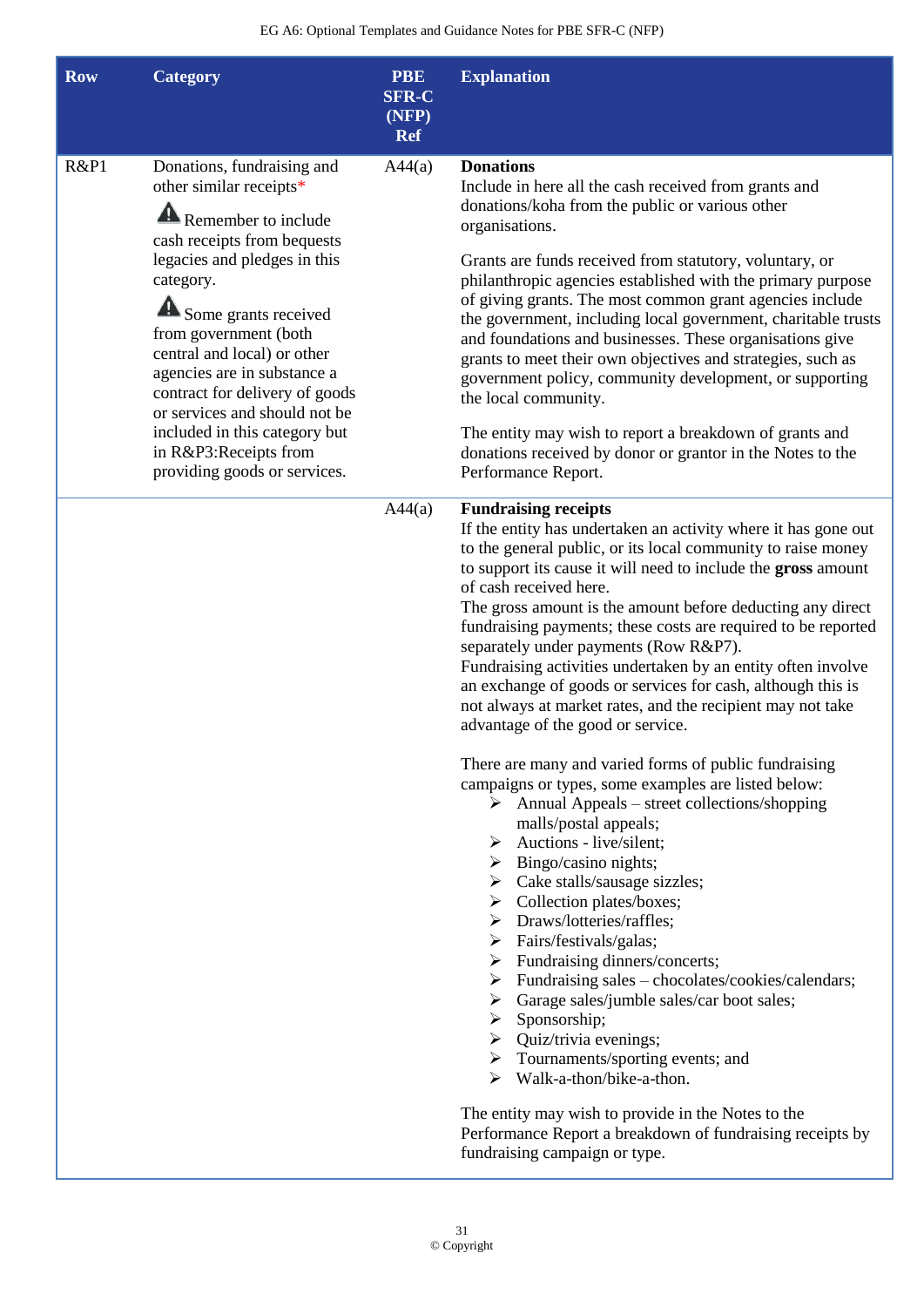| <b>Row</b>      | <b>Category</b>                                                                                                                                                                                                                                           | <b>PBE</b><br><b>SFR-C</b><br>(NFP)<br><b>Ref</b> | <b>Explanation</b>                                                                                                                                                                                                                                                                                                                                                                                                                                                                                                                                                                                                                                                                                                                                                                                                                                                                                                                                                                                                                    |
|-----------------|-----------------------------------------------------------------------------------------------------------------------------------------------------------------------------------------------------------------------------------------------------------|---------------------------------------------------|---------------------------------------------------------------------------------------------------------------------------------------------------------------------------------------------------------------------------------------------------------------------------------------------------------------------------------------------------------------------------------------------------------------------------------------------------------------------------------------------------------------------------------------------------------------------------------------------------------------------------------------------------------------------------------------------------------------------------------------------------------------------------------------------------------------------------------------------------------------------------------------------------------------------------------------------------------------------------------------------------------------------------------------|
| <b>R&amp;P2</b> | Fees, subscriptions and other<br>receipts from members*                                                                                                                                                                                                   | A44(b)                                            | If an entity has a membership base include in here cash<br>received from those members.<br>Examples of membership receipts:<br>$\triangleright$ Membership fees/subscriptions -Membership fees<br>can be broken down in a way that is useful to users,<br>for example, a sports club may find it useful to<br>provide a breakdown by fee type - seniors, juniors<br>and students;<br>Donations, koha or offerings from members;<br>➤<br>$\triangleright$ Receipts from sale of goods or services to members;<br>Loans from members: any borrowings from members<br>would be recorded as a capital receipt under R&P14.                                                                                                                                                                                                                                                                                                                                                                                                                |
| R&P3            | Receipts from providing<br>goods or services*<br>Some grants received<br>from government (both<br>central and local) or other<br>agencies are in substance a<br>contract for delivery of goods<br>or services and should be<br>included in this category. | A44(c)                                            | Include here receipts from providing goods or services, for<br>example:<br>$\triangleright$ Receipts from government contracts - the entity may<br>have entered into a contract with the government to<br>provide certain goods or services to the public. Most<br>of these contracts will have performance levels<br>which must be fulfilled;<br>Receipts from sales to the public - for example,<br>course fees, fees for advice or counselling services,<br>sale of books, kindergarten fees, playgroup fees,<br>charity shop receipts;<br>Lease or rental receipts - for example, an entity may<br>➤<br>own a building and rent out some space to another<br>entity; a marae may hire out its premises for a<br>wedding; a conference held on the premises for a fee;<br>and<br>Commission received - if the entity is a fundraising<br>charity, for example, one who undertakes fundraising<br>on behalf of other not-for-profit entities on a<br>percentage commission basis, it would include any<br>commission received here. |
| R&P4            | Interest, dividends and other<br>investment income receipts*                                                                                                                                                                                              | A44(d)                                            | Include in here any receipts from investments that the entity<br>has, for example:<br>Interest – include gross interest received on all bank<br>accounts;<br>Dividends $-$ if the entity holds shares in a company,<br>➤<br>the entity may receive dividends, could be six<br>monthly or yearly; and<br>Other investment income receipts.<br>➤                                                                                                                                                                                                                                                                                                                                                                                                                                                                                                                                                                                                                                                                                        |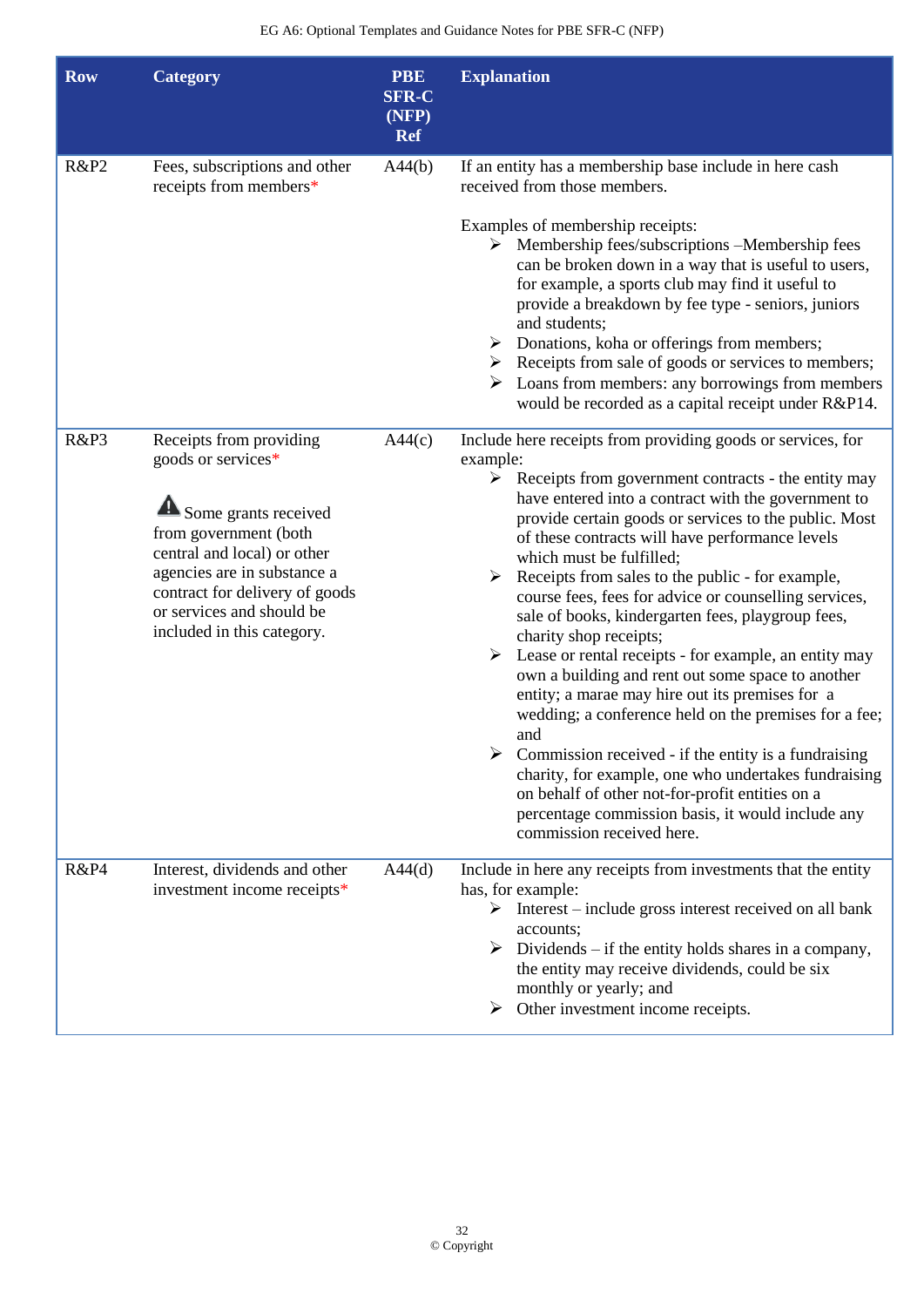| <b>Row</b>       | Category                             | <b>PBE</b><br><b>SFR-C</b><br>(NFP)<br><b>Ref</b> | <b>Explanation</b>                                                                                                                                                                                                                                                                                                                                                                                                                                                                                                                                           |
|------------------|--------------------------------------|---------------------------------------------------|--------------------------------------------------------------------------------------------------------------------------------------------------------------------------------------------------------------------------------------------------------------------------------------------------------------------------------------------------------------------------------------------------------------------------------------------------------------------------------------------------------------------------------------------------------------|
| <b>R&amp;P5</b>  | Other operating receipts             | A50                                               | Include in here any other receipts, for example:<br>Net $GST - if$ the entity is registered for $GST$ and is<br>➤<br>preparing the Statement of Receipts and Payments<br>excluding GST it will need to record its net GST<br>movement here.<br>Net $GST = GST$ on receipts $+ GST$ refunds from<br>$IRD-GST$ on payments $-$ GST payment to $IRD$ .<br>Insurance pay-outs<br>➤<br>If the entity received cash from an insurance claim<br>for a resource that was damaged or lost, it would<br>include the cash received in here.<br>Royalties received.<br>➤ |
| R&P <sub>6</sub> | Total Operating Receipts*<br>formula |                                                   | Total of rows R&P1 to R&P5                                                                                                                                                                                                                                                                                                                                                                                                                                                                                                                                   |

### **Operating Payments "What did it cost?"**

The *Tier 4 not-for-profit standard* requires that in order to make information about payments understandable to users, payments must be aggregated and separately presented in categories. The Standard sets out some minimum categories that must be separately reported when the category is relevant and significant to the entity. The template has been developed using these minimum categories but allows for these to be disaggregated or additional categories to be added. The template also allows for breakdowns of payment categories to be provided in the Notes to the Performance Report.

#### $\blacktriangle$ Be consistent with classifications.

The electronic version of the template includes drop down lists with suggested breakdowns of the main payment categories. The user of the template can edit these lists by clicking on the green "Lists" worksheet.

| <b>Row</b>      | <b>Category</b>                                                                                                                                      | <b>PBE</b><br><b>SFR-C</b><br>(NFP)<br><b>Ref</b> | <b>Explanation</b>                                                                                                                                                                                                                                                                                                                                                                                                                                                                                                                     |
|-----------------|------------------------------------------------------------------------------------------------------------------------------------------------------|---------------------------------------------------|----------------------------------------------------------------------------------------------------------------------------------------------------------------------------------------------------------------------------------------------------------------------------------------------------------------------------------------------------------------------------------------------------------------------------------------------------------------------------------------------------------------------------------------|
| <b>R&amp;P7</b> | Payments related to public<br>fundraising $*$<br>Remember to include<br>any Honoraria paid to<br>volunteers related to<br>promotion and fundraising. | A57(a)                                            | These are the direct payments that were incurred to generate<br>the fundraising receipts listed in row R&P1.<br>Direct costs are those costs that were necessary to undertake<br>the fundraising activity. For example: hiring of premises or<br>equipment; promotion or marketing costs; prizes or other<br>goods; fees or commissions.<br>The entity may provide in the Notes to the Performance<br>Report a breakdown of the net proceeds by fundraising event<br>or activity if it considers this is useful information for users. |
| <b>R&amp;P8</b> | Volunteer and employee<br>related payments*<br>Remember to include<br>any Honoraria paid to<br>volunteers for other services.                        | A57(b)                                            | If the entity employs staff enter all the related payments here:<br>Salaries and Wages; include any payments to<br>temporary/relief staff;<br>Employer superannuation contributions for example,<br>KiwiSaver; and                                                                                                                                                                                                                                                                                                                     |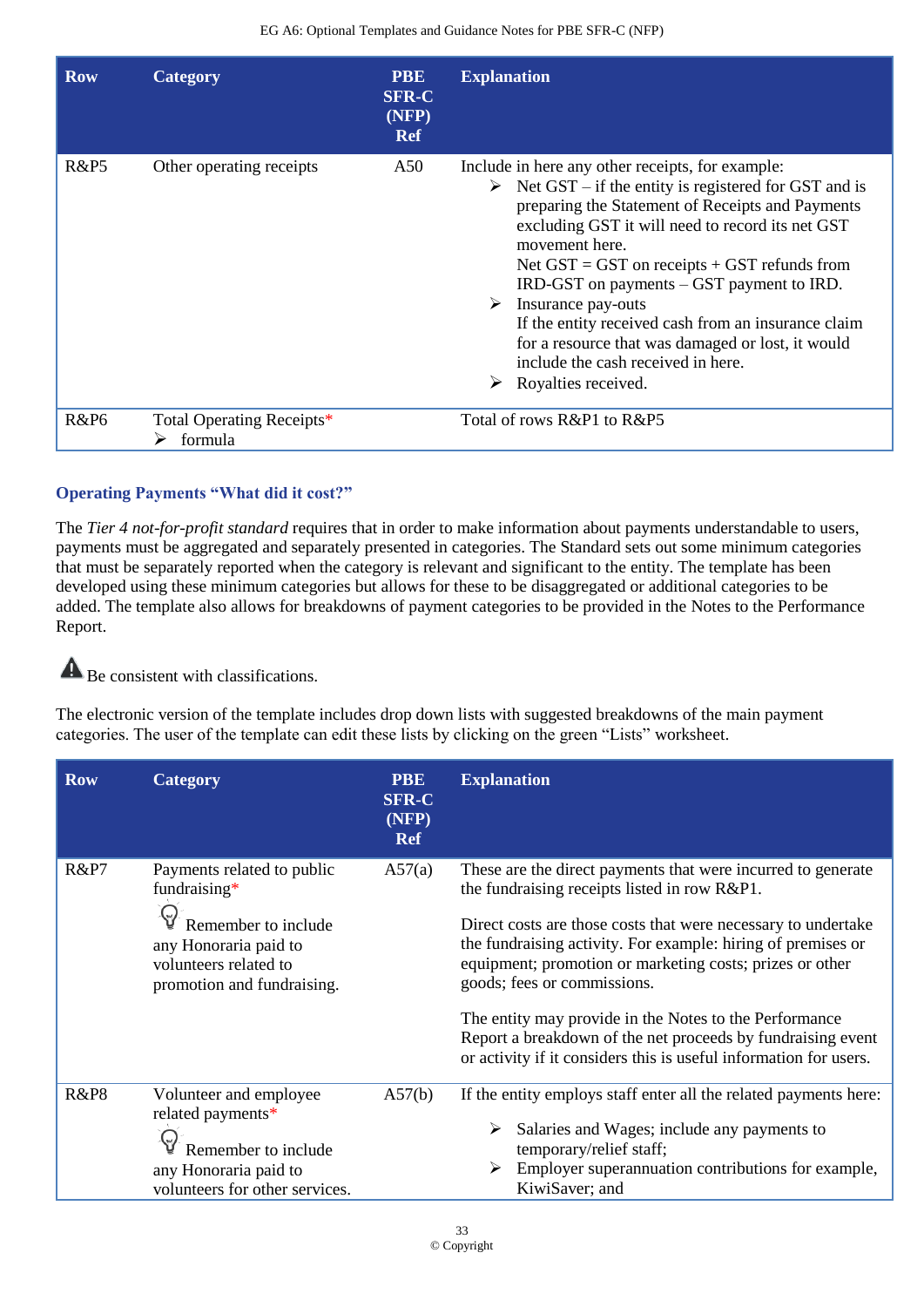| <b>Row</b>       | <b>Category</b>                                                                                                                                                                                     | <b>PBE</b><br><b>SFR-C</b><br>(NFP)<br><b>Ref</b> | <b>Explanation</b>                                                                                                                                                                                                                                                                                                                                                                                |
|------------------|-----------------------------------------------------------------------------------------------------------------------------------------------------------------------------------------------------|---------------------------------------------------|---------------------------------------------------------------------------------------------------------------------------------------------------------------------------------------------------------------------------------------------------------------------------------------------------------------------------------------------------------------------------------------------------|
|                  |                                                                                                                                                                                                     |                                                   | $\triangleright$ Other – ACC Levies, staff training, professional<br>development and staff recruitment.                                                                                                                                                                                                                                                                                           |
|                  |                                                                                                                                                                                                     |                                                   | Reimbursements for expenses incurred by the employee on<br>behalf of the entity are not classified as employee payments,<br>but are recorded under the appropriate category of payment<br>relating to the reimbursement.                                                                                                                                                                          |
| R&P9             | Payments related to<br>providing goods or services*                                                                                                                                                 | A57(c)                                            | Include in this row any payments related to providing goods<br>or services (payments made in relation to the receipts<br>category – "Receipts from providing goods or services").                                                                                                                                                                                                                 |
|                  |                                                                                                                                                                                                     |                                                   | For example, payments to purchase health supplies in order<br>to deliver health services for pre-school children as<br>contracted by the central government.                                                                                                                                                                                                                                      |
|                  |                                                                                                                                                                                                     |                                                   | Most overhead or administration payments of the entity are<br>also in this category, for example payments for:<br>$\triangleright$ Utilities - rent, rates, power;<br>Telephone;<br>➤<br>$\triangleright$ IT/computer;<br>Insurance;<br>➤<br>Repairs & maintenance;<br>➤<br>Stationery;<br>≻<br>$\triangleright$ Photocopying;<br>Postage/courier; and<br>➤<br>$\blacktriangleright$<br>Cleaning. |
| <b>R&amp;P10</b> | Grants and donations paid*                                                                                                                                                                          | A57(d)                                            | Entities that distribute funds by way of grants or donations<br>are required to disclose the grants paid separately from other<br>operating payments. Enter in this row the total of all grants<br>and donations that the entity has made in this financial year.<br>Refer to section 4 regarding recording<br>➤<br>grants/donations made in the entity's Statement of                            |
|                  |                                                                                                                                                                                                     |                                                   | Service Performance.                                                                                                                                                                                                                                                                                                                                                                              |
| <b>R&amp;P11</b> | Other operating payments<br>Note that the Tier 4 not-<br>for-profit standard permits<br>additional operating payment<br>categories to be presented in<br>the Statement of Receipts<br>and Payments. | A63-A65                                           | Any other payments incurred need to be included here:<br>$\triangleright$ Interest payments;<br>$\triangleright$ Affiliation fees – the entity may have to pay fees to<br>its national body; and<br>Sundry payments.<br>➤                                                                                                                                                                         |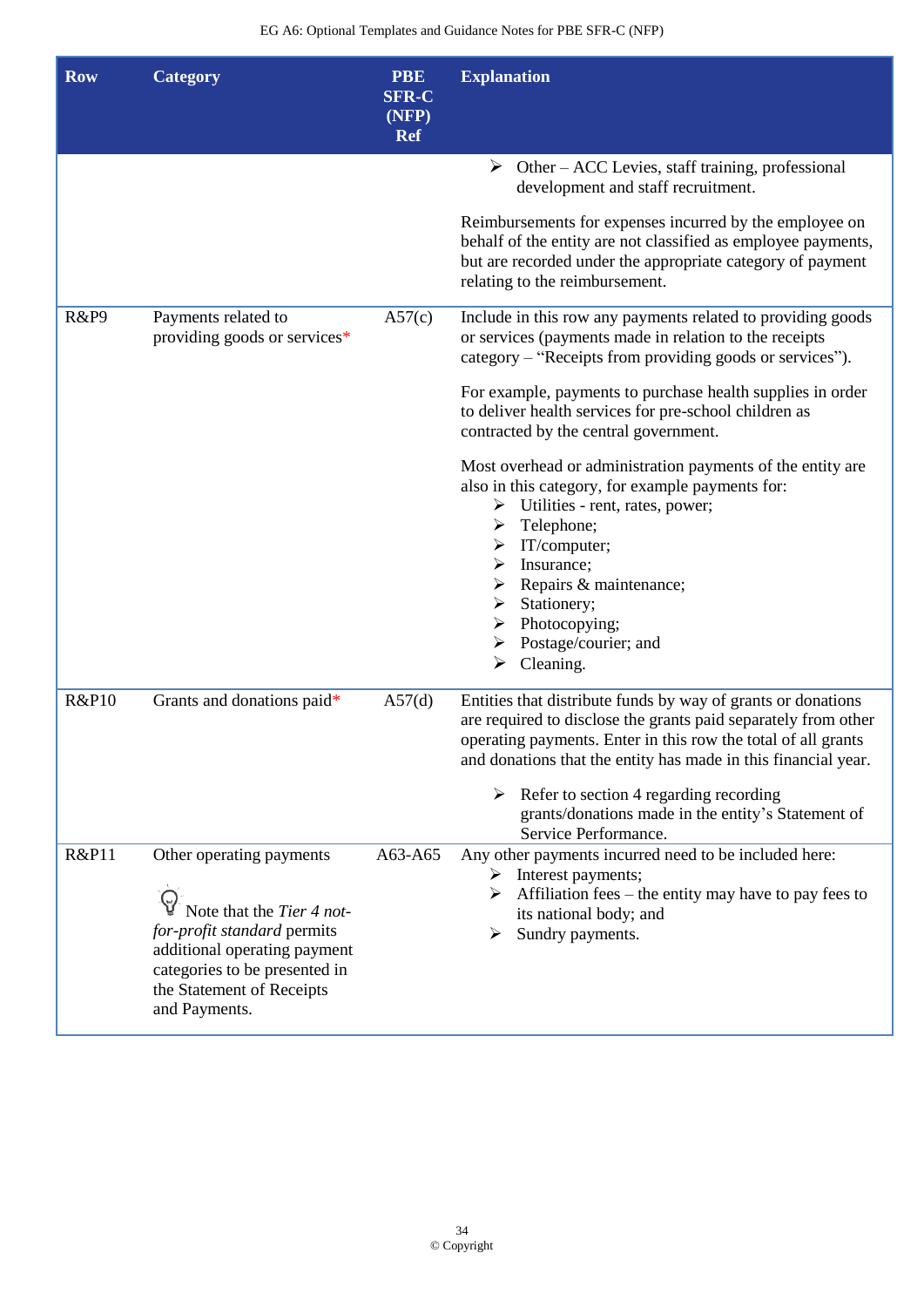| <b>Row</b>       | Category                             | <b>PBE</b><br><b>SFR-C</b><br>(NFP)<br><b>Ref</b> | <b>Explanation</b>                                                                                                                                                                                                                                                                                                                                                                                                                                                                                                                                                                                                                                                                      |
|------------------|--------------------------------------|---------------------------------------------------|-----------------------------------------------------------------------------------------------------------------------------------------------------------------------------------------------------------------------------------------------------------------------------------------------------------------------------------------------------------------------------------------------------------------------------------------------------------------------------------------------------------------------------------------------------------------------------------------------------------------------------------------------------------------------------------------|
| <b>R&amp;P12</b> | Total operating payments*<br>formula | 2&2.1                                             | Total of rows R&P7 to R&P11.<br>This total determines whether the entity is eligible to and<br>can elect to report in accordance with the Tier 4 not-for-profit<br><i>standard</i> . If the total operating payments are greater than<br>\$125,000 for two years in a row the entity will no longer be<br>eligible to report under Tier 4 cash accounting and will have<br>to report in accordance with the Tier 3 not-for-profit<br>Standard.<br>If the entity controls one or more entities the total<br>combined operating payments of the entity and its controlled<br>entities must be less than \$125,000 for the entities to report<br>under the Tier 4 not-for-profit standard. |

### **Operating surplus or (deficit) and capital receipts and payments**

Receipts and payments can vary in their nature. Most receipts and payments will relate to the normal operating activities of the entity (for example, receipts from a fundraising event or wages paid to an employee). However, some receipts and payments might result from transactions of a capital nature (for example, receipts from the sale of a computer or repayments of borrowings). In order to provide useful information to users, the *Tier 4 not-for-profit standard* requires receipts and payments to be categorised either as operating receipts/payments or capital receipts/payments.

| <b>Row</b>       | Category                                    | <b>PBE</b><br><b>SFR-C</b><br>(NFP)<br><b>Ref</b> | <b>Explanation</b>                                                                                                                                                                                                                                                                  |
|------------------|---------------------------------------------|---------------------------------------------------|-------------------------------------------------------------------------------------------------------------------------------------------------------------------------------------------------------------------------------------------------------------------------------------|
| R&P13            | Operating surplus /(deficit) $*$<br>formula |                                                   | Total operating receipts $(R&P6)$ less total operating<br>payments (R&P12).                                                                                                                                                                                                         |
| <b>R&amp;P14</b> | Capital Receipts*                           | A44(e)<br>$\&$ (f)                                | Include in here any receipts from the sale of resources and<br>any receipts from borrowings.                                                                                                                                                                                        |
|                  |                                             |                                                   | The sale of resources includes the sale of physical assets, and<br>the sale of any investments such as shares or bonds. The<br>entity would only include here the sale of those resources<br>with an expected life of greater than twelve months, others<br>are operating receipts. |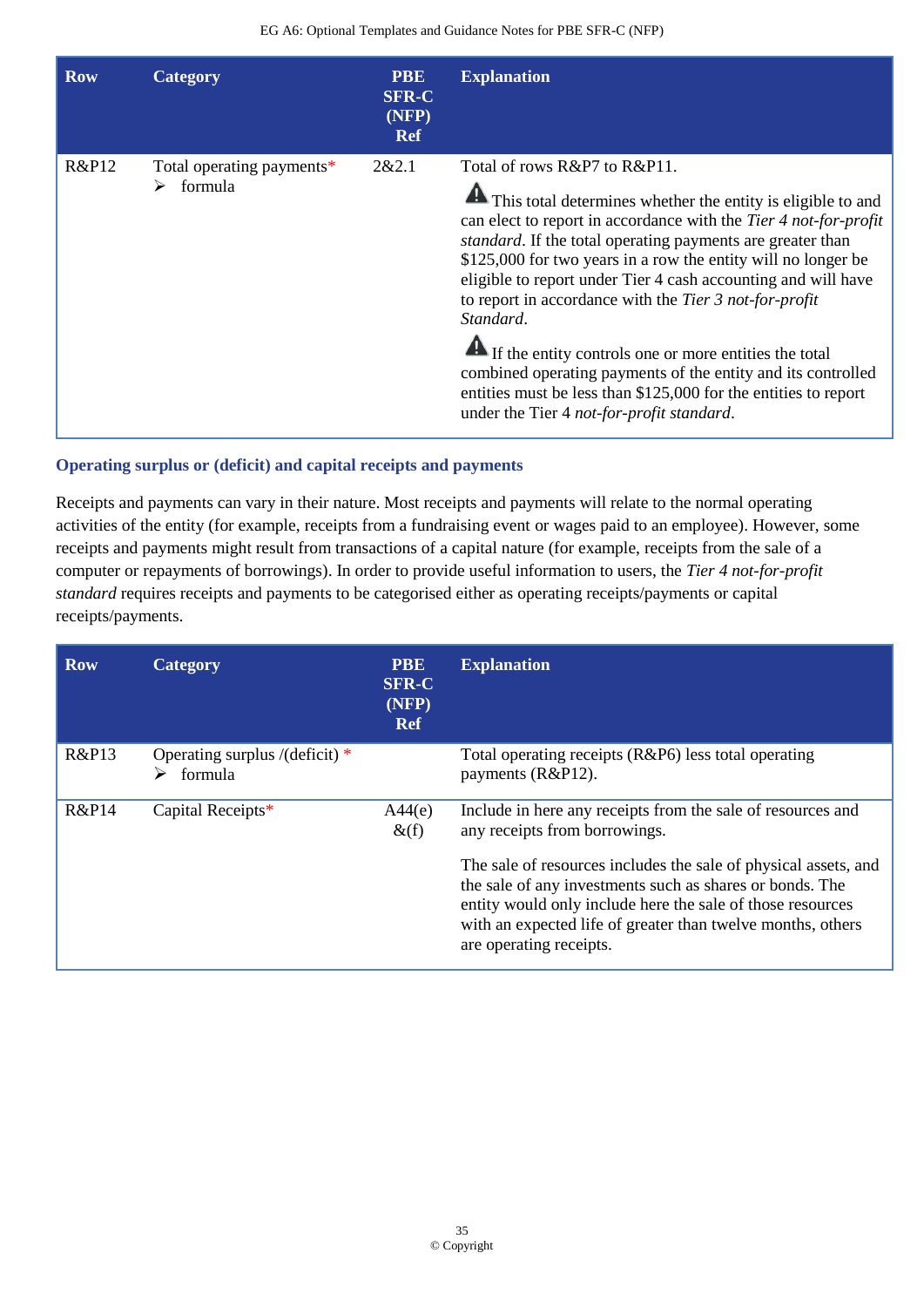| <b>Row</b>       | <b>Category</b>   | <b>PBE</b><br><b>SFR-C</b><br>(NFP)<br><b>Ref</b> | <b>Explanation</b>                                                                                                                                                                                                                                                                                                                                                                                                   |
|------------------|-------------------|---------------------------------------------------|----------------------------------------------------------------------------------------------------------------------------------------------------------------------------------------------------------------------------------------------------------------------------------------------------------------------------------------------------------------------------------------------------------------------|
| <b>R&amp;P15</b> | Capital Payments* | A57(e)<br>$\&$ (f)                                | Include here any purchase of resources and any repayment of<br>borrowings.                                                                                                                                                                                                                                                                                                                                           |
|                  |                   |                                                   | The purchase of resources includes the purchase of physical<br>assets, and the purchase of any investments such as shares or<br>bonds. The entity would only include the purchase of those<br>resources with an expected life of greater than twelve<br>months, others are operating payments.<br>Capital payments do not include payments for operating<br>purposes or resources to be passed on to other entities. |
|                  |                   |                                                   |                                                                                                                                                                                                                                                                                                                                                                                                                      |

### **Increase (decrease) in cash**

| <b>Row</b>       | <b>Category</b>                                                                                                                                      | <b>PBE</b><br><b>SFR-C</b><br>(NFP)<br><b>Ref</b> | <b>Explanation</b>                                                                                                                                                                                                                                                                                                                                  |
|------------------|------------------------------------------------------------------------------------------------------------------------------------------------------|---------------------------------------------------|-----------------------------------------------------------------------------------------------------------------------------------------------------------------------------------------------------------------------------------------------------------------------------------------------------------------------------------------------------|
| <b>R&amp;P16</b> | Increase(decrease) in bank<br>accounts and $cash^*$<br>$\triangleright$ formula                                                                      |                                                   | R&P13 Add R&P14 less R&P15.<br>Operating surplus (deficit) add capital receipts less capital<br>payments.                                                                                                                                                                                                                                           |
| <b>R&amp;P17</b> | Bank accounts and cash at<br>the beginning of the financial<br>year*<br>enter last year balance<br>≻<br>this year formula<br>➤                       |                                                   | Include in here the total of the entity's cash book balances,<br>also include any cash on hand for example, petty cash or cash<br>floats held. This figure needs to reflect the total cash the<br>entity was holding at the start of the financial year.<br>Remember to include any savings account balances as well as<br>cheque account balances. |
| <b>R&amp;P18</b> | Bank accounts and cash at<br>the end of the financial year*<br>formula<br>➤                                                                          |                                                   | Cash at the beginning of the financial year $(R&P17)$ plus<br>increase (decrease) in cash (R&P16).                                                                                                                                                                                                                                                  |
| <b>R&amp;P19</b> | Represented by*:<br>$\triangleright$ enter balances<br>Remember to adjust the<br>banks records for any<br>unpresented cheques or cash<br>not banked. | A68                                               | This shows where the cash of the entity is held. Include all<br>the entity's cash and bank accounts here for example:<br>cheque accounts;<br>➤<br>saving accounts;<br>term deposits;<br>➤<br>cash floats;<br>➤<br>petty cash;<br>cash on hand.<br>➤                                                                                                 |
| <b>R&amp;P20</b> | Total bank accounts and cash<br>at the end of the financial<br>year*<br>$\triangleright$ formula                                                     |                                                   | This is the total of all the entity's bank accounts and cash.<br>This total should agree to R&P18.                                                                                                                                                                                                                                                  |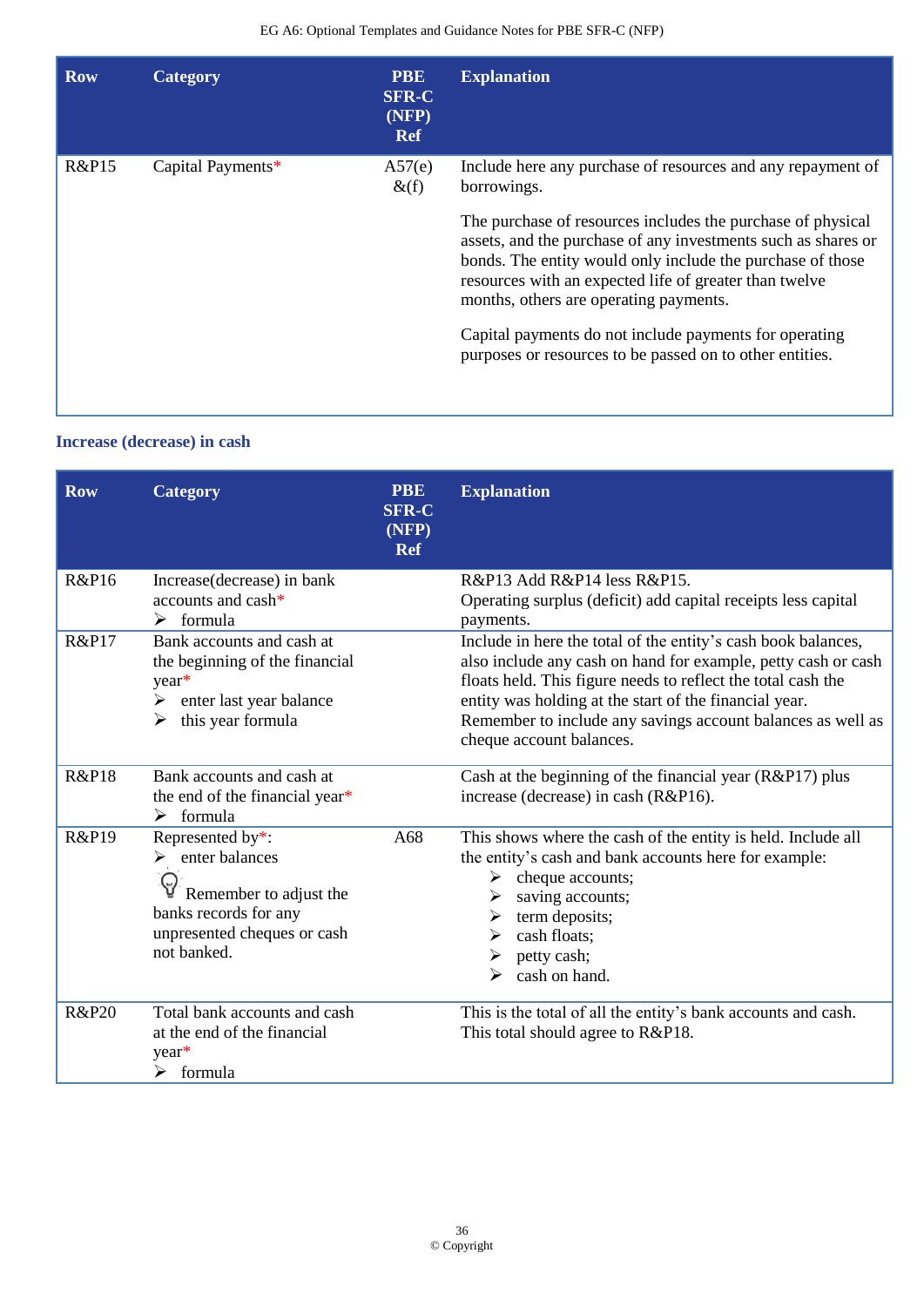| <b>Row</b> | Category                                                                                                                                                                                                                                                                                                        | <b>PBE</b><br><b>SFR-C</b><br>(NFP)<br><b>Ref</b> | <b>Explanation</b>                                                                                                                                                                                                                                                                                                                                                                                                                                                            |
|------------|-----------------------------------------------------------------------------------------------------------------------------------------------------------------------------------------------------------------------------------------------------------------------------------------------------------------|---------------------------------------------------|-------------------------------------------------------------------------------------------------------------------------------------------------------------------------------------------------------------------------------------------------------------------------------------------------------------------------------------------------------------------------------------------------------------------------------------------------------------------------------|
| R&P21      | Approval and Issue of<br>Performance Report<br>$\mathbb{Q}^2$ An entity may disclose<br>the approval of the<br>performance report on<br>another component of the<br>performance report for<br>example, on the bottom of<br>the statement of service<br>performance or by inserting a<br>separate approval page. | A69.1 $&$<br>A69.2                                | It is important that the governing body formally take<br>responsibility for the approval and issue of the final<br>performance report. The template has space for the<br>representatives of the governing body to date and sign the<br>performance report.<br>Usually two representatives sign the performance report,<br>for example, the Chair and the Treasurer.<br>It is common practice for the performance report and the<br>audit/review report to have the same date. |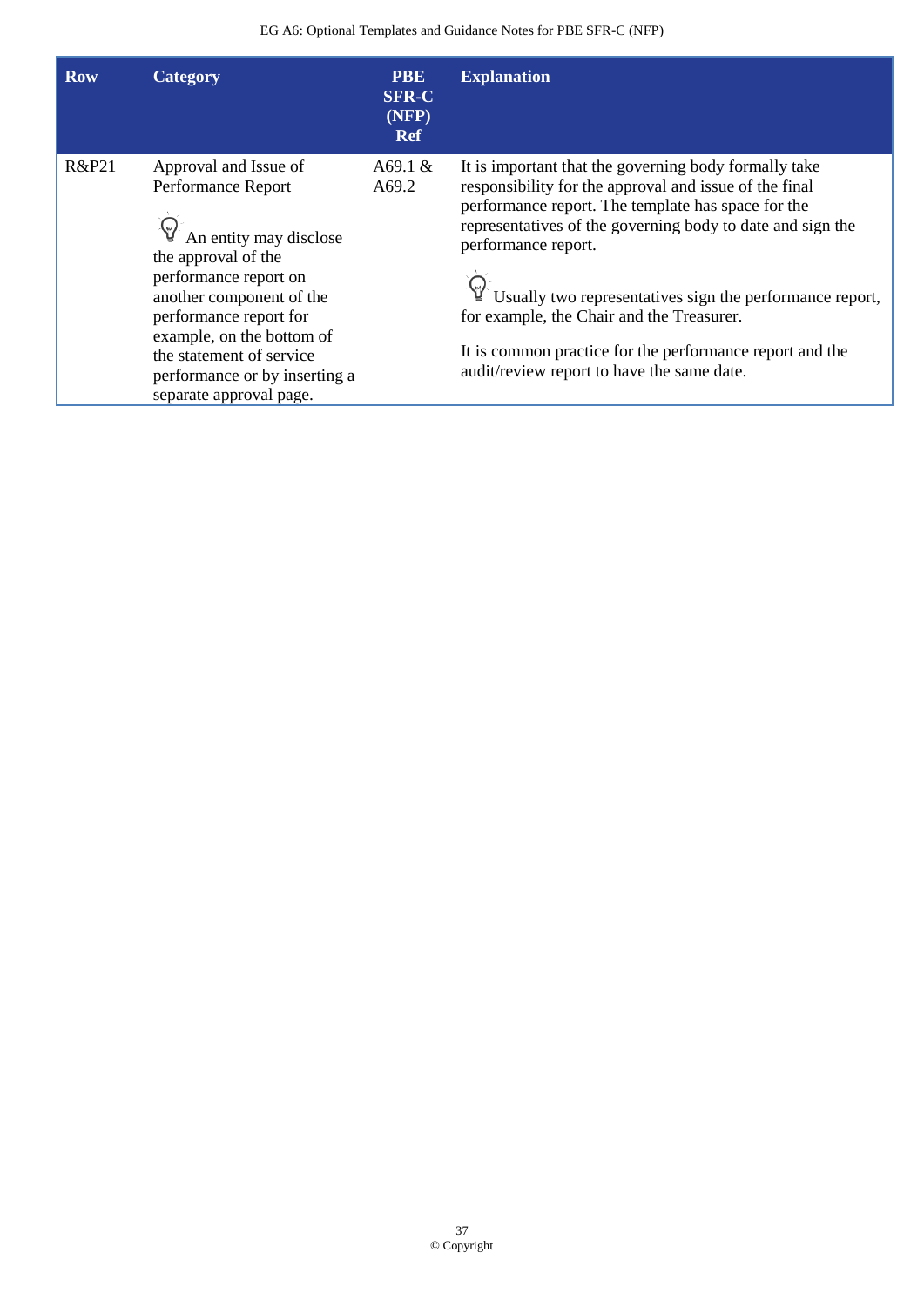### **Section 6 : Statement of Resources and Commitments**

### **"What the entity owns?" and "What the entity owes?"**

The purpose of the Statement of Resources and Commitments is to provide a snapshot of the entity's:

- a) resources: what the entity owns and what is owing to it; and
- b) commitments: obligations to others and what the entity owes as at balance date.

The Statement of Resources and Commitments comprises the following schedules:

- ➢ schedule of resources;
- $\geq$  schedule of commitments; and
- $\geq$  a schedule of other information.

 $\Theta$ Note that the *Tier 4 not-for-profit standard* does not require the Statement of Resources and Commitments to include totals or to balance in any way.

The *Tier 4 not-for-profit standard* only requires the entity to record its **significant** resources and its **significant** commitments in the Statement of Resources and Commitments.

| <b>Row</b>        | <b>Category</b>                    | <b>PBE</b><br><b>SFR-C</b><br>(NFP)<br><b>Ref</b> | <b>Explanation</b>                                                                                                                                                                                                                                                                                                                                                                                                                                                                                                                                                                                                                                                         |
|-------------------|------------------------------------|---------------------------------------------------|----------------------------------------------------------------------------------------------------------------------------------------------------------------------------------------------------------------------------------------------------------------------------------------------------------------------------------------------------------------------------------------------------------------------------------------------------------------------------------------------------------------------------------------------------------------------------------------------------------------------------------------------------------------------------|
|                   |                                    |                                                   | <b>Schedule of Resources</b>                                                                                                                                                                                                                                                                                                                                                                                                                                                                                                                                                                                                                                               |
| SORC1             | Bank accounts and cash*            | A80                                               | This is the total cash that the entity is holding as at balance<br>date, this figure is picked up from row R&P20 from the<br>entity's Statement of Receipts and Payments.                                                                                                                                                                                                                                                                                                                                                                                                                                                                                                  |
| SORC <sub>2</sub> | Money held on behalf of<br>others* | A81                                               | Include here any amounts that the entity may be holding for<br>another party.                                                                                                                                                                                                                                                                                                                                                                                                                                                                                                                                                                                              |
| SORC3             | Money owed to the entity*          | A82                                               | Include here any amounts owing to the entity, for example<br>include totals for:<br>Any invoices issued by the entity for goods or<br>≻<br>services provided;<br>Interest receivable for example, interest due on the<br>➤<br>entity's savings account;<br>$\triangleright$ Any grants promised to the entity but not received;<br>$\triangleright$ Members fees/subscriptions owing; and<br>Refunds due from the IRD – for example, a GST<br>➤<br>refund, if the entity is registered for GST.<br>Please provide a description of the nature and amount of the<br>money owed to the entity. For example, total invoices issued<br>for goods or services provided \$5,000. |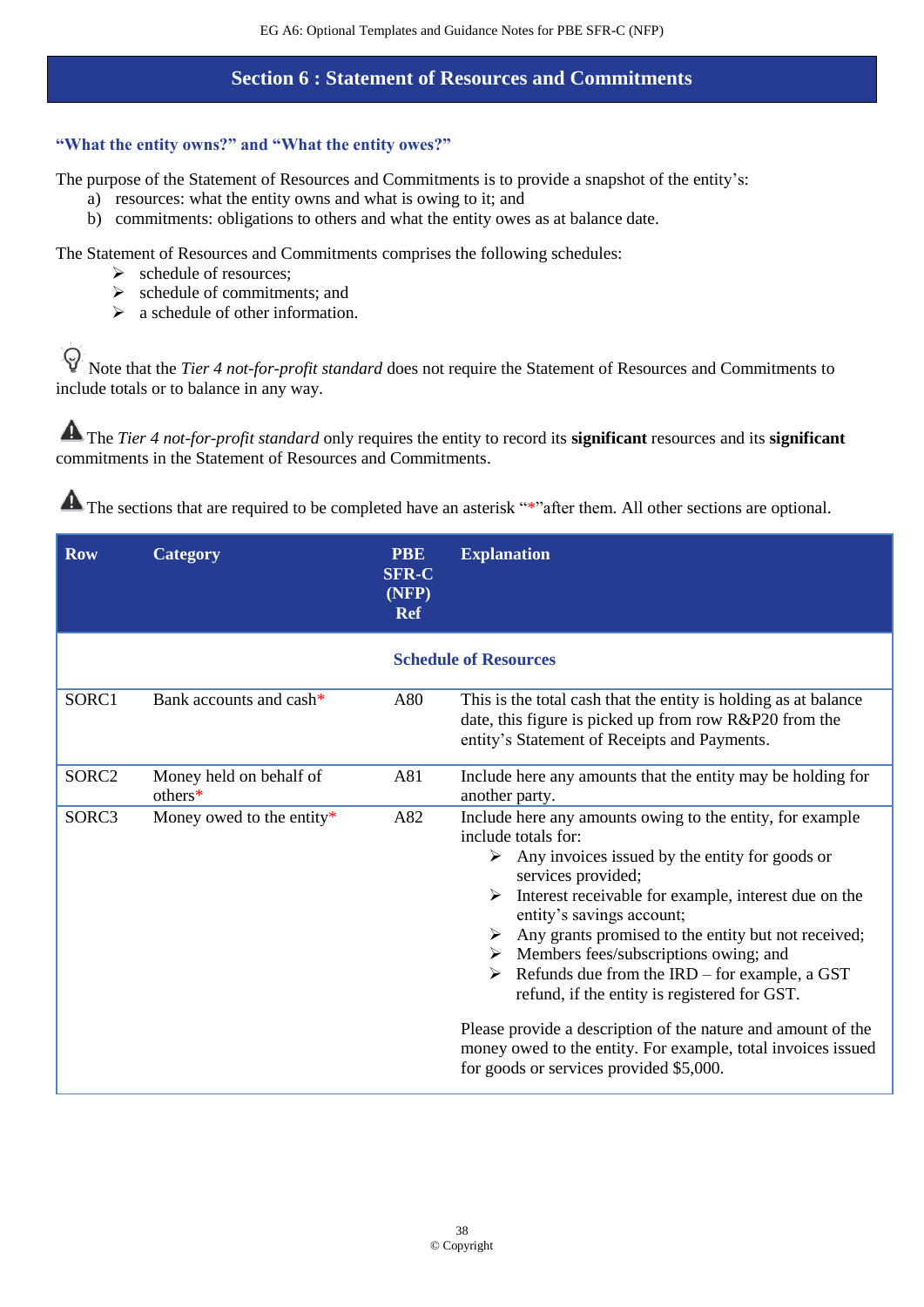| <b>Row</b> | <b>Category</b>                                                                | <b>PBE</b><br><b>SFR-C</b><br>(NFP)<br><b>Ref</b> | <b>Explanation</b>                                                                                                                                                                                                                                                                                                                                                           |
|------------|--------------------------------------------------------------------------------|---------------------------------------------------|------------------------------------------------------------------------------------------------------------------------------------------------------------------------------------------------------------------------------------------------------------------------------------------------------------------------------------------------------------------------------|
| SORC4      | Other Resources*                                                               | A83-A85                                           | Include here a list of resources, other than cash, owned by the<br>entity and available to use in the future. Including the<br>following:                                                                                                                                                                                                                                    |
|            | $\triangle$ Only include significant                                           |                                                   | Tangible resources:                                                                                                                                                                                                                                                                                                                                                          |
|            | resources.<br>Don't forget to include<br>any significant donated<br>resources. |                                                   | $\triangleright$ Land and buildings: if the entity owns any land<br>and building you may use the rateable value from<br>the council or from quotable value www.qv.co.nz;<br>Motor vehicles;<br>➤<br>Computers/including software;<br>Furniture and fittings for example, 8 desks and<br>office chairs; and<br>Office equipment for example, 1 computer and<br>laser printer. |
|            |                                                                                |                                                   | Include any significant resources donated to the entity at<br>a readily obtainable value such as the rateable value (if that is<br>available).                                                                                                                                                                                                                               |
|            |                                                                                |                                                   | Investments:                                                                                                                                                                                                                                                                                                                                                                 |
|            |                                                                                |                                                   | Provide details of any investments that the entity may have<br>for example, shares held.                                                                                                                                                                                                                                                                                     |
|            |                                                                                |                                                   | Stock/inventory:                                                                                                                                                                                                                                                                                                                                                             |
|            |                                                                                |                                                   | Include a list of any stock/inventory that the entity has on<br>hand. Inventories may include:<br>$\triangleright$ Food or clothing held for distribution;<br>Stocks held in opportunity and charity shops; and<br>Information brochures printed by the entity but not<br>yet distributed.                                                                                   |
|            |                                                                                |                                                   | For each of the above resources, the entity needs to provide a<br>description of the resource, it may elect to provide the cost or<br>current value of the resource, and the entity should note the<br>source and date of the value provided.<br>For example: Motor Vehicle at purchase price (20/3/12)<br>\$10,000.                                                         |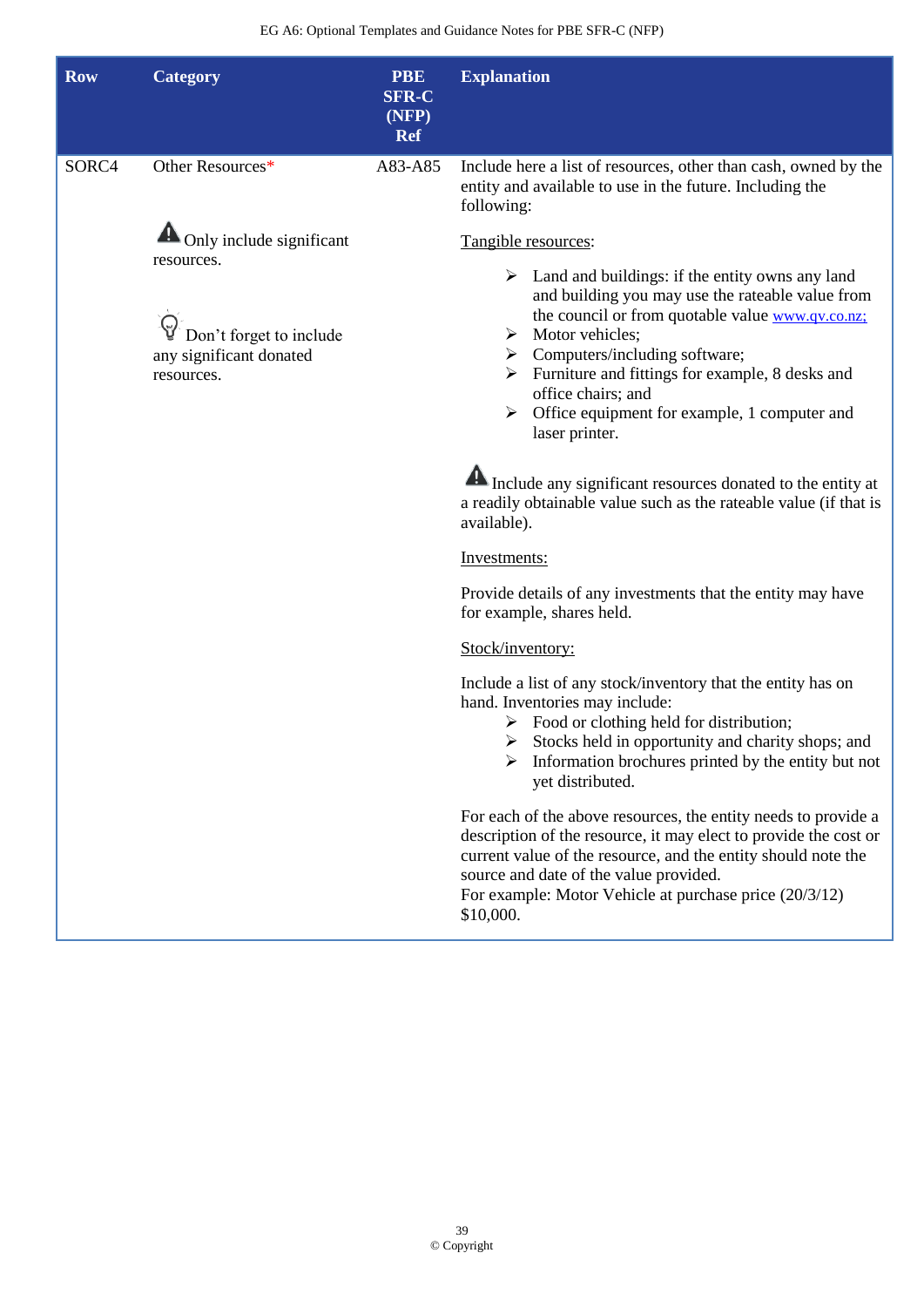| <b>Row</b> | <b>Category</b>                                                                                                                                                  | <b>PBE</b><br><b>SFR-C</b><br>(NFP)<br><b>Ref</b> | <b>Explanation</b>                                                                                                                                                                                                                                                                                                                                                                                                                                                                                                                                                                                                                                                                                                                                                                              |
|------------|------------------------------------------------------------------------------------------------------------------------------------------------------------------|---------------------------------------------------|-------------------------------------------------------------------------------------------------------------------------------------------------------------------------------------------------------------------------------------------------------------------------------------------------------------------------------------------------------------------------------------------------------------------------------------------------------------------------------------------------------------------------------------------------------------------------------------------------------------------------------------------------------------------------------------------------------------------------------------------------------------------------------------------------|
|            |                                                                                                                                                                  |                                                   | <b>Schedule of Commitments</b>                                                                                                                                                                                                                                                                                                                                                                                                                                                                                                                                                                                                                                                                                                                                                                  |
| SORC5      | Money payable by the<br>entity $*$                                                                                                                               | A90(a) $&$<br>A94                                 | Provide details of money that the entity owes, include totals<br>for:<br>Invoices received for goods or services received but<br>⋗<br>not yet paid, for example rent payable, rates payable,<br>utility accounts;<br>$\triangleright$ Wages and salaries due and payable, including<br>bonuses and honoraria;<br>$\triangleright$ Any payments owing to the IRD for example, PAYE<br>due;<br>$\triangleright$ Other personal related payments due for example,<br>KiwiSaver contributions;<br>$\triangleright$ Interest payable;<br>Grants payable by the entity that have been<br>approved, but not yet paid;<br>$\triangleright$ Loans payable.<br>Please provide a description of the reason the money is owed<br>and the amounts to be paid, for example, total unpaid<br>invoices \$1,000. |
| SORC6      | Other commitments*<br>Commitments are<br>existing obligations to make<br>payments in the future.<br>$\blacktriangle$<br>Only include significant<br>commitments. | A95-A96                                           | Include here any significant contractual commitments (both<br>operating and capital), for example:<br>$\triangleright$ Commitment to make payments under a lease or<br>rental agreement;<br>$\triangleright$ Commitment to purchase property, plant and<br>equipment;<br>$\triangleright$ Commitment to provide loans; and<br>Commitment to provide grants.<br>Cash received that relates to events in a future period.<br>For example, an entity sells 100 tickets at \$100 each<br>to a charity dinner which will be held in the next<br>financial year.<br>Please provide a description of the nature of the commitment<br>and the amounts to be paid, for example: the entity has<br>committed to provide a grant to the local school of \$5,000.                                           |
| SORC7      | Guarantees*                                                                                                                                                      | A97                                               | In the case of a guarantee given by the entity the following<br>details need to be disclosed:<br>The nature of the guarantee;<br>➤<br>The reason why the guarantee was provided; and<br>➤<br>The maximum amount that could be paid under the<br>guarantee.                                                                                                                                                                                                                                                                                                                                                                                                                                                                                                                                      |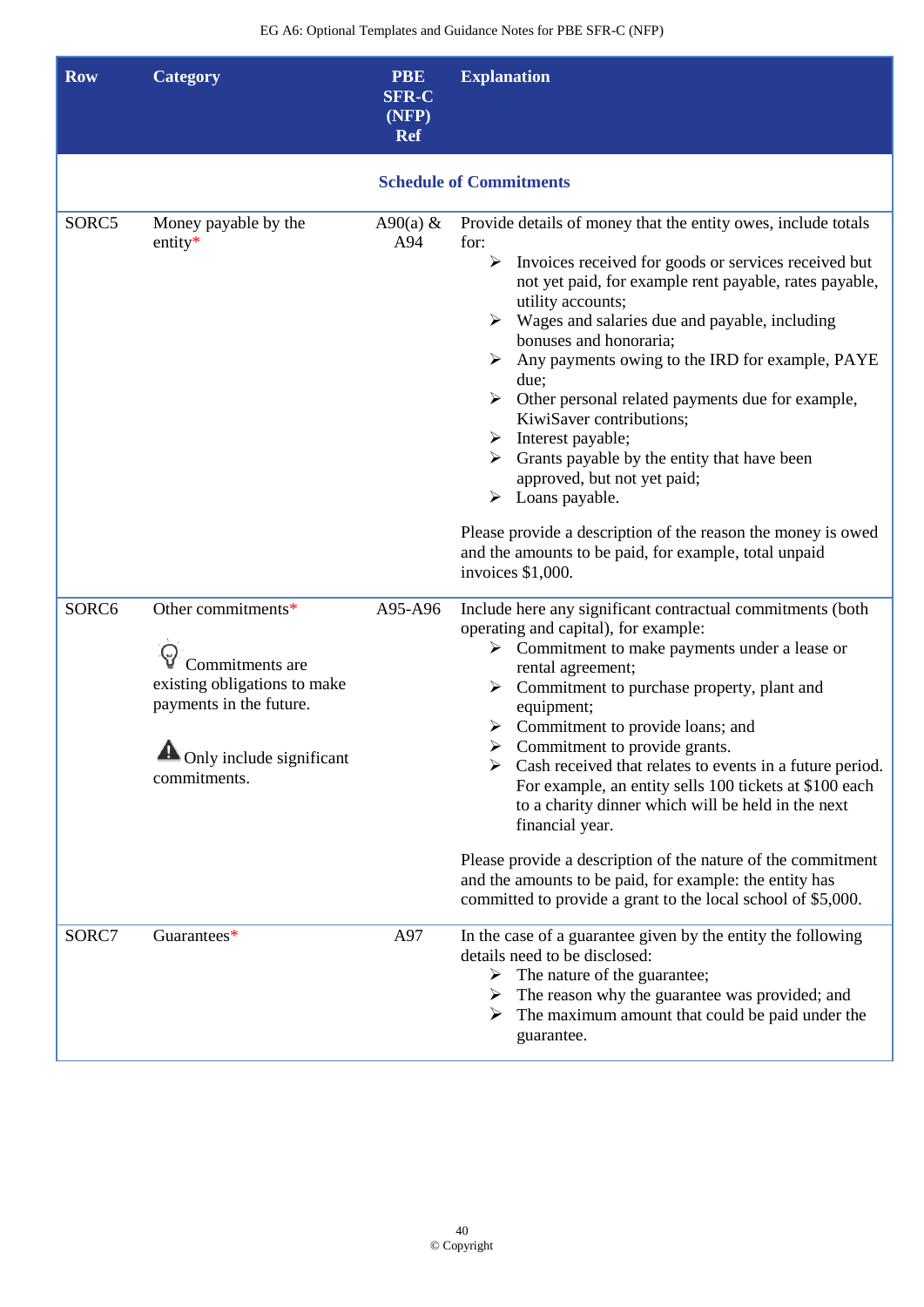| <b>Row</b> | Category           | <b>PBE</b><br><b>SFR-C</b><br>(NFP)<br><b>Ref</b> | <b>Explanation</b>                                                                                                                                                                                                                                                                                                                                                                                                                                                                                                                                                                                                                                                                                                                                                                                                                                                                                                           |
|------------|--------------------|---------------------------------------------------|------------------------------------------------------------------------------------------------------------------------------------------------------------------------------------------------------------------------------------------------------------------------------------------------------------------------------------------------------------------------------------------------------------------------------------------------------------------------------------------------------------------------------------------------------------------------------------------------------------------------------------------------------------------------------------------------------------------------------------------------------------------------------------------------------------------------------------------------------------------------------------------------------------------------------|
|            |                    |                                                   | <b>Schedule of Other Information</b>                                                                                                                                                                                                                                                                                                                                                                                                                                                                                                                                                                                                                                                                                                                                                                                                                                                                                         |
| SORC8      | Other information* | A102-<br>A103                                     | $\triangleright$ The <i>Tier 4 not-for-profit standard</i> requires the<br>entity to provide the following information<br>necessary to give the users sufficient information<br>of the entity's financial position: If the entity has<br>received a grant or donation with conditions attached,<br>and those conditions have not been fully met at<br>balance date the entity must disclose:<br>The amount of the grant or donation and the<br>$\circ$<br>amount for which conditions have not been<br>fully met; and<br>The purpose and nature of the condition and<br>$\Omega$<br>what portion of the condition(s) has not been<br>met.<br>$\triangleright$ If the entity has used any of its resources as security<br>for borrowings, the entity must disclose:<br>The nature and amount of the borrowing that<br>$\Omega$<br>is secured; and<br>The nature and amount of the resource(s)<br>$\circ$<br>used as security. |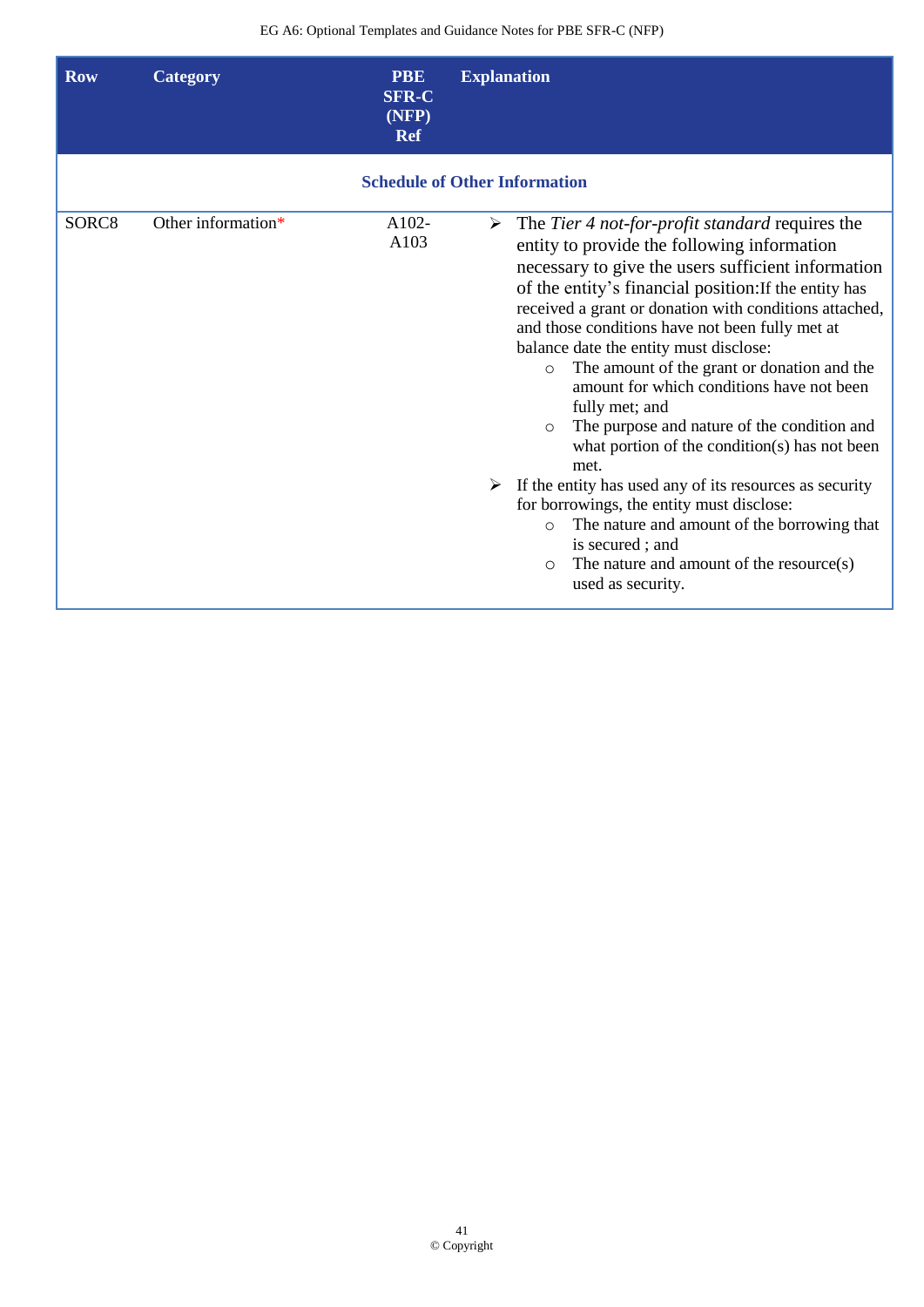## **Section 7 : Notes to the Performance Report**

The purpose of the Notes to the Performance Report is to expand on information included in the other parts of the Performance Report and to provide additional relevant information.

The template has the following notes:

- ➢ Note 1: Accounting policies;
- $\triangleright$  Note 2: Analysis of receipts (optional note);
- $\triangleright$  Note 3: Analysis of payments (optional note);
- ➢ Note 4: Correction of errors;
- ➢ Note 5: Related parties;
- ➢ Note 6: Events after balance date.

Other notes may be added as the entity sees fit.

The sections that are required to be completed have an asterisk "\*"after them. All other sections are optional.

### **Note 1: Accounting policies\***

Select those policies that are applicable to the entity.

| <b>Row</b> | <b>Category</b>       | <b>PBE</b><br><b>SFR-C</b><br>(NFP)<br><b>Ref</b> | <b>Explanation</b>                                              |
|------------|-----------------------|---------------------------------------------------|-----------------------------------------------------------------|
| AP1        | Basis of preparation* | A106                                              | This basis of preparation will be standard across all entities. |
| AP2        | $\operatorname{GST}*$ | A107                                              | Select relevant policy.                                         |

### **Note 2: Analysis of receipts**

This is an optional note which allows the entity to provide a further breakdown of the receipt categories reported in the Statement of Receipts and Payments.

|                                                       |                                                                                                                                                     | This Year                              | Last Year                              |  |
|-------------------------------------------------------|-----------------------------------------------------------------------------------------------------------------------------------------------------|----------------------------------------|----------------------------------------|--|
| <b>Receipt Item</b>                                   | <b>Analysis</b>                                                                                                                                     | \$                                     | \$.                                    |  |
| (For example) Fundraising<br>receipts from the public | Please select item from the<br>drop down list provided. Go to<br>the "Lists" (green) sheet to edit<br>lists to make appropriate for<br>your entity. | Please enter<br>whole<br>dollars only. | Please enter<br>whole<br>dollars only. |  |
|                                                       | <b>Total</b>                                                                                                                                        |                                        |                                        |  |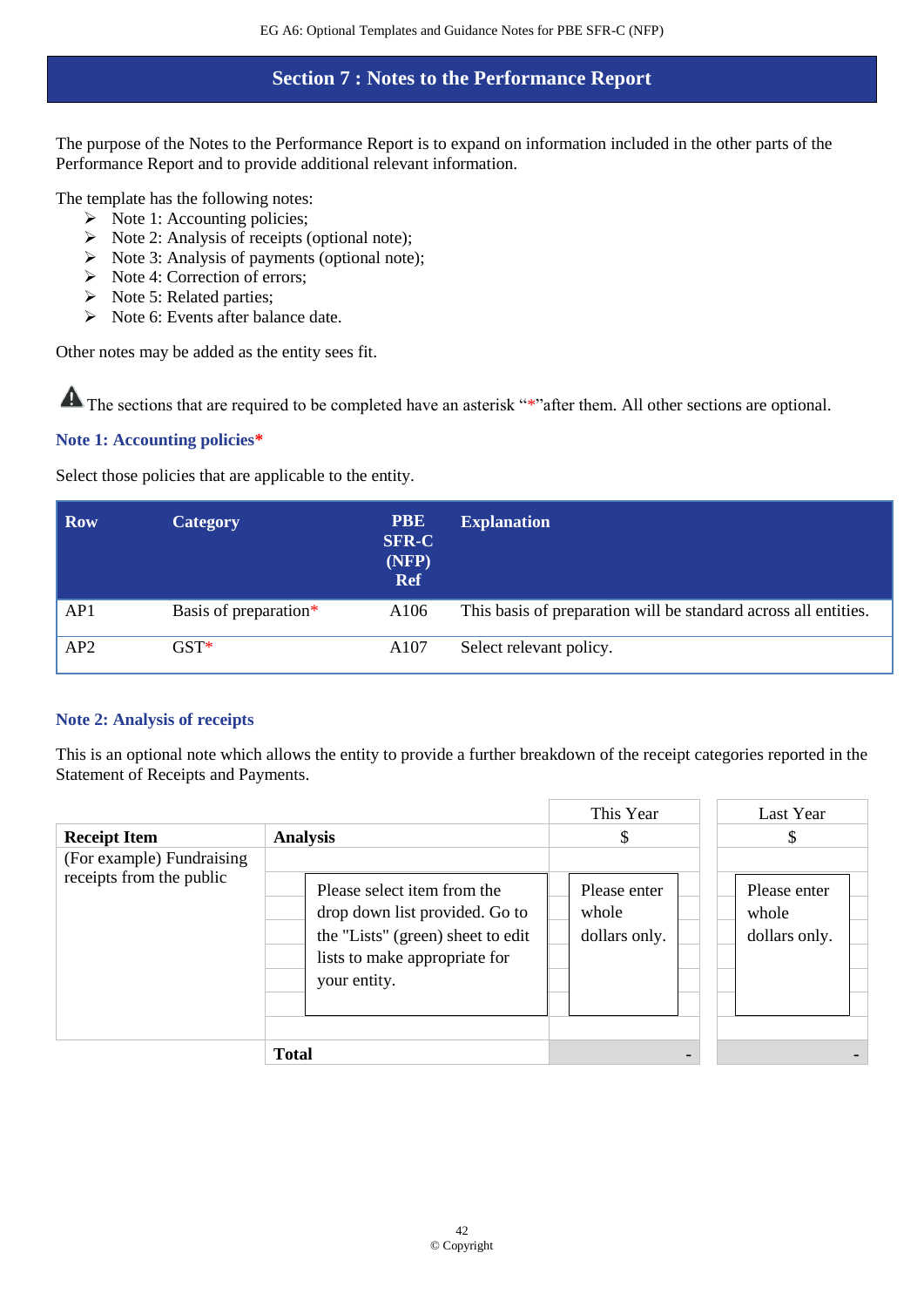#### **Note 3: Analysis of payments**

This is an optional note which allows the entity to provide a further breakdown of the payment categories reported in the Statement of Receipts and Payments.

|                                                                   |                                                                                                                                                     | This Year                              | Last Year                              |
|-------------------------------------------------------------------|-----------------------------------------------------------------------------------------------------------------------------------------------------|----------------------------------------|----------------------------------------|
| <b>Payment Item</b>                                               | <b>Analysis</b>                                                                                                                                     | \$                                     |                                        |
| (For example) Payments for<br>public promotion and<br>fundraising | Please select item from the<br>drop down list provided. Go to<br>the "Lists" (green) sheet to edit<br>lists to make appropriate for<br>your entity. | Please enter<br>whole<br>dollars only. | Please enter<br>whole<br>dollars only. |
|                                                                   | <b>Total</b>                                                                                                                                        |                                        |                                        |

### **Note 4: Correction of Errors\***

| Row | Category              | <b>PBE</b><br><b>SFR-C</b><br>(NFP)<br><b>Ref</b> | <b>Explanation</b>                                                                                                                                                                               |
|-----|-----------------------|---------------------------------------------------|--------------------------------------------------------------------------------------------------------------------------------------------------------------------------------------------------|
|     | Correction of Errors* | A <sub>108</sub>                                  | When an entity corrects a significant prior period error it<br>needs to disclose details of the correction made to the<br>opening cash balance. No adjustment to the past period is<br>required. |

#### **Note 5: Related Parties\***

Related party relationships exist throughout the not-for-profit sector. Disclosure of related party relationships and related party transactions is necessary for accountability purposes, and to enable users to better understand the entity's Performance Report.

Related parties comprise:

- $\triangleright$  People that have significant influence over the entity (such as officeholders, committee members, or others that are involved in the strategic management of the entity - whether employed or volunteer), and close members of their families; and
- ➢ Other entities that have significant influence over the entity.

A People are not related parties if they are only involved in the day-to-day running of the entity and have no involvement in the strategic decision making of the entity.

A related party transaction is a transfer of money or other resource between the reporting entity and a person or other entity that is closely associated to the reporting entity that has the ability to influence the reporting entity. This includes normal business transactions as well as transactions below the market price (including the provision of free goods or services).

*The Tier 4 not-for-profit standard* requires that an entity must report the following information about its transactions with a related party: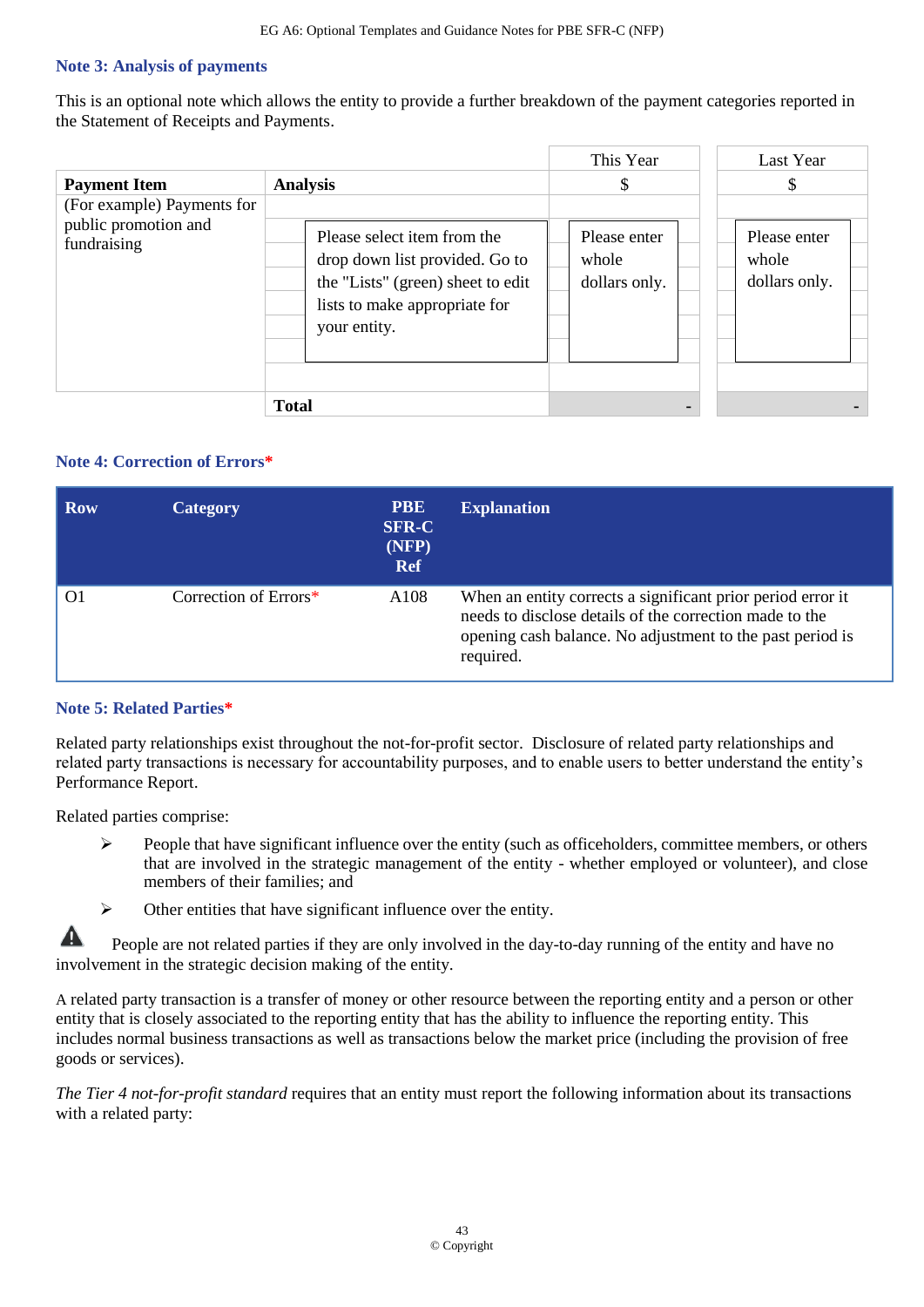| <b>Row</b>     | <b>Category</b>                                                                                                                                                                                                                                    | <b>PBE</b><br><b>SFR-C</b><br>(NFP)<br><b>Ref</b> | <b>Explanation</b>                                                                                                                                                                                                                                                                                                                                                                                                                                                      |
|----------------|----------------------------------------------------------------------------------------------------------------------------------------------------------------------------------------------------------------------------------------------------|---------------------------------------------------|-------------------------------------------------------------------------------------------------------------------------------------------------------------------------------------------------------------------------------------------------------------------------------------------------------------------------------------------------------------------------------------------------------------------------------------------------------------------------|
| O <sub>2</sub> | Description of the related<br>party relationship*                                                                                                                                                                                                  | 114(a)                                            | A description of who the related party is.<br>Example 1, Mr Blog is a member of the governing body and<br>also owns ABC Training Ltd.<br>Example 2, Ms Moore is the daughter of the entity's chief<br>operating officer.                                                                                                                                                                                                                                                |
| O <sub>3</sub> | Description and the amount<br>of any receipt or payment<br>related to the transactions*<br>Remember to include<br>free goods or services<br>provided by related parties.<br>Remember to include<br>any management fees paid to<br>a related party. | A114(b)                                           | Include here a description of the transaction(s) with the<br>related party and amounts paid, including transfers of<br>resources for no consideration:<br>Example 1, ABC Training Limited was involved with the<br>oversight of a new training programme for the entity. The<br>total value of all transactions for the financial year was<br>\$2,000 (Last Year \$1,500).<br>Example 2, Ms Moore sold her house to the entity at<br>government valuation of \$525,000. |
| <b>O4</b>      | Amount due from or to<br>related party (if any) at<br>balance date*                                                                                                                                                                                | A114(c)                                           | Quantify amounts due from or to related parties at balance<br>date:<br>Example 1, no amount was outstanding at balance date. (Last<br>Year: Nil)<br>Example 2, \$20,000 is owing to Ms Moore as at balance date.<br>(Last Year: Nil)                                                                                                                                                                                                                                    |

### **Note 6: Events after the balance date\***

Events after the balance date are those significant events, both favourable and unfavourable, that occur between the balance date and the date when the Performance Report is finalised for approval. For significant events, an entity must report the following:

The *Tier 4 not-for-profit standard* does not require comparative information for events after the balance date.

| <b>Row</b>     | <b>Category</b>          | <b>PBE</b><br><b>SFR-C</b><br>(NFP)<br><b>Ref</b> | <b>Explanation</b>                                                                                                                     |
|----------------|--------------------------|---------------------------------------------------|----------------------------------------------------------------------------------------------------------------------------------------|
| O <sub>5</sub> | The nature of the event* | 116(a)                                            | Include a description of the event.                                                                                                    |
|                |                          |                                                   | Example 1                                                                                                                              |
|                |                          |                                                   | The week following balance date, a fire destroyed<br>➤<br>one of the store rooms where the entity holds stocks<br>of donated products. |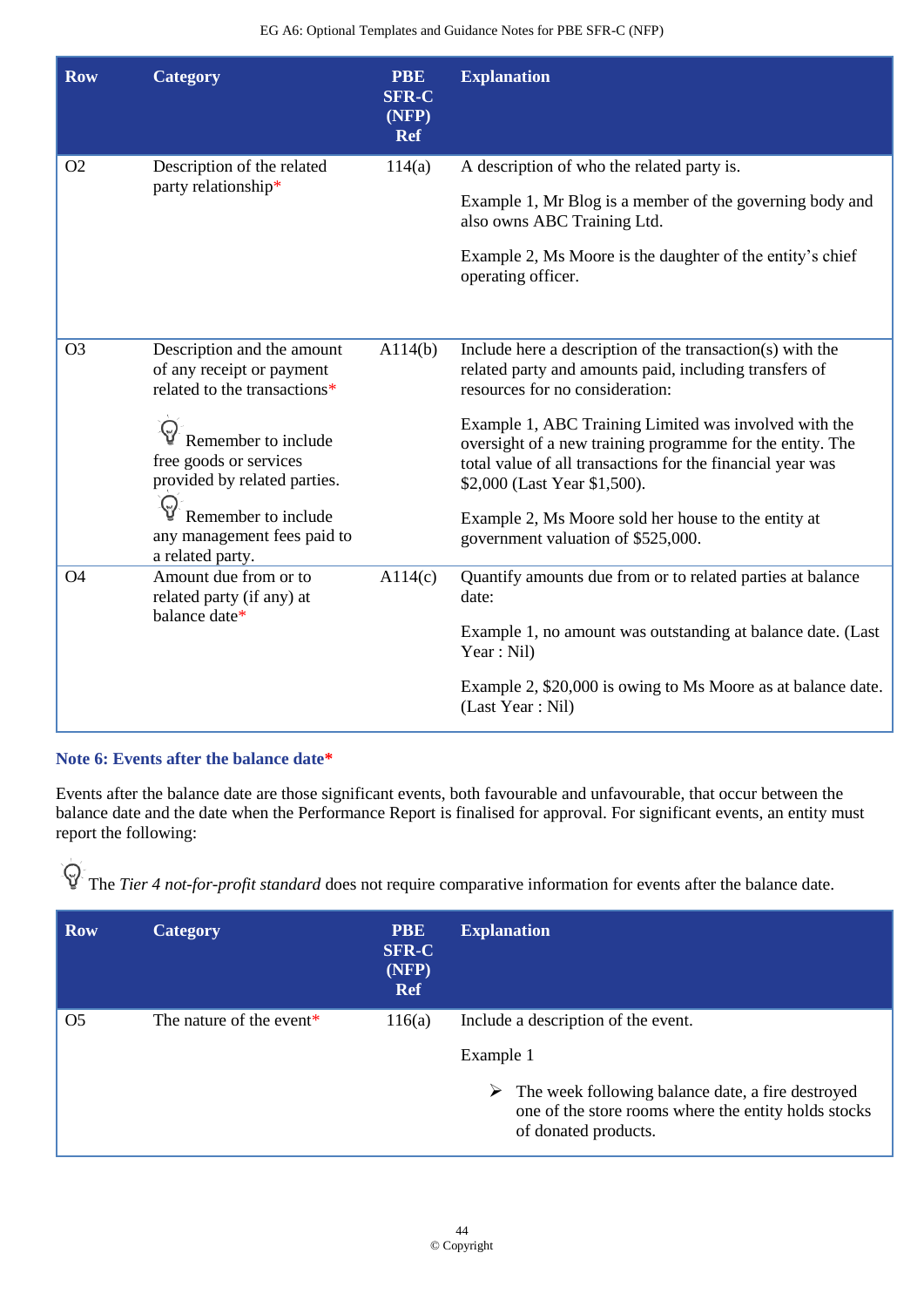| <b>Row</b>     | <b>Category</b>                                                                             | <b>PBE</b><br><b>SFR-C</b><br>(NFP)<br><b>Ref</b> | <b>Explanation</b>                                                                                                                                    |
|----------------|---------------------------------------------------------------------------------------------|---------------------------------------------------|-------------------------------------------------------------------------------------------------------------------------------------------------------|
|                |                                                                                             |                                                   | Example 2:                                                                                                                                            |
|                |                                                                                             |                                                   | $\triangleright$ Two weeks before the Performance Report was<br>approved, a water pipe burst flooding the entity's<br>office area.                    |
| O <sub>5</sub> | Estimate of any associated<br>receipts, payments, resources<br>or commitments*              | 116(b)                                            | Example 1:                                                                                                                                            |
|                |                                                                                             |                                                   | The entity has no insurance cover for the stock in the<br>storeroom.                                                                                  |
|                |                                                                                             |                                                   | Example 2:                                                                                                                                            |
|                |                                                                                             |                                                   | $\triangleright$ The entity has full insurance cover for the water<br>damage.                                                                         |
| O <sub>6</sub> | How, if at all, the event is<br>likely to affect the continuing<br>viability of the entity* | 116(c)                                            | Example 1:                                                                                                                                            |
|                |                                                                                             |                                                   | $\triangleright$ The local paper published the entity's misfortune,<br>and donated products are flowing in on a daily basis.                          |
|                |                                                                                             |                                                   | Example 2:                                                                                                                                            |
|                |                                                                                             |                                                   | $\triangleright$ The entity estimates clean-up of the office will take a<br>month, during which time there will be disruptions<br>to normal services. |
|                | Additional Notes (add other notes as the entity sees fit)                                   |                                                   |                                                                                                                                                       |

|  | $\overline{07}$ | Additional information | A118 | Include here additional information that the entity considers<br>necessary for users to understand the overall performance of<br>the entity. |
|--|-----------------|------------------------|------|----------------------------------------------------------------------------------------------------------------------------------------------|
|--|-----------------|------------------------|------|----------------------------------------------------------------------------------------------------------------------------------------------|